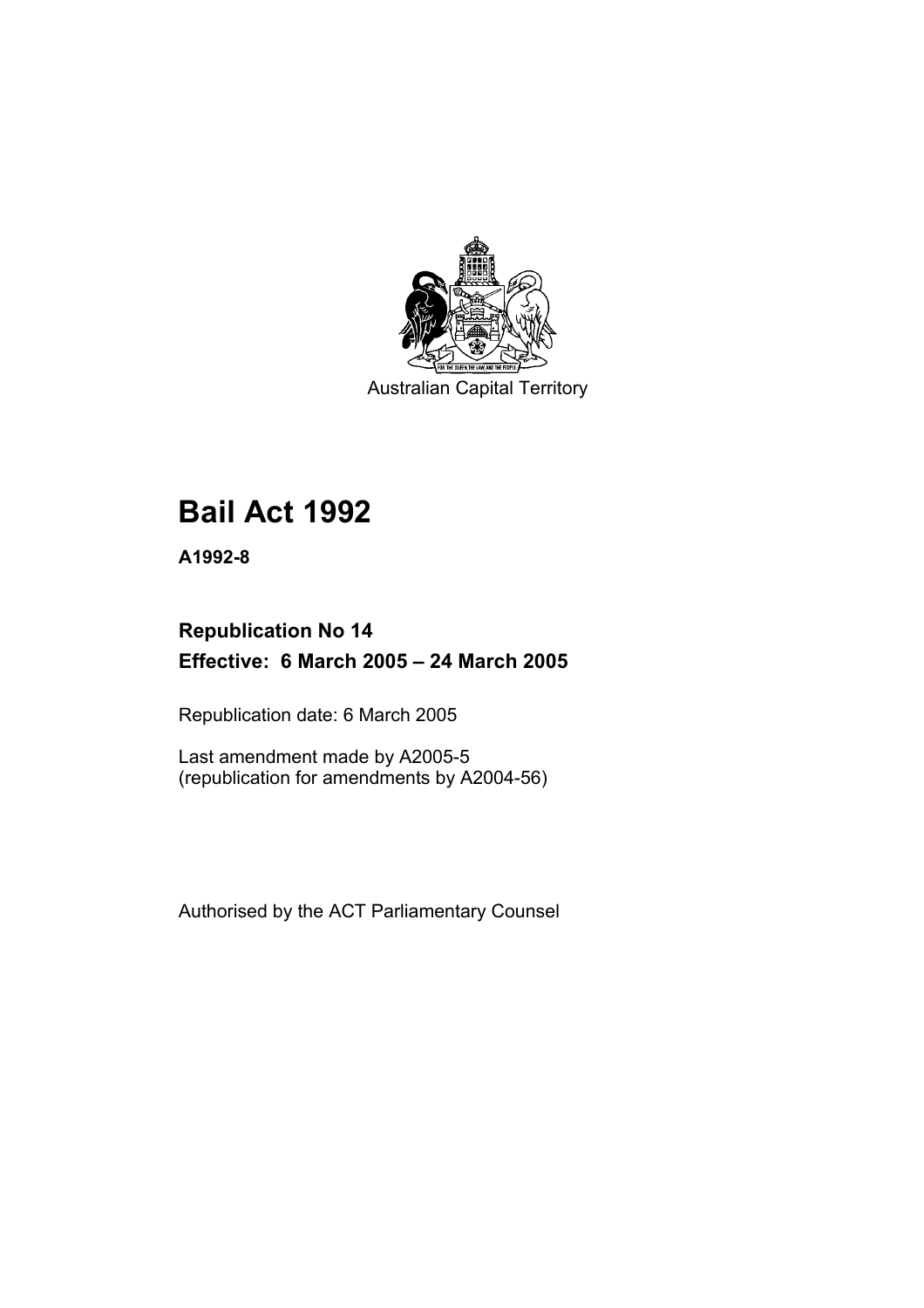## **About this republication**

#### **The republished law**

This is a republication of the *Bail Act 1992* (including any amendment made under the *Legislation Act 2001*, part 11.3 (Editorial changes)) as in force on 6 March 2005*.* It also includes any amendment, repeal or expiry affecting the republished law to 6 March 2005.

The legislation history and amendment history of the republished law are set out in endnotes 3 and 4.

#### **Kinds of republications**

The Parliamentary Counsel's Office prepares 2 kinds of republications of ACT laws (see the ACT legislation register at www.legislation.act.gov.au):

- authorised republications to which the *Legislation Act 2001* applies
- unauthorised republications.

The status of this republication appears on the bottom of each page.

#### **Editorial changes**

The *Legislation Act 2001*, part 11.3 authorises the Parliamentary Counsel to make editorial amendments and other changes of a formal nature when preparing a law for republication. Editorial changes do not change the effect of the law, but have effect as if they had been made by an Act commencing on the republication date (see *Legislation Act 2001*, s 115 and s 117). The changes are made if the Parliamentary Counsel considers they are desirable to bring the law into line, or more closely into line, with current legislative drafting practice.

This republication does not include amendments made under part 11.3 (see endnote 1).

#### **Uncommenced provisions and amendments**

If a provision of the republished law has not commenced or is affected by an uncommenced amendment, the symbol  $\mathbf{U}$  appears immediately before the provision heading. The text of the uncommenced provision or amendment appears only in the last endnote.

#### **Modifications**

If a provision of the republished law is affected by a current modification, the symbol  $\mathbf{M}$ appears immediately before the provision heading. The text of the modifying provision appears in the endnotes. For the legal status of modifications, see *Legislation Act 2001*, section 95.

#### **Penalties**

The value of a penalty unit for an offence against this republished law at the republication date is—

- (a) if the person charged is an individual—\$100; or
- (b) if the person charged is a corporation—\$500.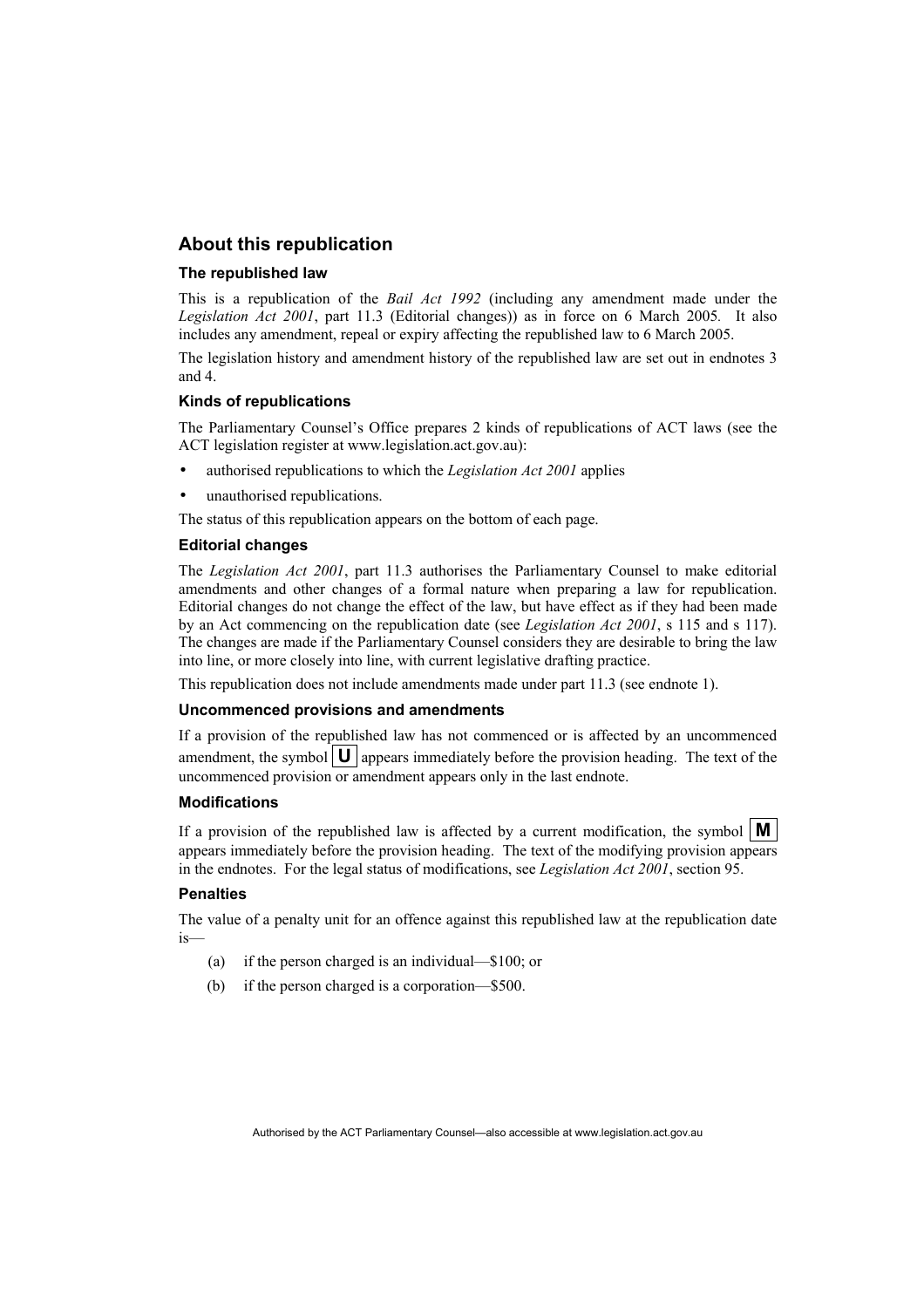

Australian Capital Territory

# **Bail Act 1992**

## **Contents**

|                     |                                                | Page       |  |
|---------------------|------------------------------------------------|------------|--|
| Part 1              | <b>Preliminary</b>                             |            |  |
| 1                   | Name of Act                                    | 2          |  |
| 2                   | Dictionary                                     | 2          |  |
| 3                   | <b>Notes</b>                                   | 2          |  |
| 4                   | Act applies to children                        | 2          |  |
| Part 2              | <b>Availability of bail</b>                    |            |  |
| <b>Division 2.1</b> | When bail may be granted and rights following  |            |  |
| 5                   | When may bail be granted?                      | 3          |  |
| 6                   | 3<br>Rights following grant of bail            |            |  |
| <b>Division 2.2</b> | <b>Presumption for bail</b>                    |            |  |
| 7                   | Div 2.2 subject to div 2.3 and div 2.4         | 4          |  |
| 8                   | Entitlement to bail—certain minor offences etc | 4          |  |
| R <sub>14</sub>     | Bail Act 1992                                  | contents 1 |  |
| 06/03/05            | Effective: 06/03/05-24/03/05                   |            |  |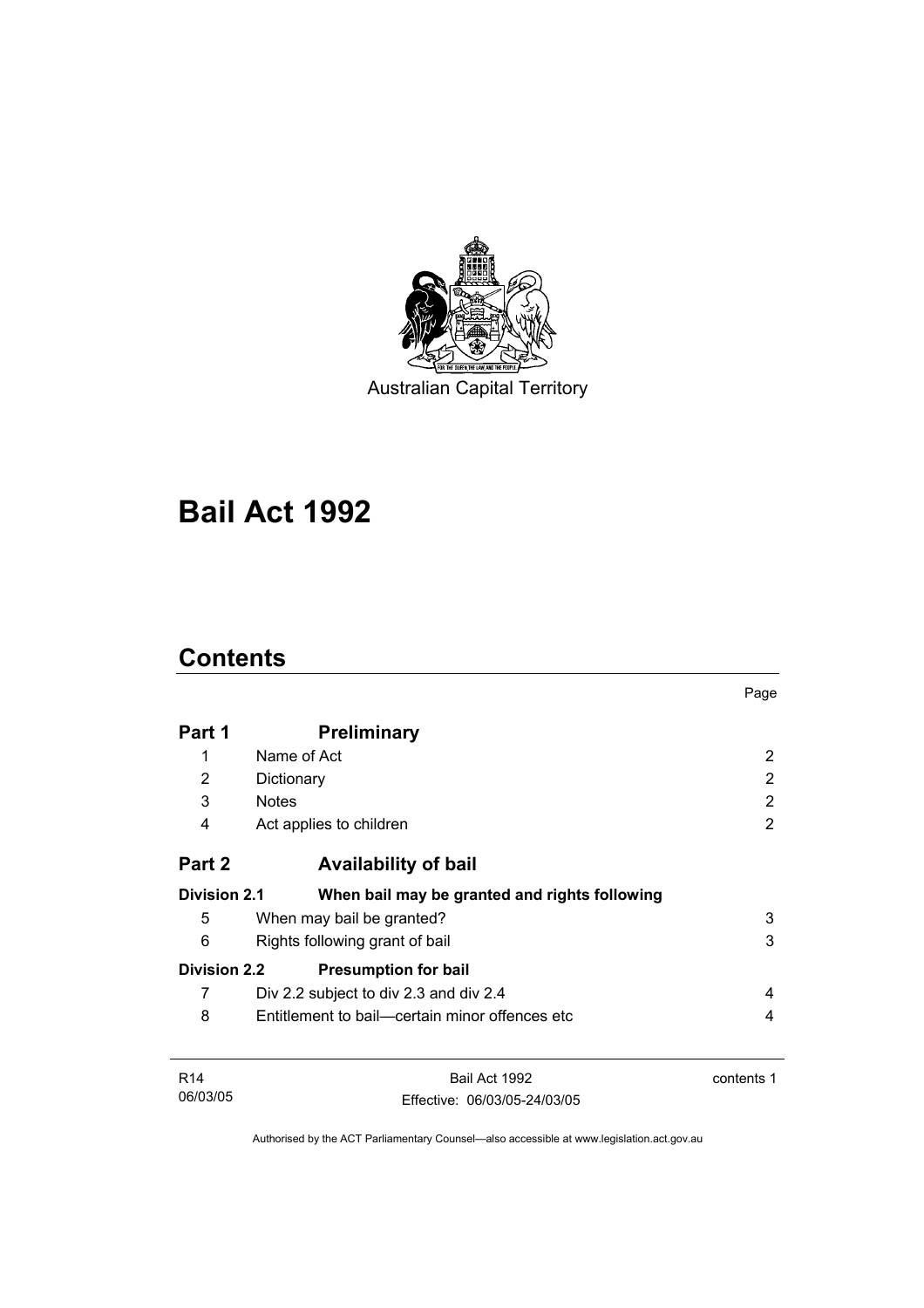|                     |                                                                                       | Page            |
|---------------------|---------------------------------------------------------------------------------------|-----------------|
| 8A<br>9             | Entitlement to bail--breaches of certain orders<br>Limitations on entitlement to bail | 5<br>6          |
| 9A                  | Entitlement to bail—offences other than minor offences                                | 6               |
|                     |                                                                                       |                 |
| <b>Division 2.3</b> | No presumption for bail                                                               |                 |
| 9Β                  | Div 2.2 not to apply to certain offences                                              | 7               |
| <b>Division 2.4</b> | <b>Presumption against bail</b>                                                       |                 |
| 9C                  | Bail for murder and certain serious drug offences                                     | 8               |
| 9D                  | Bail for serious offence committed while charge for another pending or<br>outstanding | 9               |
| 9E                  | Bail for person sentenced to imprisonment                                             | 11              |
| 9F                  | Domestic violence offence-bail by authorised officer                                  | 12              |
| 9G                  | Special or exceptional circumstances                                                  | 13              |
| Part 3              | Dispensing with bail                                                                  |                 |
| 10                  | Dispensing with bail                                                                  | 14              |
| 11                  | Effect of dispensing with bail                                                        | 14              |
| 12                  | Decision to dispense with bail                                                        | 15              |
| Part 4              | <b>Grant of bail</b>                                                                  |                 |
| 13                  | Deciding bail after charge laid                                                       | 16              |
| 14                  | Grant of bail by authorised officers                                                  | 18              |
| 15                  | Deciding of questions of bail by authorised officers                                  | 18              |
| 16                  | Notification of decision of authorised officer                                        | 19              |
| 17                  | Charged persons in custody to be brought before court                                 | 21              |
| 18                  | Facilities to be provided to accused persons                                          | 21              |
| 19                  | General provisions relating to court bail                                             | 22              |
| 20                  | Limitations on power of magistrate                                                    | 23              |
| 21                  | Bail in relation to several offences                                                  | 23              |
| 22                  | Criteria for granting bail to adults                                                  | 24              |
| 23                  | Criteria for granting bail to children                                                | 26              |
| 23A                 | Victim's concern about need for protection                                            | 26              |
| Part 5              | Bail conditions and undertakings to appear                                            |                 |
| 24                  | Conditions of bail                                                                    | 27              |
| contents 2          | Bail Act 1992                                                                         | R <sub>14</sub> |

Effective: 06/03/05-24/03/05

06/03/05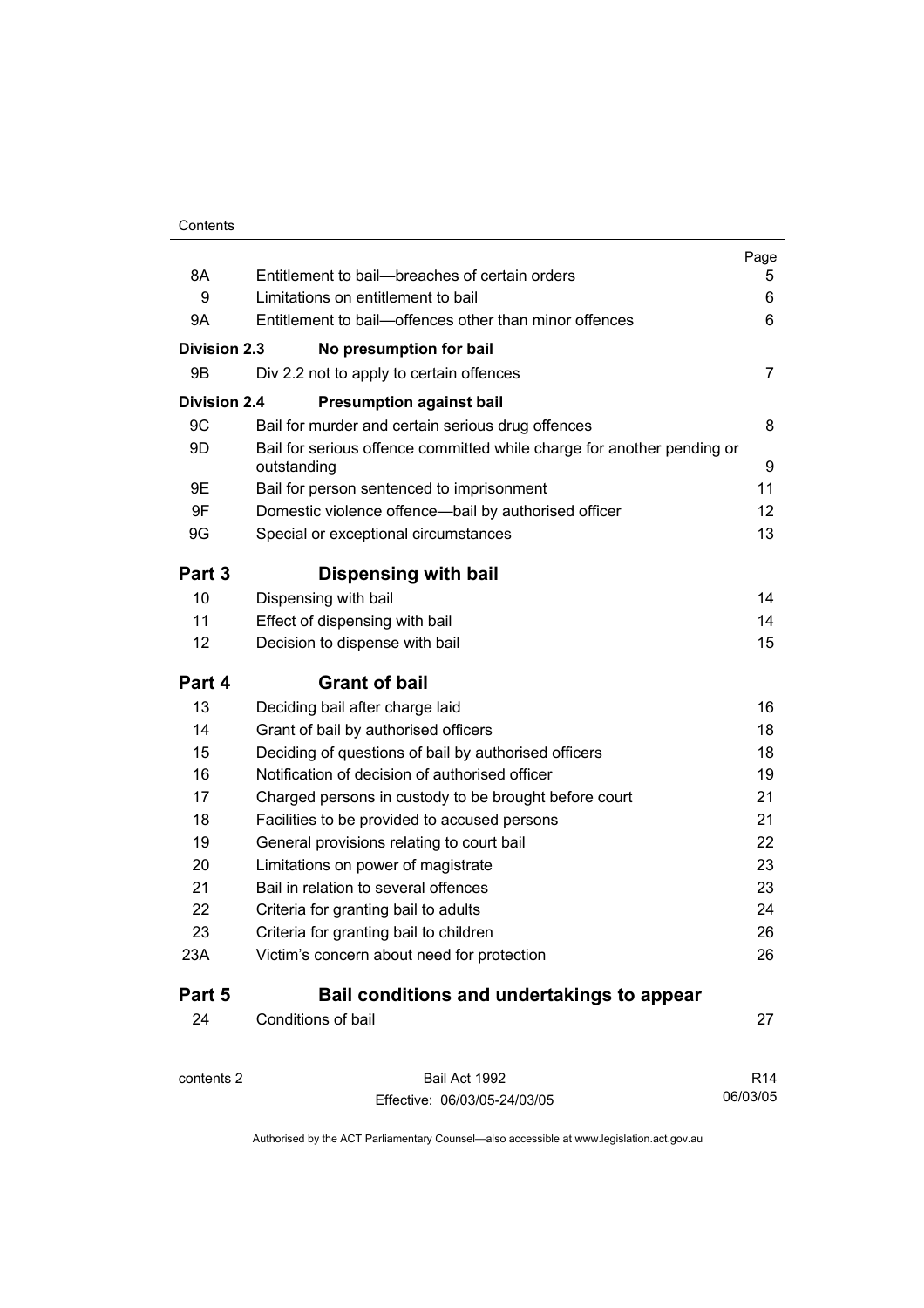|                     |                                                            | Contents   |
|---------------------|------------------------------------------------------------|------------|
|                     |                                                            | Page       |
| 25                  | Conditions on which bail may be granted to adults          | 27         |
| 26                  | Conditions on which bail may be granted to children        | 31         |
| 27                  | Recording of certain bail decisions                        | 33         |
| 28                  | Undertakings to appear                                     | 34         |
| 30                  | Accused person may be excused from attendance before court | 34         |
| 31                  | Bail requirements                                          | 36         |
| 32                  | Acceptable people and security for bail                    | 36         |
| 33                  | Continuation of bail and undertakings                      | 37         |
| 34                  | Written notice of conditions of bail                       | 39         |
| 36                  | Discharge of surety                                        | 40         |
| 37                  | Payment of amounts to Territory                            | 41         |
| Part 6              | <b>Review of bail decisions</b>                            |            |
| <b>Division 6.1</b> | Review of decisions by authorised officers                 |            |
| 38                  | Review by authorised officers                              | 43         |
| 39                  | Exercise of power to review                                | 43         |
| 40                  | Limitation on power of authorised officer to review        | 44         |
| <b>Division 6.2</b> | <b>Review of decisions by courts</b>                       |            |
| 41                  | Right of review of bail decisions                          | 44         |
| 41A                 | Court may review on its own initiative                     | 45         |
| 42                  | Power of Magistrates Court to review                       | 45         |
| 43                  | Power of Supreme Court to review                           | 45         |
| 45                  | Exercise of power to review                                | 46         |
| 46                  | Review limited to bail conditions                          | 47         |
| Part 7              | <b>Miscellaneous</b>                                       |            |
| 47                  | Giving information relating to bail                        | 49         |
| 47A                 | Notice to victim of bail decisions                         | 49         |
| 48                  | Notification to court that bail condition not satisfied    | 50         |
| 49                  | Failure to answer bail                                     | 50         |
| 51                  | Indemnification of sureties                                | 51         |
| 52                  | Contravention of Act by police officers                    | 51         |
| 55                  | Civil standard of proof to apply for certain purposes      | 52         |
| 56                  | No right of surety to arrest                               | 52         |
| R <sub>14</sub>     | Bail Act 1992                                              | contents 3 |

Authorised by the ACT Parliamentary Counsel—also accessible at www.legislation.act.gov.au

Effective: 06/03/05-24/03/05

06/03/05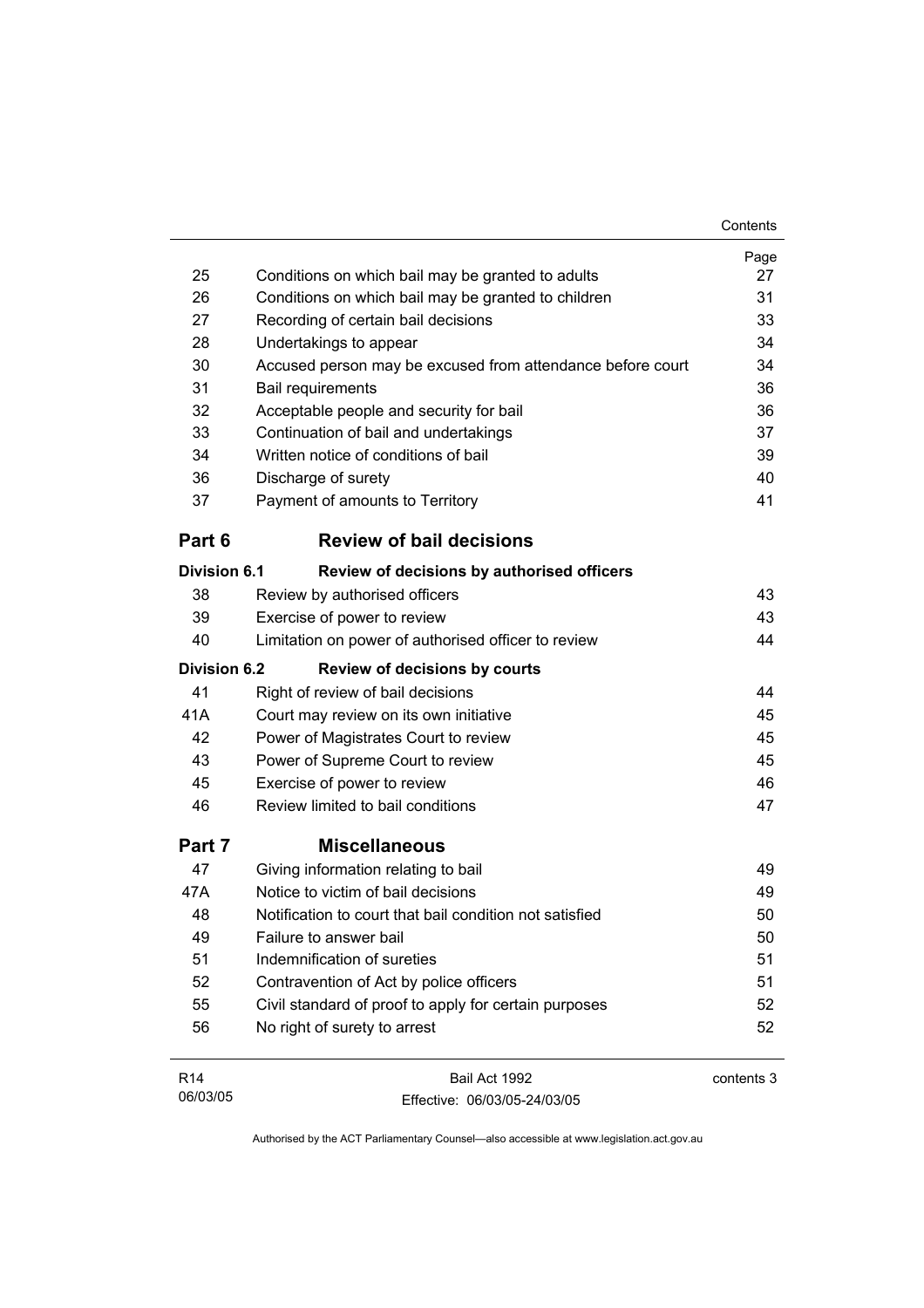|      |                                                      | Page |
|------|------------------------------------------------------|------|
| 56A  | Arrest without warrant of person on bail             | 52   |
| 56B  | Arrest for breach of condition by person outside ACT | 53   |
| 57   | Act to prevail                                       | 53   |
| 57AA | Abolition of inherent power of bail                  | 54   |
| 58   | Approved forms                                       | 54   |
| 59   | Regulation-making power                              | 54   |

| <b>Schedule 1</b> | Offences to which presumption of bail does not       |    |
|-------------------|------------------------------------------------------|----|
|                   | apply                                                | 55 |
| <b>Part 1.1</b>   | <b>Offences against Crimes Act 1900</b>              | 55 |
| <b>Part 1.2</b>   | <b>Offences against Criminal Code</b>                | 55 |
| <b>Part 1.3</b>   | <b>Offences against Drugs of Dependence Act 1989</b> | 57 |
| <b>Part 1.4</b>   | <b>Offences against Customs Act 1901 (Cwith)</b>     | 58 |
|                   |                                                      |    |

## **Dictionary** 59

## **Endnotes**

|   | About the endnotes     | 62 |
|---|------------------------|----|
| 2 | Abbreviation key       | 62 |
| 3 | Legislation history    | 63 |
| 4 | Amendment history      | 66 |
| 5 | Earlier republications | 74 |

contents 4 Bail Act 1992 Effective: 06/03/05-24/03/05

R14 06/03/05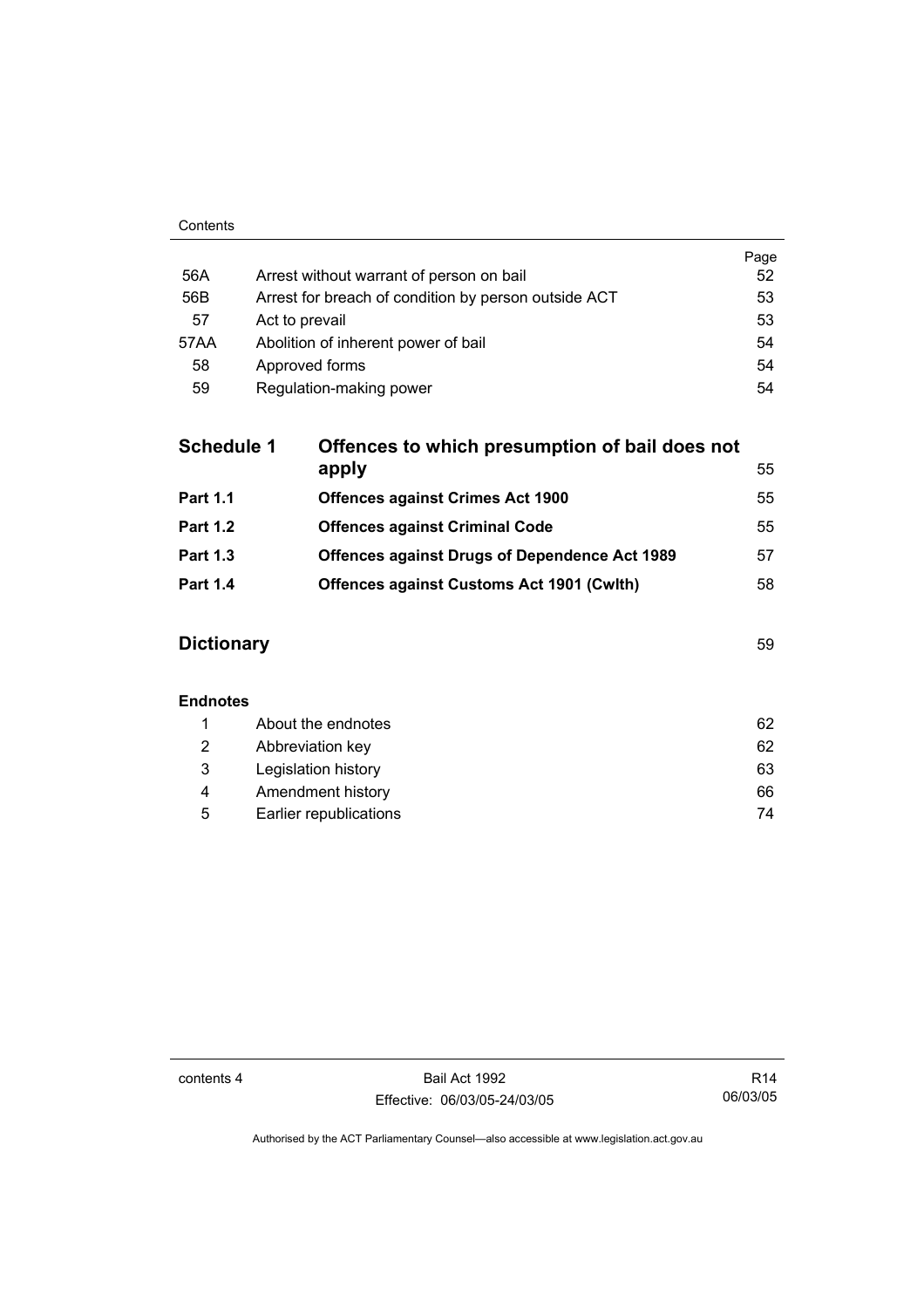

Australian Capital Territory

# **Bail Act 1992**

An Act relating to bail for accused persons in connection with criminal proceedings

R14 06/03/05

I

Bail Act 1992 Effective: 06/03/05-24/03/05 page 1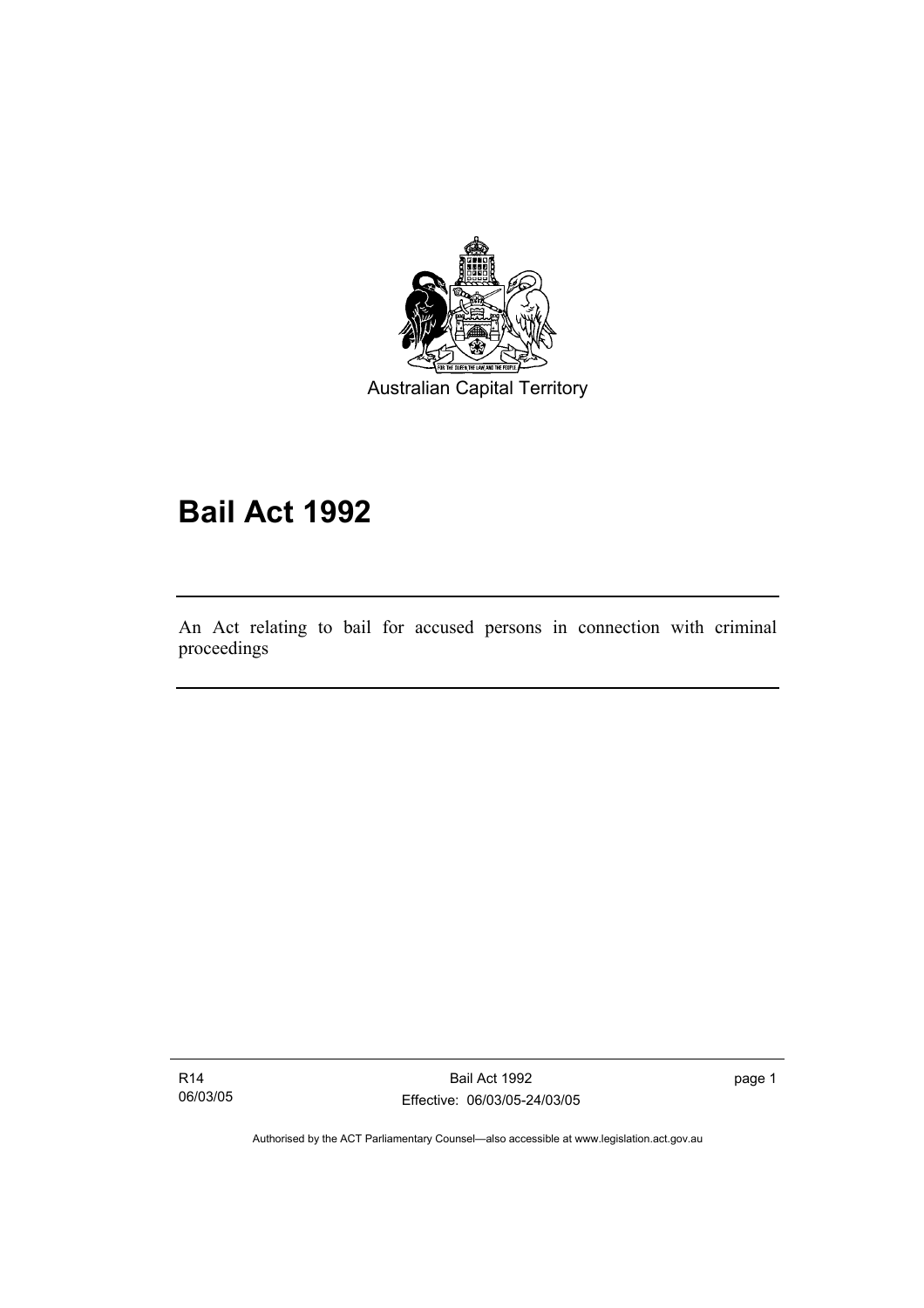#### **Part 1** Preliminary

Section 1

## **Part 1** Preliminary

#### **1 Name of Act**

This Act is the *Bail Act 1992*.

### **2 Dictionary**

The dictionary at the end of this Act is part of this Act.

*Note 1* The dictionary at the end of this Act defines certain terms used in this Act, and includes references (*signpost definitions*) to other terms defined elsewhere.

> For example, the signpost definition '*domestic violence offence—*see the *Crimes Act 1900*, dictionary.' means that the term 'domestic violence offence' is defined in that dictionary and the definition applies to this Act.

*Note 2* A definition in the dictionary (including a signpost definition) applies to the entire Act unless the definition, or another provision of the Act, provides otherwise or the contrary intention otherwise appears (see Legislation Act, s  $155$  and s  $156$  (1)).

## **3 Notes**

A note included in this Act is explanatory and is not part of this Act.

*Note* See the Legislation Act, s 127 (1), (4) and (5) for the legal status of notes.

### **4 Act applies to children**

This Act applies to a person whether or not the person is an adult.

R14 06/03/05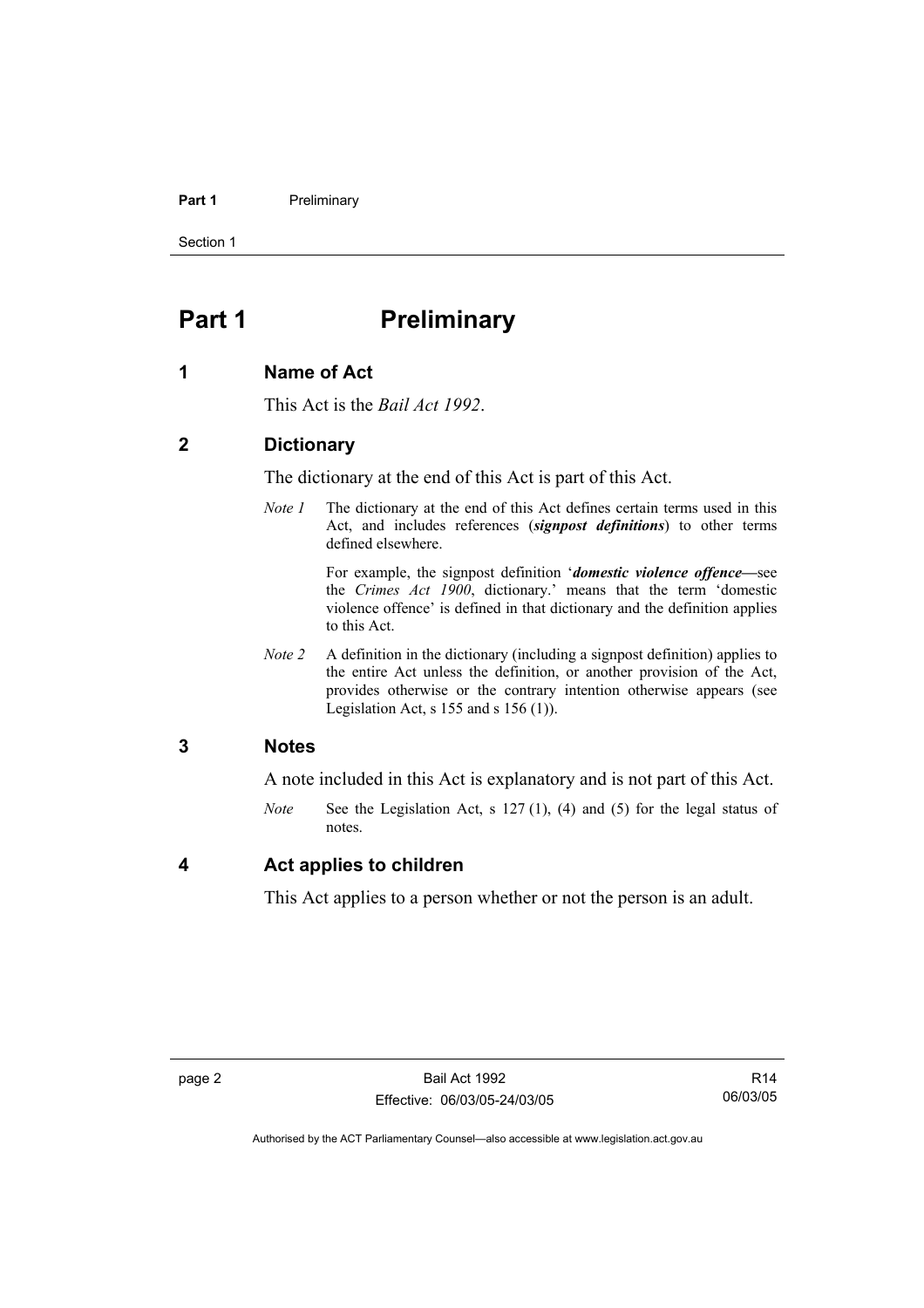## **Part 2 Availability of bail**

## **Division 2.1 When bail may be granted and rights following**

## **5 When may bail be granted?**

- (1) An accused person may be granted bail in relation to any period when the person is not required to attend court in relation to the offence with which the person has been charged.
- (2) However, an accused person who is in custody in relation to an offence must not be granted bail in relation to any period when—
	- (a) the person is in custody for another offence or reason in relation to which the person is not entitled to be granted bail; or
	- (b) the person is serving a sentence of imprisonment.

## **6 Rights following grant of bail**

- (1) This section applies if—
	- (a) bail is granted to an accused person in relation to an offence; and
	- (b) the person gives an undertaking to appear; and
	- (c) if a bail condition mentioned in section  $25(1)$  (b) (ii) or (c) is imposed—the security is given or the deposit made.
- (2) The person is entitled—
	- (a) if the person is in custody—to be released from custody; and
	- (b) to remain at liberty in relation to the offence until required to appear before a court in accordance with the undertaking.
- (3) This section is subject to section 56A (Arrest without warrant of person on bail).

| <b>R14</b> | Bail Act 1992                | page 3 |
|------------|------------------------------|--------|
| 06/03/05   | Effective: 06/03/05-24/03/05 |        |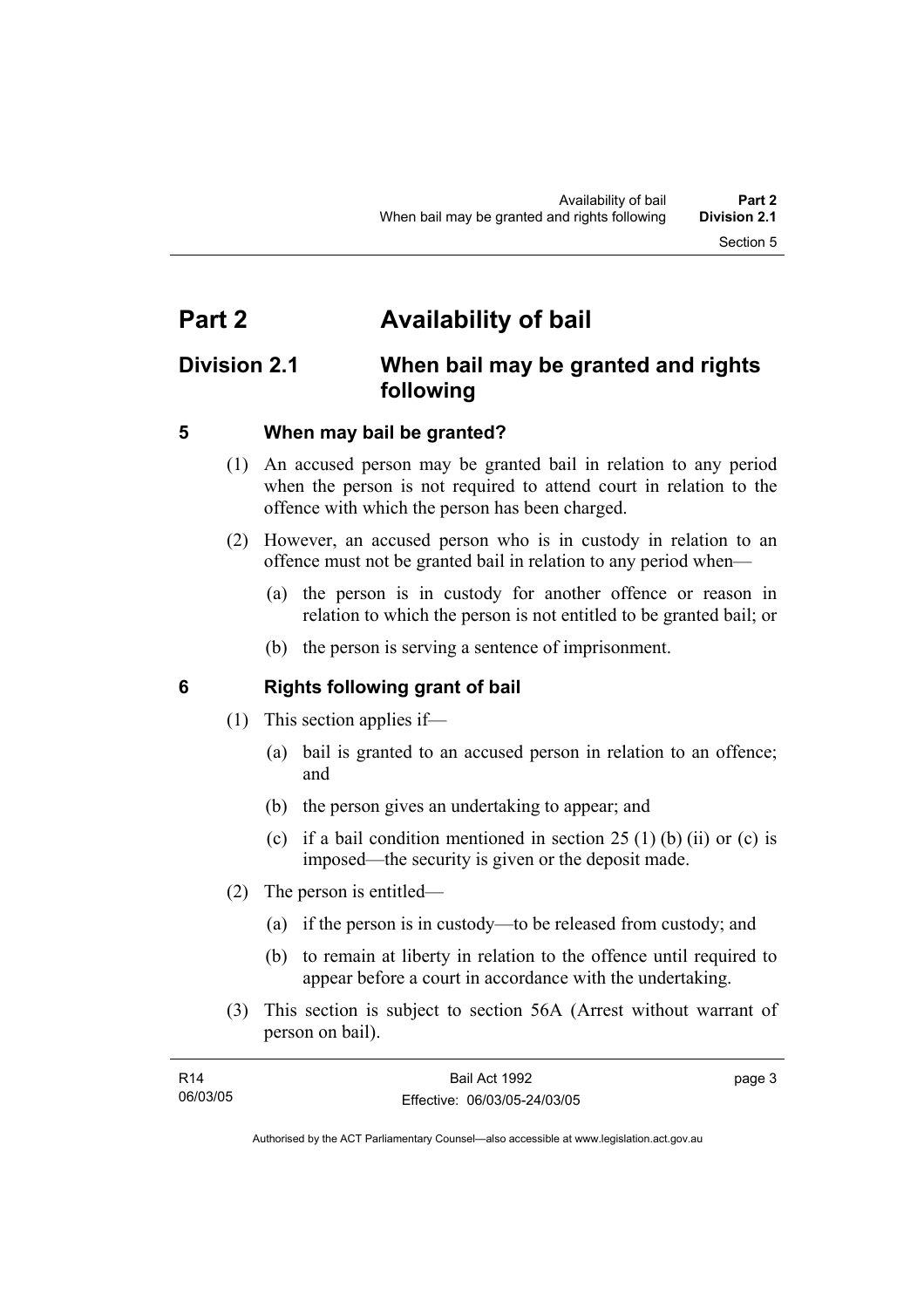**Part 2 Availability of bail Division 2.2** Presumption for bail Section 7

## **Division 2.2 Presumption for bail**

## **7 Div 2.2 subject to div 2.3 and div 2.4**

This division is subject to division 2.3 (No presumption for bail) and division 2.4 (Presumption against bail).

## **8 Entitlement to bail—certain minor offences etc**

- (1) This section applies to—
	- (a) a person charged with an offence not punishable by imprisonment (except in default of payment of a fine); and
	- (b) a person charged with an offence punishable by imprisonment for not longer than 6 months; and
	- (c) a person arrested for a breach of the peace or apprehended breach of the peace; and
	- (d) a person arrested under a warrant because of failure to comply with a summons or subpoena; and
	- (e) a person brought up to attend a trial or hearing following the issue of a writ of habeas corpus.
- (2) The person is entitled—
	- (a) to be granted bail; and
	- (b) if the person is in custody—to be released from custody as soon as the person gives an undertaking to appear.
- (3) However, if no further appearance is required for a person arrested for a breach of the peace or an apprehended breach of the peace, the person may be released from custody without giving an undertaking to appear.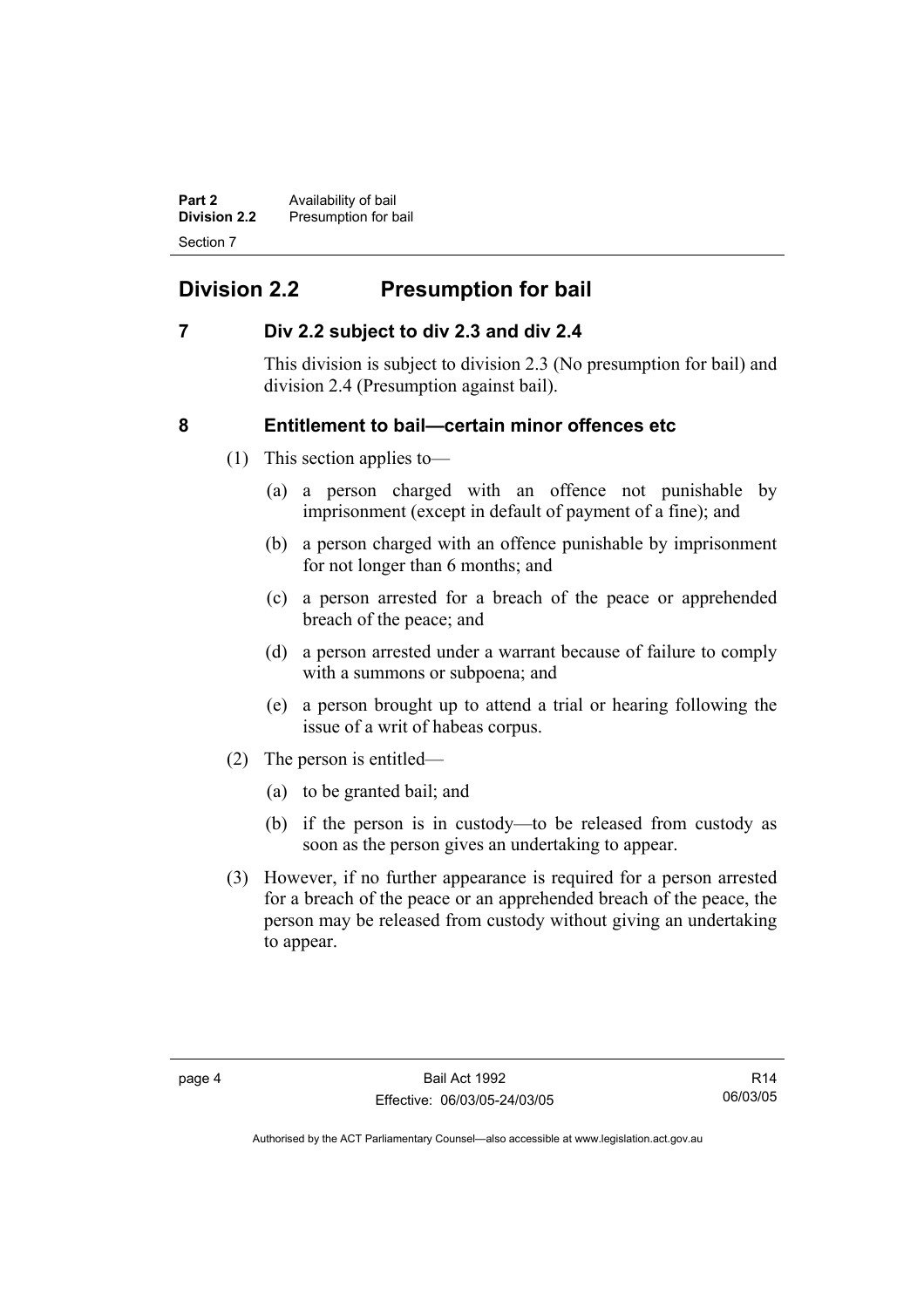- (4) A condition to keep the peace may be imposed on a grant of bail to a person arrested for a breach of the peace or an apprehended breach of the peace.
	- *Note* For other conditions that may be imposed on a grant of bail, see s 25 and s 26.

### **8A Entitlement to bail—breaches of certain orders**

- (1) This section applies to a person who is arrested for, or in another way brought before the court in relation to, a breach of—
	- (a) a recognisance; or
	- (b) a community service order; or
	- (c) a home detention order; or
	- (d) a periodic detention order.
- (2) The person has the same entitlement to be granted bail in relation to the breach of the order as the person has under this part in relation to the offence to which the order relates.

#### **Examples**

- 1 Martin has been found guilty of armed robbery and sentenced to periodic detention. He has breached the periodic detention order and is before the court on an application to cancel the order. There is no presumption in relation to bail because the offence of armed robbery is an offence to which division 2.2 (Presumption for bail) does not apply.
- 2 Joe has been found guilty of threatening to kill. Joe had, 3 years before, been found guilty of an offence involving violence. After serving part of his sentence of imprisonment for the offence of threatening to kill, he was released on entering into a recognisance. He has breached the recognisance and is before the court on an application to cancel the order for his release. There is no presumption in relation to bail because section 9B (b) applies to make the offence of threatening to kill an offence to which division 2.2 (Presumption for bail) does not apply.
	- *Note* An example is part of the Act, is not exhaustive and may extend, but does not limit, the meaning of the provision in which it appears (see Legislation Act, s 126 and s 132).

page 5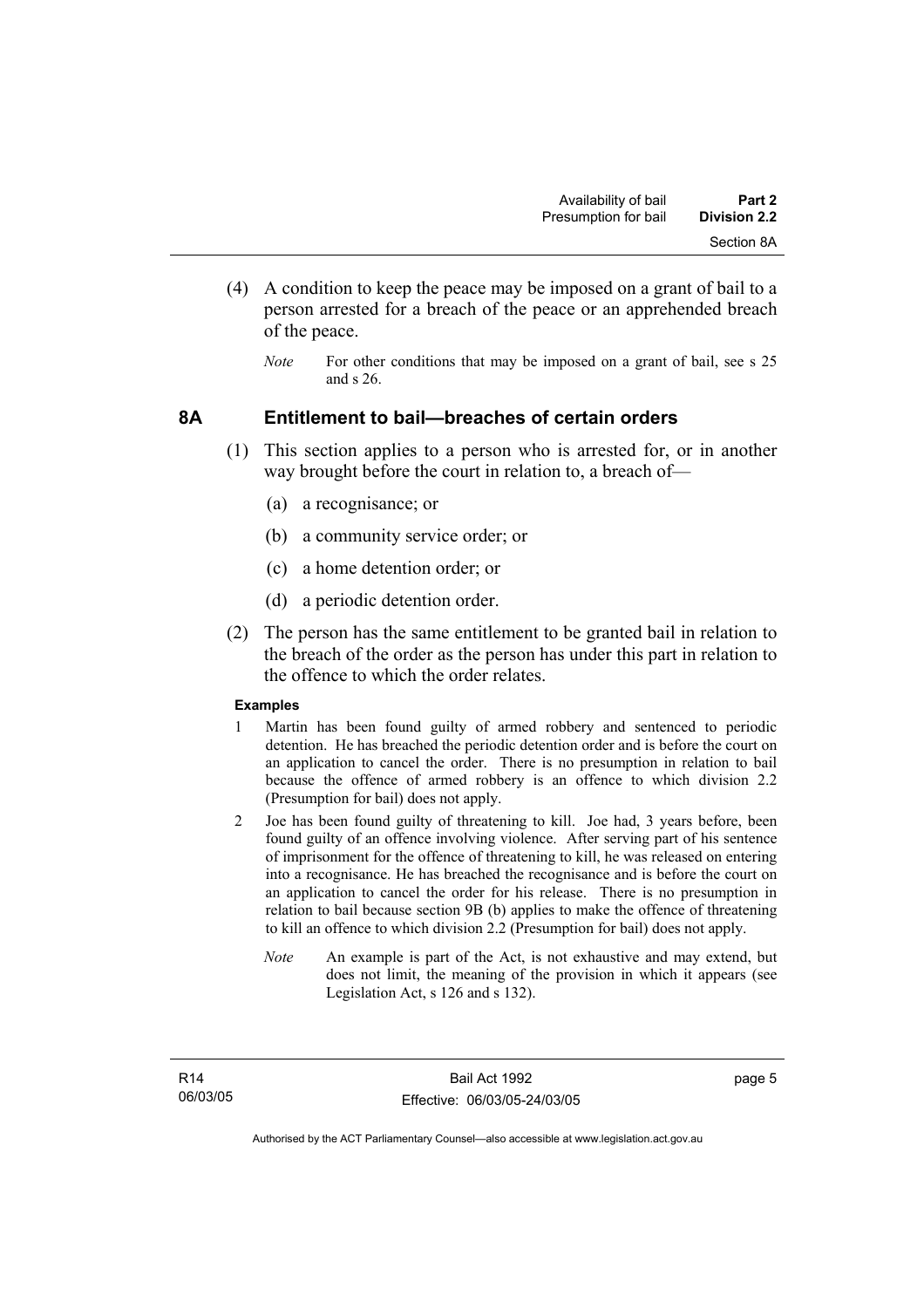| Part 2              | Availability of bail |
|---------------------|----------------------|
| <b>Division 2.2</b> | Presumption for bail |
| Section 9           |                      |

(3) In this section:

*community service order*—see the *Crimes Act 1900*, section 407.

*home detention order*—see the *Rehabilitation of Offenders (Interim) Act 2001*, dictionary.

*periodic detention order* means an order under the *Periodic Detention Act 1995*, section 4 (Power to order periodic detention).

## **9 Limitations on entitlement to bail**

- (1) A person charged with an offence mentioned in section 8 (1) (a) or (b) is not entitled to be granted bail if—
	- (a) the person has previously failed to comply with an undertaking to appear, or a bail condition imposed, in relation to the same or a similar offence; or
	- (b) in the opinion of the court or authorised officer, the person is incapacitated by intoxication, injury or use of drugs or is otherwise in danger of physical injury or in need of physical protection.
- (2) A person arrested for a breach of the peace or apprehended breach of the peace is not entitled to be granted bail if the person has previously, without reasonable excuse, failed to comply with an undertaking to appear, or a bail condition imposed, in relation to a breach of the peace or apprehended breach of the peace.

## **9A Entitlement to bail—offences other than minor offences**

- (1) This section applies to—
	- (a) a person in relation to an offence other than an offence mentioned in section 8 (1) (a) or (b) (Entitlement to bail certain minor offences etc); and
	- (b) a person who is not entitled to bail under section 8 (2) because of section  $9(1)$  or  $(2)$ .

R14 06/03/05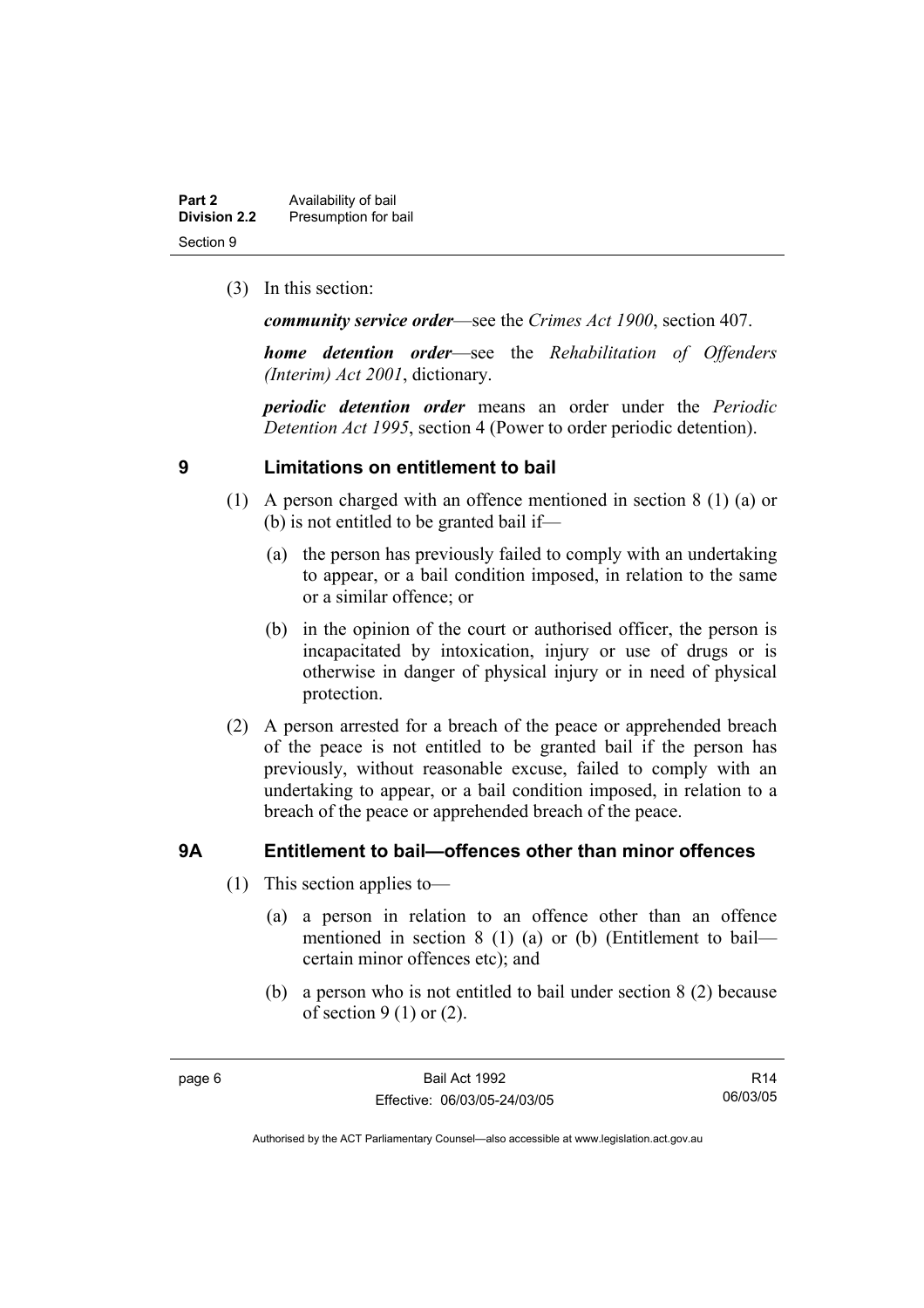- (2) The person is entitled to be granted bail unless the court or authorised officer is satisfied that refusal is justified after considering—
	- (a) for an adult—the matters mentioned in section 22 (Criteria for granting bail to adults); or
	- (b) for a child—the matters mentioned in section 23 (Criteria for granting bail to children).

## **Division 2.3 No presumption for bail**

## **9B Div 2.2 not to apply to certain offences**

Division 2.2 (Presumption for bail) does not apply to the grant of bail—

- (a) to a person accused of an offence mentioned in schedule 1 (Offences to which presumption for bail does not apply); or
- (b) to a person accused of any of the following offences, if the person has in the previous 10 years been found guilty of an offence involving violence or the threat of violence:
	- (i) an offence against the *Crimes Act 1900*, section 30 (Threat to kill);
	- (ii) an offence against the *Crimes Act 1900*, section 31 (Threat to inflict grievous bodily harm);
	- (iii) an offence against the *Crimes Act 1900*, section 35 (Stalking);
	- (iv) an offence against the *Protection Orders Act 2001*, section 34 (Offence for contravention of protection order); or
- (c) to a person accused of an offence against the *Criminal Code Act 1995* (Cwlth), section 80.1 (Treason); or

page 7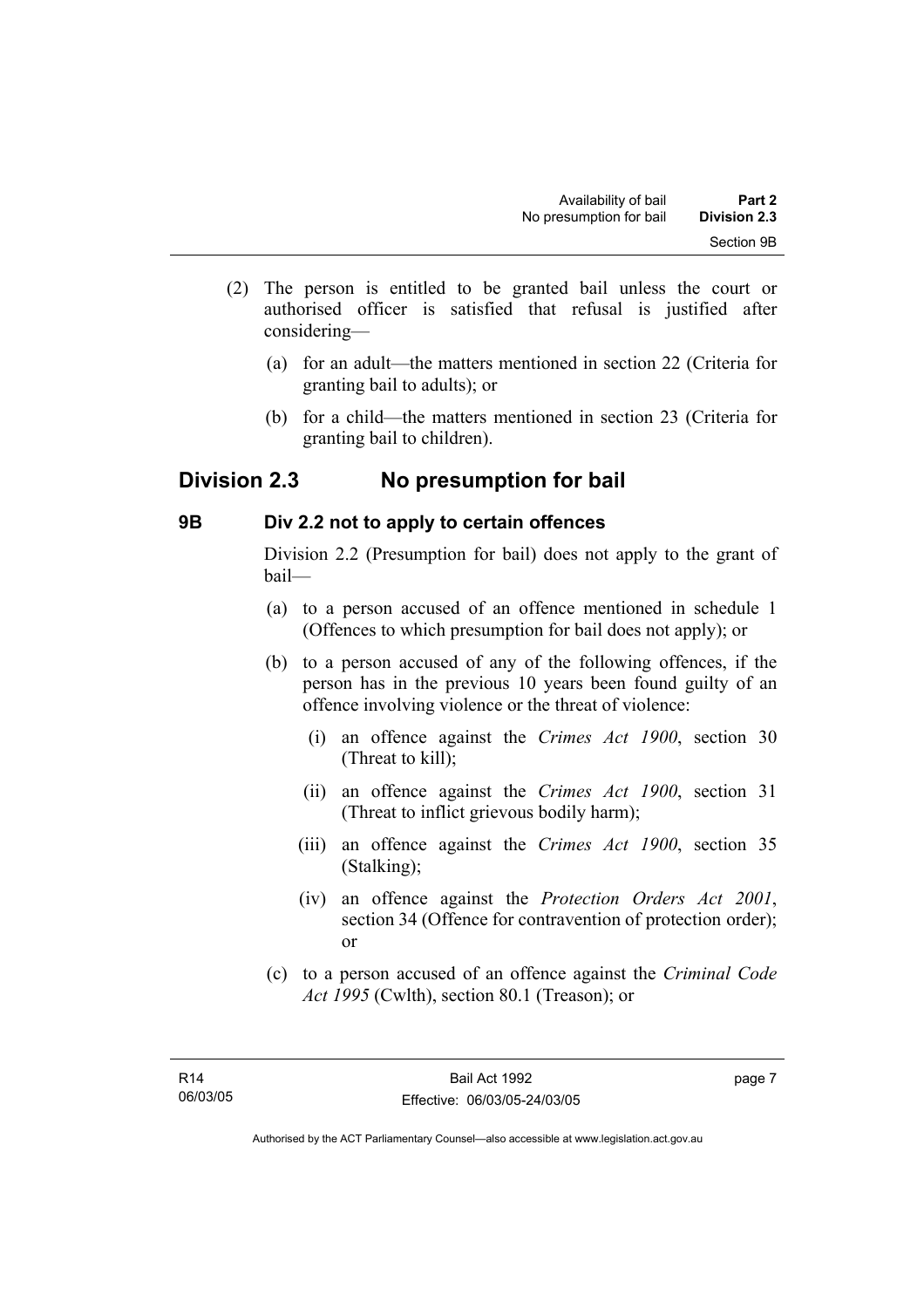| Part 2              | Availability of bail     |
|---------------------|--------------------------|
| <b>Division 2.4</b> | Presumption against bail |
| Section 9C          |                          |

 (d) to a person convicted of an indictable offence but not sentenced.

## **Division 2.4 Presumption against bail**

## **9C Bail for murder and certain serious drug offences**

- (1) This section applies to a person accused of—
	- (a) murder; or
	- (b) an offence against any of the following provisions of the Criminal Code, chapter 6 (Serious drug offences):
		- (i) section 603 (1) (which is about trafficking in a large commercial quantity of a controlled drug);
		- (ii) section 607 (1) (which is about manufacturing a large commercial quantity of a controlled drug for selling);
		- (iii) section 616 (1) (which is about cultivating a large commercial quantity of a controlled plant for selling);
		- (iv) section 619 (1) (which is about selling a large commercial quantity of a controlled plant);
		- (v) section  $622(1)$  (which is about supplying etc a commercial quantity of a controlled drug to a child for selling);
		- (vi) section 624 (1) (which is about procuring a child to traffic in a commercial quantity of a controlled drug).
	- *Note* A reference to an offence against a Territory law includes a reference to a related ancillary offence, eg attempt (see Legislation Act, s 189).
- (2) A court or authorised officer must not grant bail to the person unless satisfied that special or exceptional circumstances exist favouring the grant of bail.

R14 06/03/05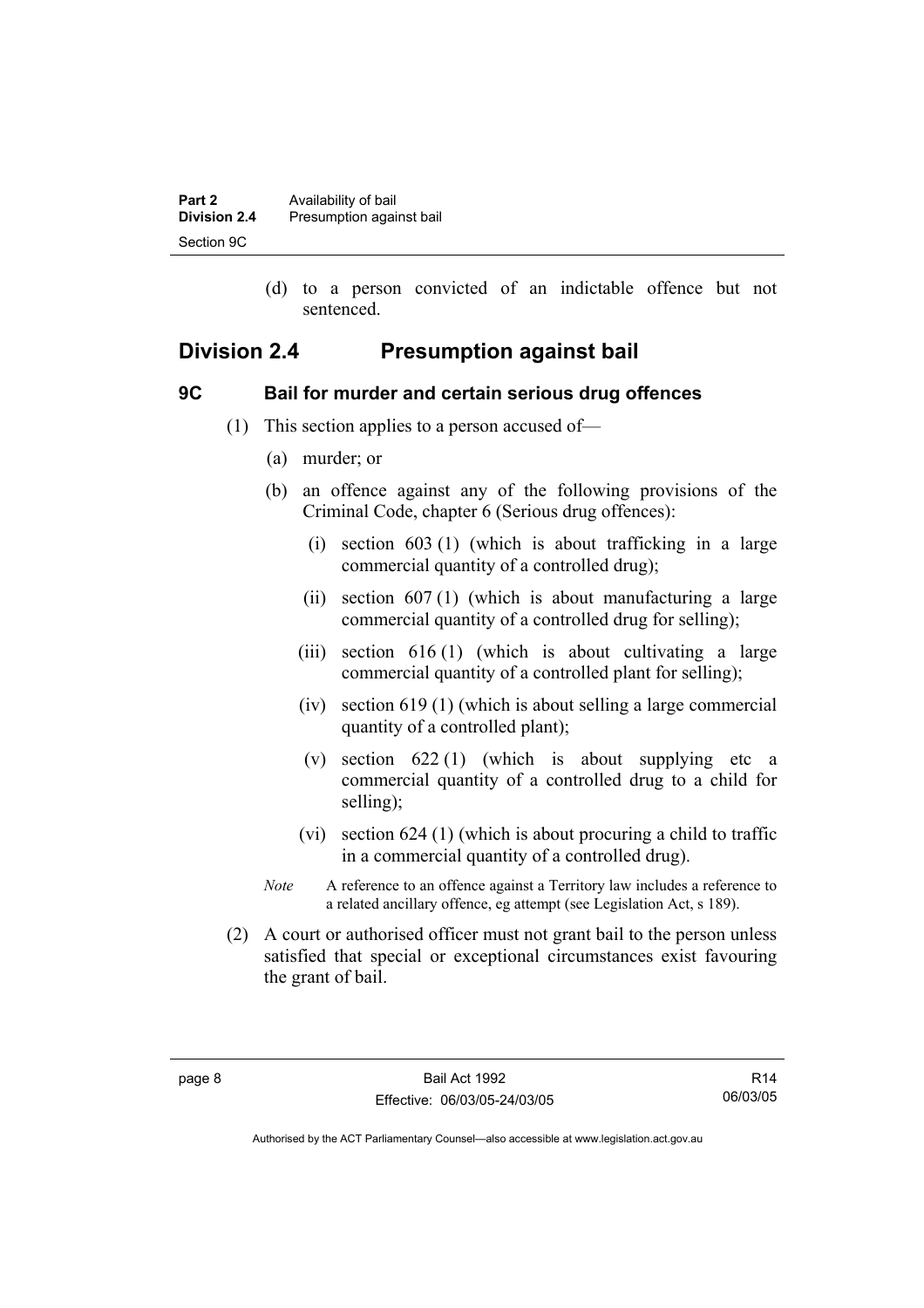- (3) However, even if special or exceptional circumstances are established, the court or officer must refuse bail if satisfied that refusal is justified after considering—
	- (a) for an adult—the matters mentioned in section 22 (Criteria for granting bail to adults); or
	- (b) for a child—the matters mentioned in section 23 (Criteria for granting bail to children).

## **9D Bail for serious offence committed while charge for another pending or outstanding**

- (1) This section applies if—
	- (a) a person is accused of a serious offence; and
	- (b) the person is alleged to have committed the offence while a charge against the person for another serious offence is pending or outstanding.

#### **Example**

Claude is served with a summons to attend the Magistrates Court to answer a charge that he has committed the offence of taking a motor vehicle without consent (punishable by 5 years imprisonment under the Criminal Code, section 318 (1), and so a serious offence for this section). Before the court date, Claude is arrested and charged with having committed an aggravated robbery the day after being served with the summons (punishable by 25 years imprisonment under the Criminal Code, section 310, and so also a serious offence for this section). At the time of the alleged aggravated robbery, the charge of taking a motor vehicle without consent was still pending. This section will apply to any decision about the grant of bail to Claude in relation to the aggravated robbery charge.

- *Note* An example is part of the Act, is not exhaustive and may extend, but does not limit, the meaning of the provision in which it appears (see Legislation Act, s 126 and s 132).
- (2) A court or an authorised officer must not grant bail to the accused person unless satisfied that special or exceptional circumstances exist favouring the grant of bail.

Bail Act 1992 Effective: 06/03/05-24/03/05 page 9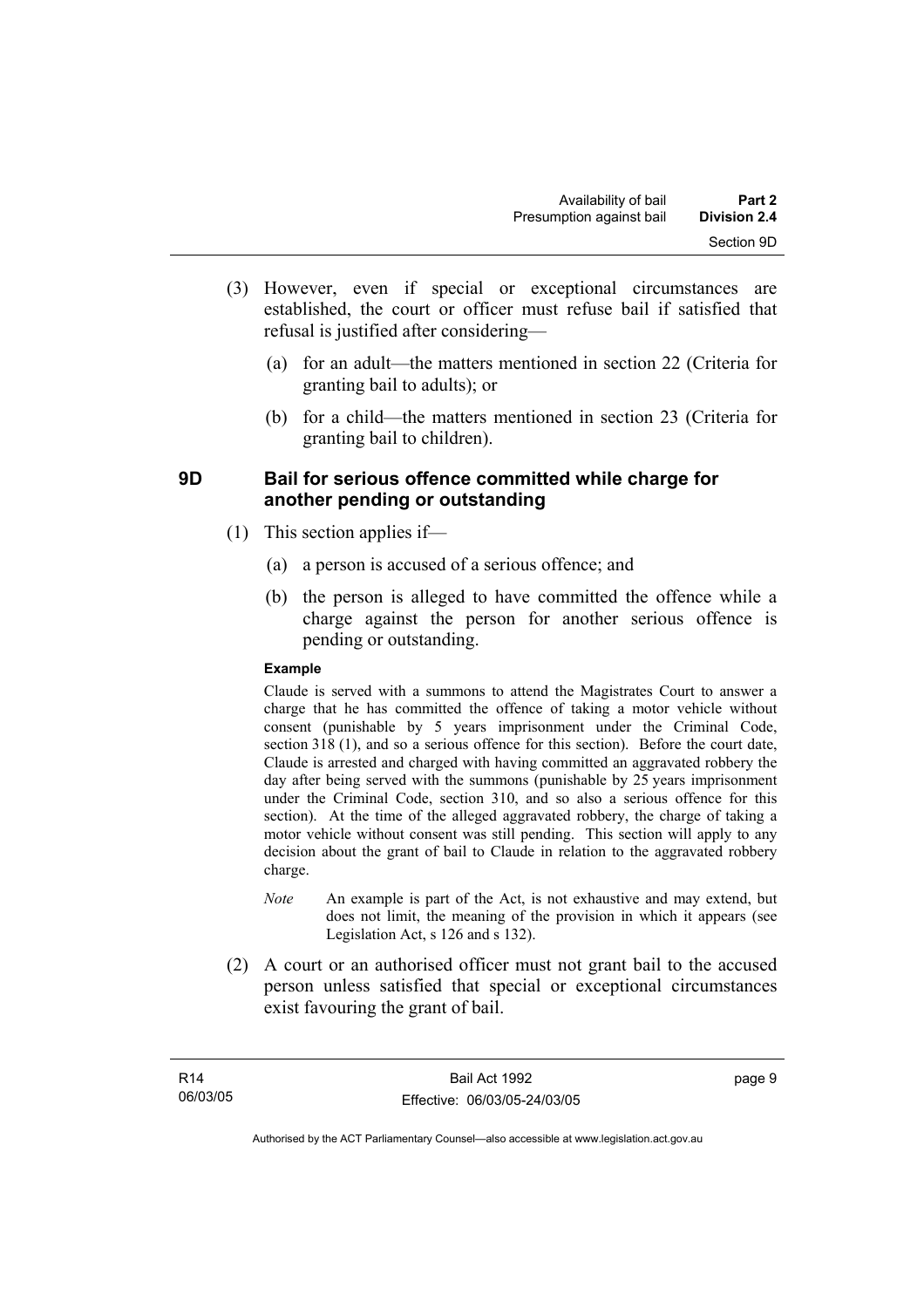| Part 2              | Availability of bail     |
|---------------------|--------------------------|
| <b>Division 2.4</b> | Presumption against bail |
| Section 9D          |                          |

- (3) However, even if special or exceptional circumstances are established, the court or officer must refuse bail if satisfied that refusal is justified after considering—
	- (a) for an adult—the matters mentioned in section 22 (Criteria for granting bail to adults); or
	- (b) for a child—the matters mentioned in section 23 (Criteria for granting bail to children).
- (4) Also, if the serious offence mentioned in subsection (1) (a) or (b) is a domestic violence offence, an authorised person must not grant bail to the accused person if satisfied that refusal of bail is required under section 9F (Domestic violence offence—bail by authorised officer).
- (5) This section does not affect the application of section 9F (4) and (5) to the accused person if—
	- (a) the serious offence mentioned in subsection (1) (a) or (b) is a domestic violence offence; and
	- (b) an authorised person grants bail to the accused person.
- (6) In this section:

*outstanding*—a charge against a person for an offence is *outstanding*—

- (a) until the charge is finally dealt with in any of the following ways:
	- (i) the charge is withdrawn;
	- (ii) the charge is dismissed by a court;
	- (iii) the person is discharged by the Magistrates Court following a committal hearing;
	- (iv) the person is acquitted or found guilty by a court of the offence; and

R14 06/03/05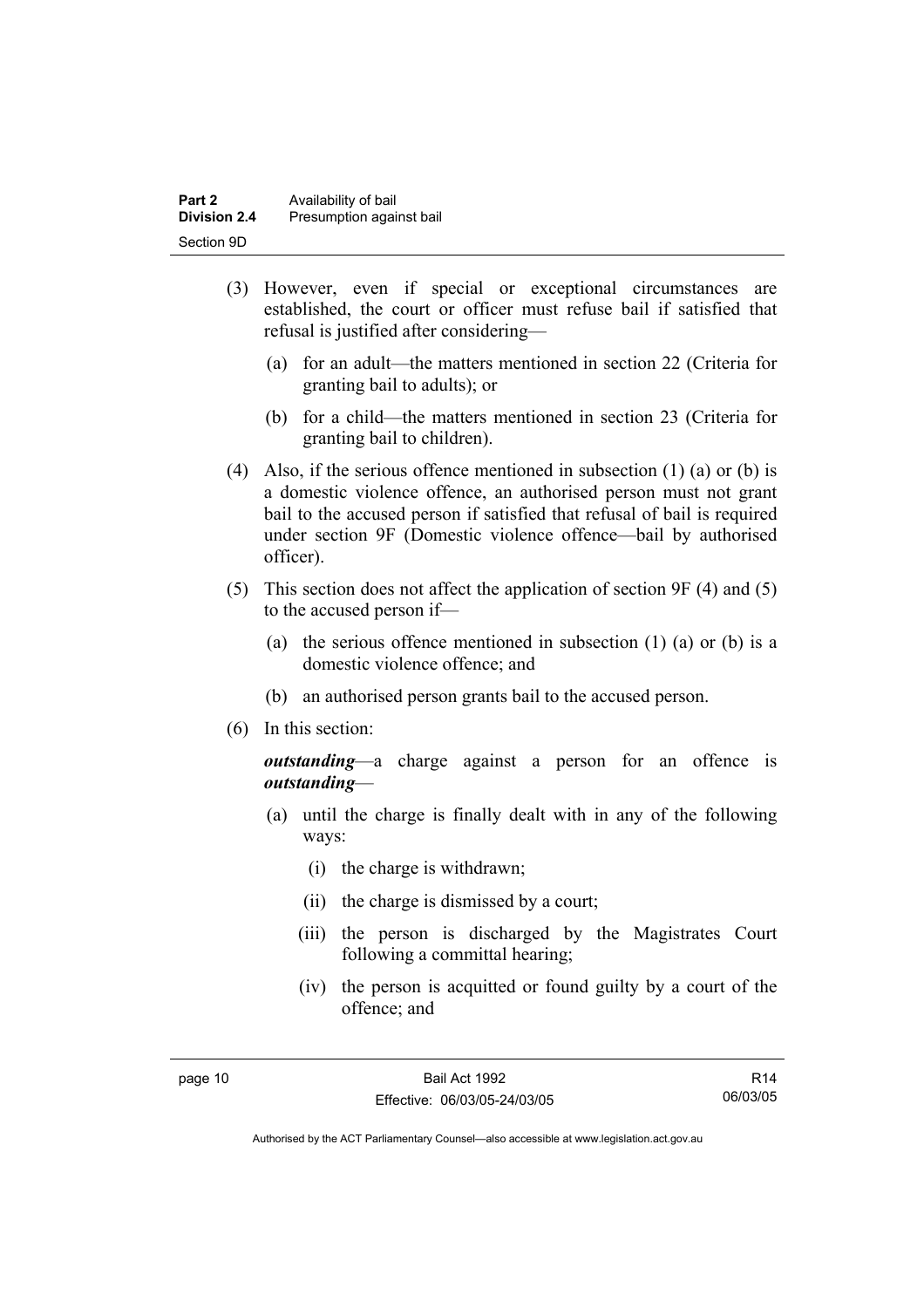- (b) if the person is acquitted or found guilty by a court of the offence charged, but a new trial on the charge (or a charge based on the same facts) is later ordered on appeal—from the date the new trial is ordered until the earliest of the following happens—
	- (i) the charge (or a charge based on the same facts) is finally dealt with as mentioned in paragraph (a)  $(i)$ ,  $(ii)$  or  $(iv)$ ;
	- (ii) the order for the new trial is reversed on a further appeal.
- *Note Found guilty*, of an offence, includes having the offence taken into account under the *Crimes Act 1900*, s 357 and having an order made in relation to the offence under the *Crimes Act 1900*, s 402 or the *Children and Young People Act 1999*, s 98 (see Legislation Act, dict, pt 1).

*pending*—a charge against a person for an serious offence is *pending* if the person has not yet been charged with the offence, but the person has—

- (a) been arrested for the offence (unless the person is later released without being charged with a serious offence); or
- (b) been served with a summons to appear before a court to answer a charge for the offence; or
- (c) at the invitation of a police officer, signed an agreement to attend court to answer a charge for the offence.

*serious offence* means an offence punishable by imprisonment for 5 years or longer.

## **9E Bail for person sentenced to imprisonment**

- (1) This section applies if—
	- (a) a person has been convicted of an offence by a court and sentenced to a period of imprisonment for the offence; and
	- (b) an appeal is pending in relation to the conviction or sentence.

page 11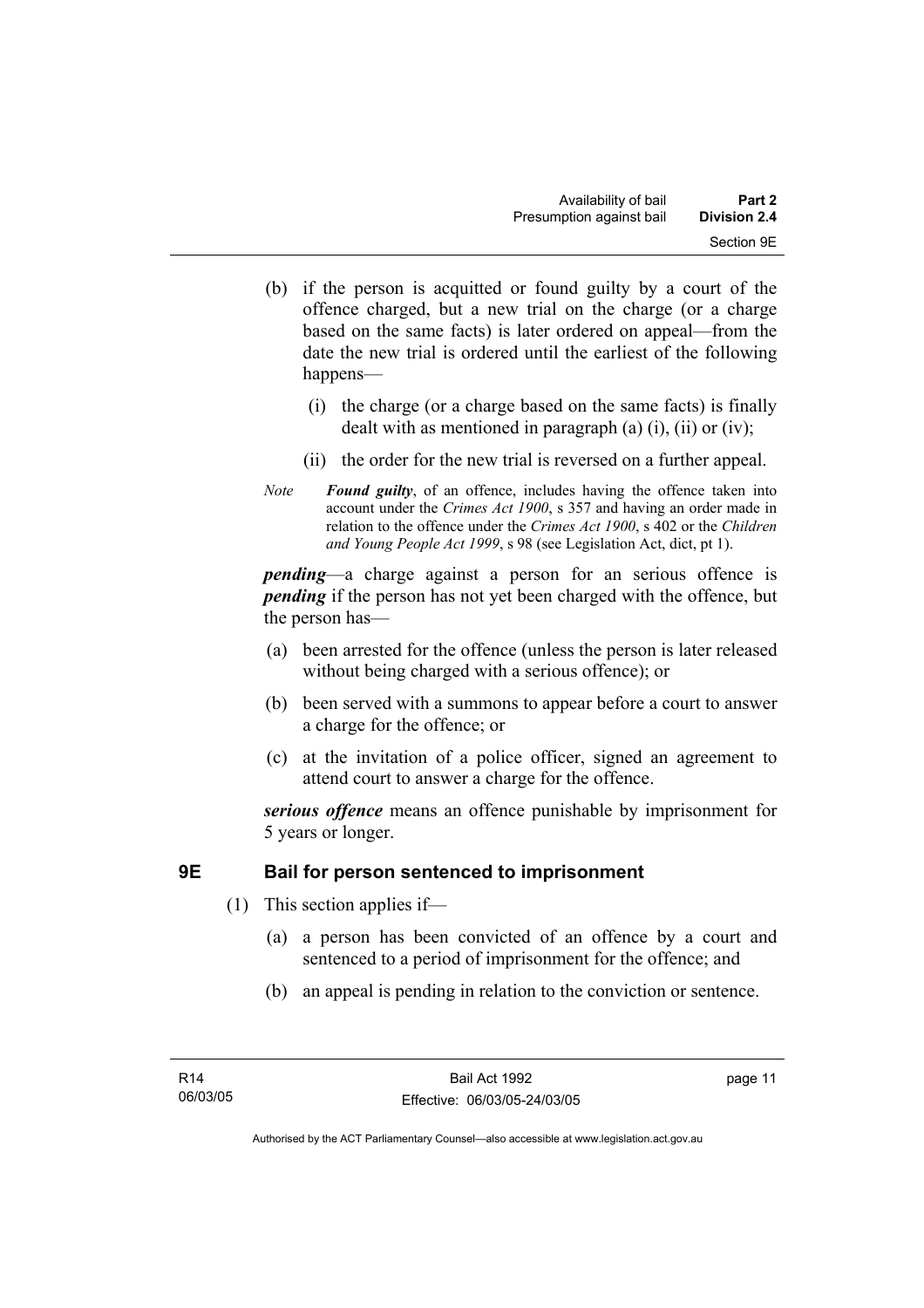| Part 2              | Availability of bail     |
|---------------------|--------------------------|
| <b>Division 2.4</b> | Presumption against bail |
| Section 9F          |                          |

- (2) A court must not grant bail to the person unless satisfied that special or exceptional circumstances exist favouring the grant of bail.
- (3) In this section:

*appeal* includes an appeal against a decision on appeal.

## **9F Domestic violence offence—bail by authorised officer**

- (1) This section applies to a person accused of a domestic violence offence.
- (2) An authorised officer must not grant bail to the person unless satisfied that the person poses no danger to a protected person while released on bail.
- (3) However, even if the authorised officer is satisfied under subsection (2), the officer must refuse bail if satisfied that the refusal is justified after considering—
	- (a) for an adult—the matters mentioned in section 22 (Criteria for granting bail to adults); or
	- (b) for a child—the matters mentioned in section 23 (Criteria for granting bail to children).
- (4) Also, the person must not be released on bail under this section unless the person gives an undertaking to appear within 48 hours of being released.
- (5) If the authorised officer grants bail to the person under this section, the officer must, in the record made under section 27 (Recording of certain bail decisions), state why the officer is satisfied that the person poses no danger to any protected person.
- (6) In this section:

*protected person*, in relation to a domestic violence offence—

 (a) means a person against whom the alleged conduct making up the offence was directed; and

R14 06/03/05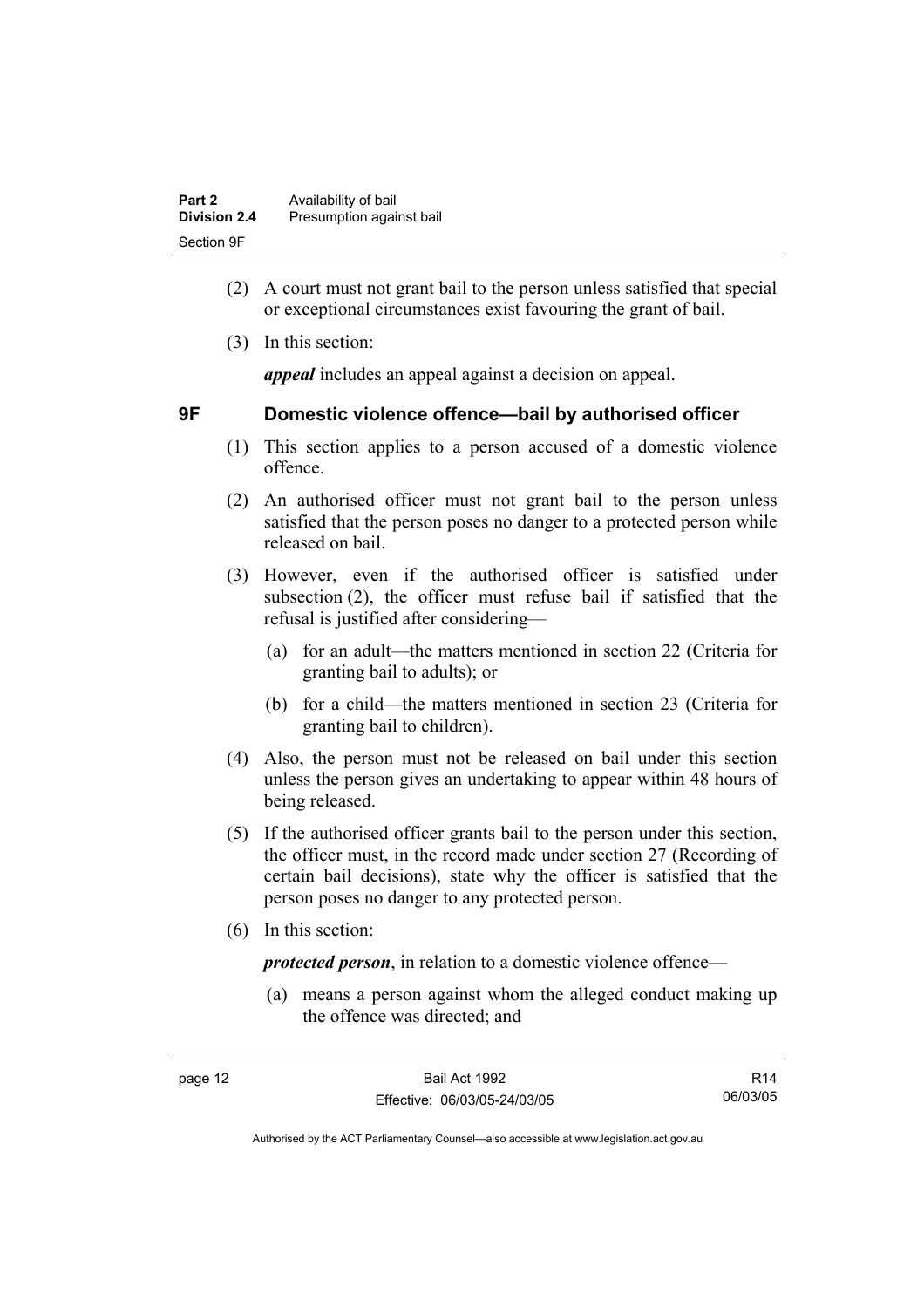(b) includes a relevant person in relation to that person.

### **9G Special or exceptional circumstances**

- (1) This section applies if a court or authorised officer is required under this part to be satisfied of the existence of special or exceptional circumstances favouring the grant of bail to a person.
- (2) A circumstance that would be an applicable bail criteria for the person is not a special or exceptional circumstance only because it is an applicable bail criteria.
- (3) Also, the court or authorised officer must consider the applicable bail criteria for the person only after the court or authorised officer is satisfied of the existence of the special or exceptional circumstances.

#### **Examples for s (3)**

- 1 Damien is before the court charged with having committed an aggravated robbery. He has earlier been charged with having committed aggravated robbery. Section 9D applies and there is a presumption against bail unless there are special or exceptional circumstances. Damien argues that there are special circumstances as he needs to support his child, he may lose his job and he may lose an opportunity to take up public housing. The court considers that the circumstances are not special or exceptional. Bail is not granted and the criteria in section 22 are not considered.
- 2 Jason is facing similar charges. Jason has had a car accident before his arrest for the second offence. His kidneys are damaged requiring dialysis every 3 days. Jason argues that his need for regular treatment and his reduced mobility mean that he is highly unlikely to abscond. The court considers these circumstances are special or exceptional. The court then considers the criteria in section 22 in deciding whether to grant bail.
- *Note* An example is part of the Act, is not exhaustive and may extend, but does not limit, the meaning of the provision in which it appears (see Legislation Act, s 126 and s 132).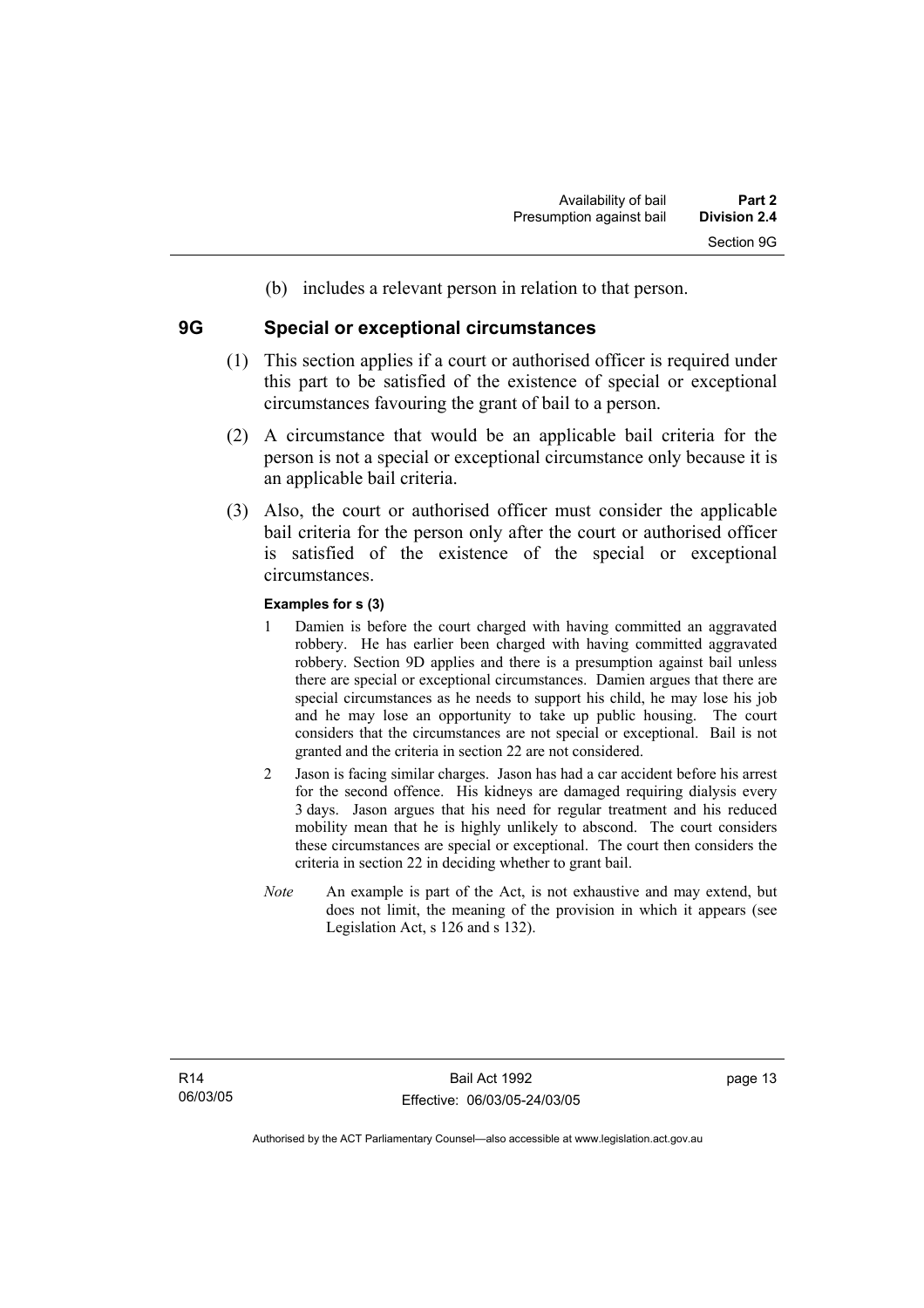#### **Part 3** Dispensing with bail

Section 10

## **Part 3 Dispensing with bail**

### **10 Dispensing with bail**

- (1) A court that may grant bail to an accused person may instead dispense with the requirement for bail.
- (2) In deciding whether to release an accused person from custody without requiring bail, a court may have regard to any information that appears to the court to be relevant and reliable.
- (3) If, during an appearance by an accused person before a court, no specific order or direction is made by the court in relation to bail, the court is taken to have dispensed with the requirement for bail.
- (4) Subsection (2) does not apply if, under section 33 (3), the court is taken to have continued bail.
- (5) A court must not dispense with the requirement for bail for an accused person to whom either of the following sections apply unless satisfied that special or exceptional circumstances exist justifying dispensing with the requirement:
	- (a) section 9D (Bail for serious offence committed while charge for another pending or outstanding);
	- (b) section 9E (Bail for person sentenced to imprisonment).

## **11 Effect of dispensing with bail**

 (1) While the requirement for bail is dispensed with under this Act in relation to a person accused of an offence, the person is entitled to be and to remain at liberty in relation to the offence until the person is required to appear before a court in relation to the offence.

R14 06/03/05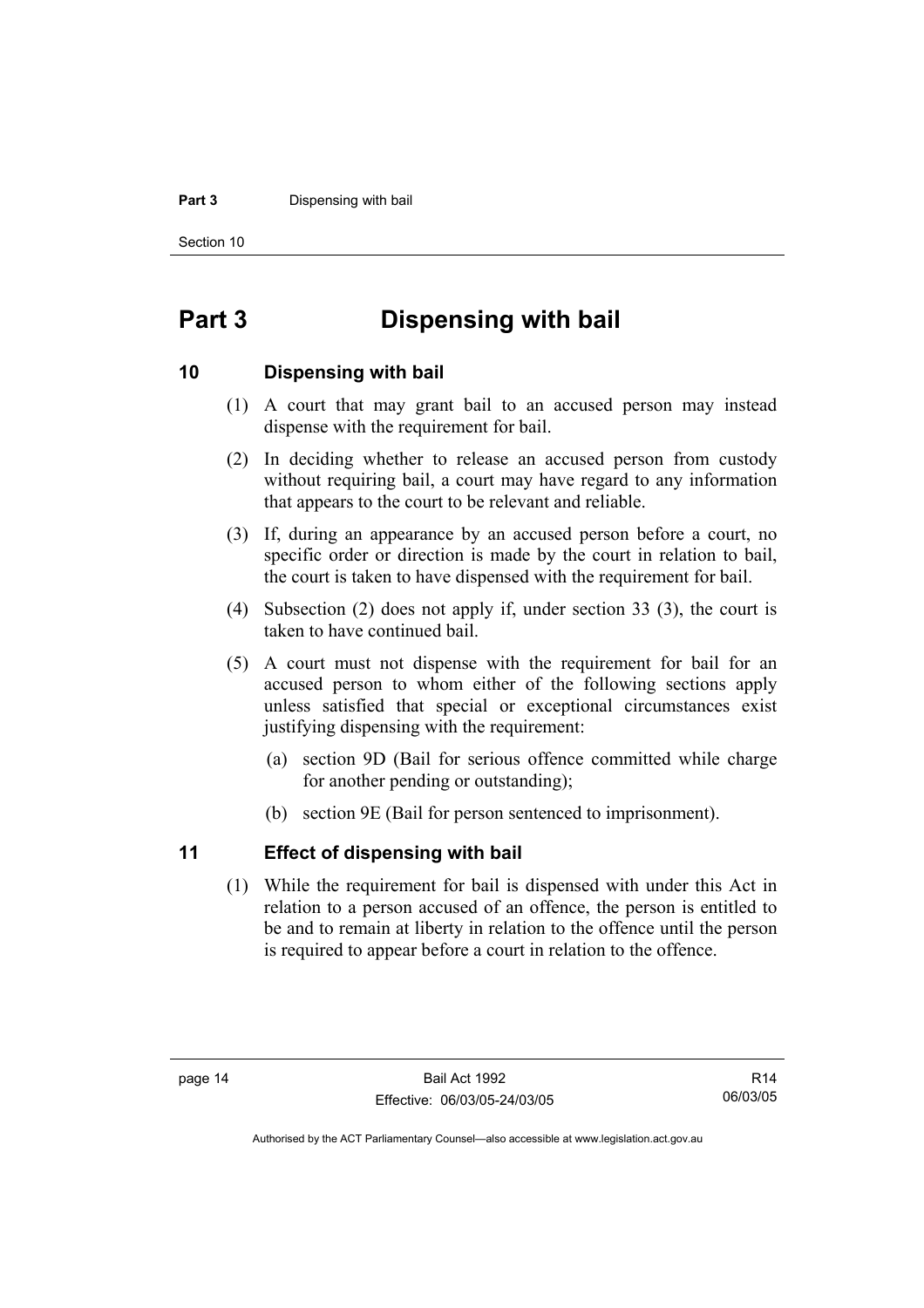(2) Subsection (1) does not apply to an accused person while the person is in custody for another offence or reason in relation to which the person is not entitled to be at liberty, whether under this Act or otherwise.

## **12 Decision to dispense with bail**

For part 6, if a court dispenses with the requirement for bail, the court is taken to have made a decision in relation to bail.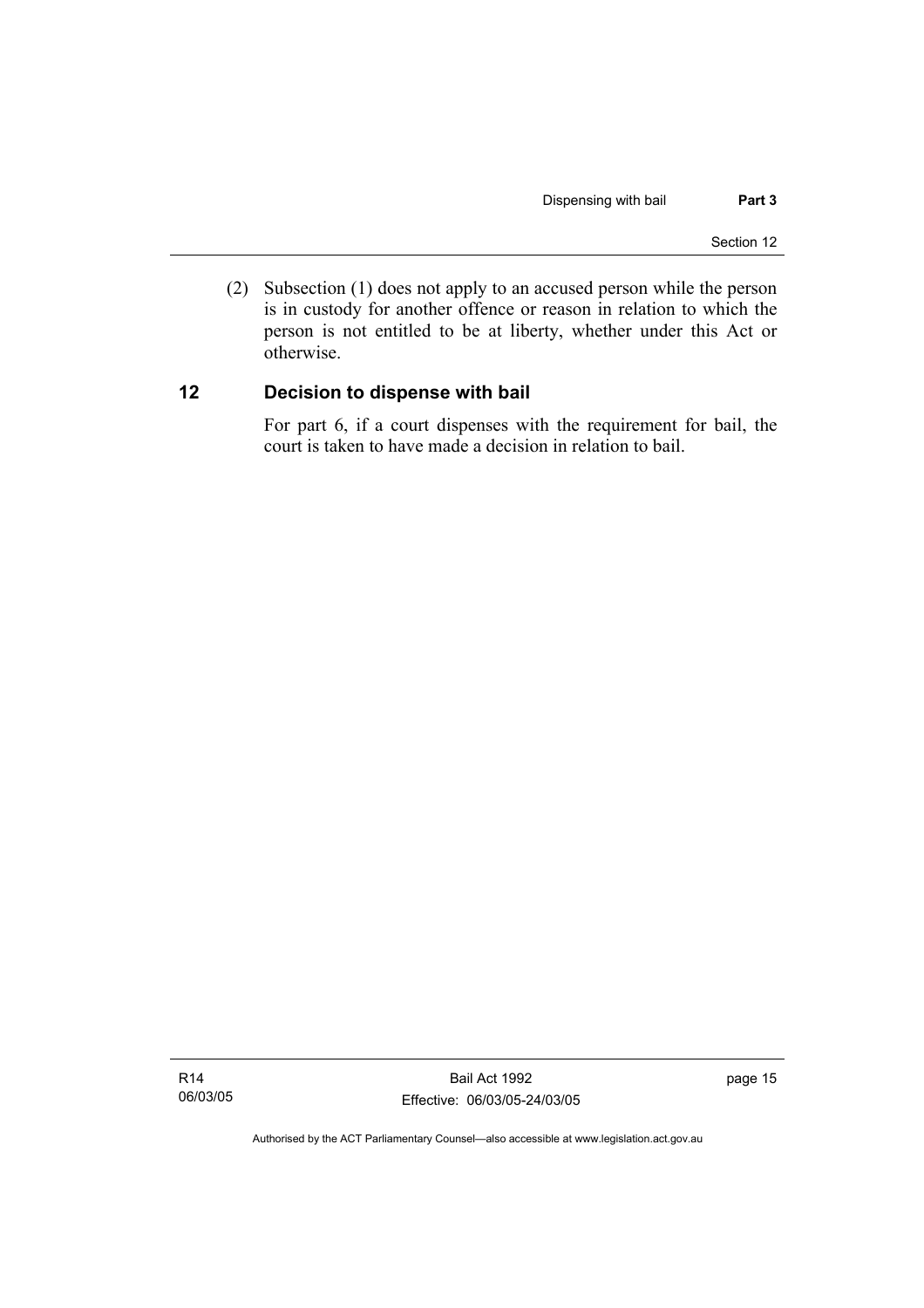#### **Part 4** Grant of bail

Section 13

## **Part 4 Grant of bail**

### **13 Deciding bail after charge laid**

- $(1)$  If—
	- (a) a person who has been taken into custody by a police officer is charged with an offence but is not to be brought before a court forthwith after being so charged; or
	- (b) it is not practicable to bring before a court forthwith a person arrested under a warrant (being a warrant which does not expressly preclude the granting of bail) issued under the *Magistrates Court Act 1930*, section 42 (1) in relation to an offence punishable by a fine or by imprisonment for a period not exceeding 2 years;

the police officer who charges or arrests the person—

- (c) shall inform the person, or cause the person to be informed, that the person may—
	- (i) apply for bail; and
	- (ii) communicate with a lawyer of his or her choice in relation to the making of an application for bail; and
	- (iii) if the person cannot speak or understand the English language—have recourse to the services of a competent interpreter; and
	- (iv) communicate with any other person of his or her choice, being a person who may reasonably be expected to assist him or her in relation to the provision of bail; and

and, if the person asks for facilities to do so, shall provide the person with reasonable facilities to enable the person to

R14 06/03/05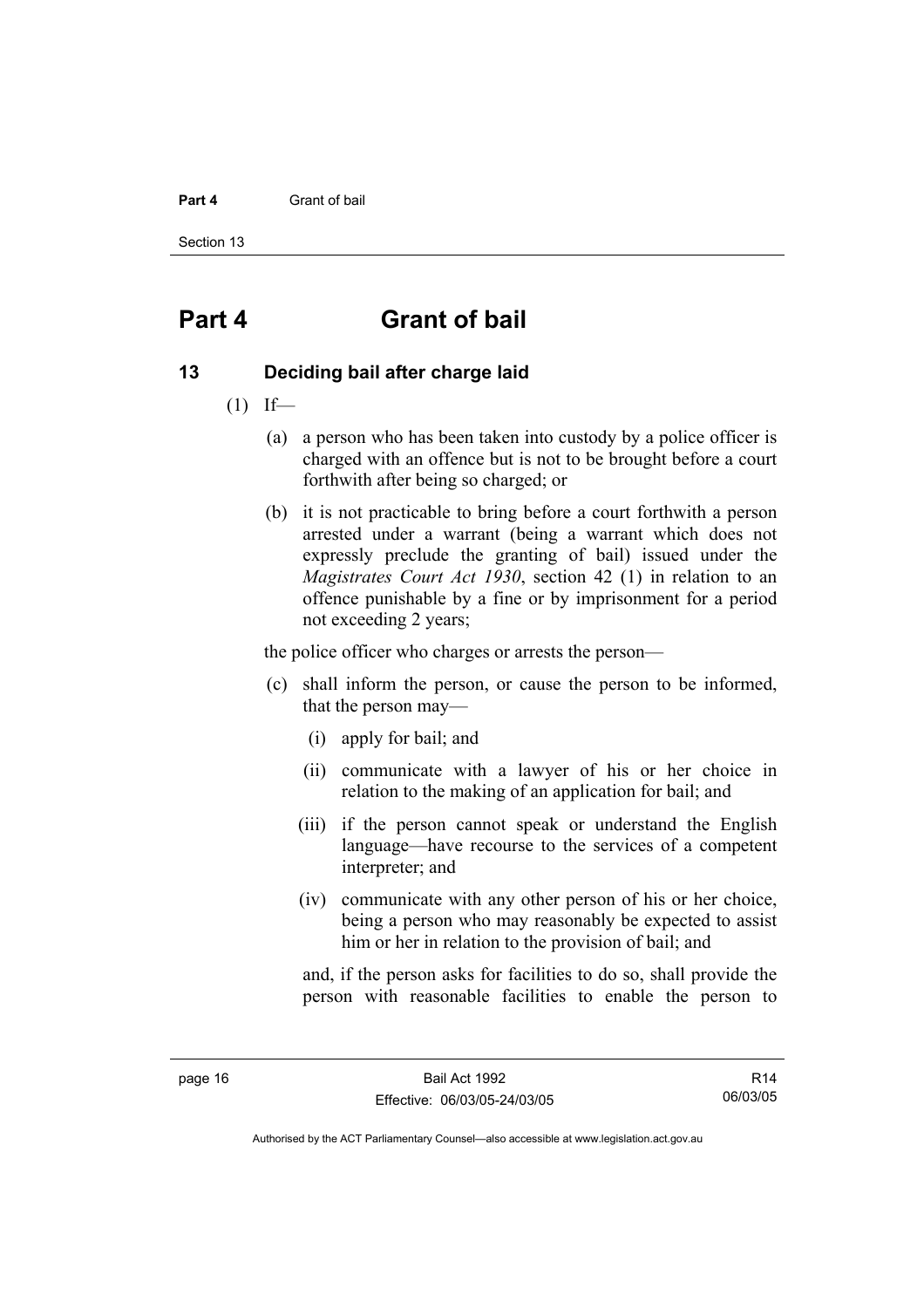communicate with a lawyer, such an interpreter or such other person; and

- (d) shall inform the person, or cause the person to be informed of—
	- (i) the applicable bail criteria; and
	- (ii) the conditions subject to which the person may be released on bail; and
- (e) if the person applies for bail—
	- (i) if the police officer is authorised to grant bail to the person—shall consider whether the person should be granted bail; or
	- (ii) in any other case—shall bring the person before an authorised officer.
- (2) If a person is brought before an authorised officer under subsection  $(1)$  (e)  $(ii)$ , the authorised officer shall consider whether the person should be granted bail.
- (3) If, before subsection (1) has been fully complied with in relation to an accused person, an authorised officer is satisfied that it is appropriate to release the person on bail subject only to the person giving an undertaking to appear, the authorised officer may so release the person.
- (4) A police officer who charges or arrests a person may refrain from complying with subsection  $(1)$   $(c)$   $(ii)$ ,  $(iii)$  or  $(iv)$  if the police officer believes on reasonable grounds that it is necessary to do so to prevent—
	- (a) the escape of an accomplice of the accused person; or
	- (b) the loss, destruction or falsification of evidence relating to the offence.

page 17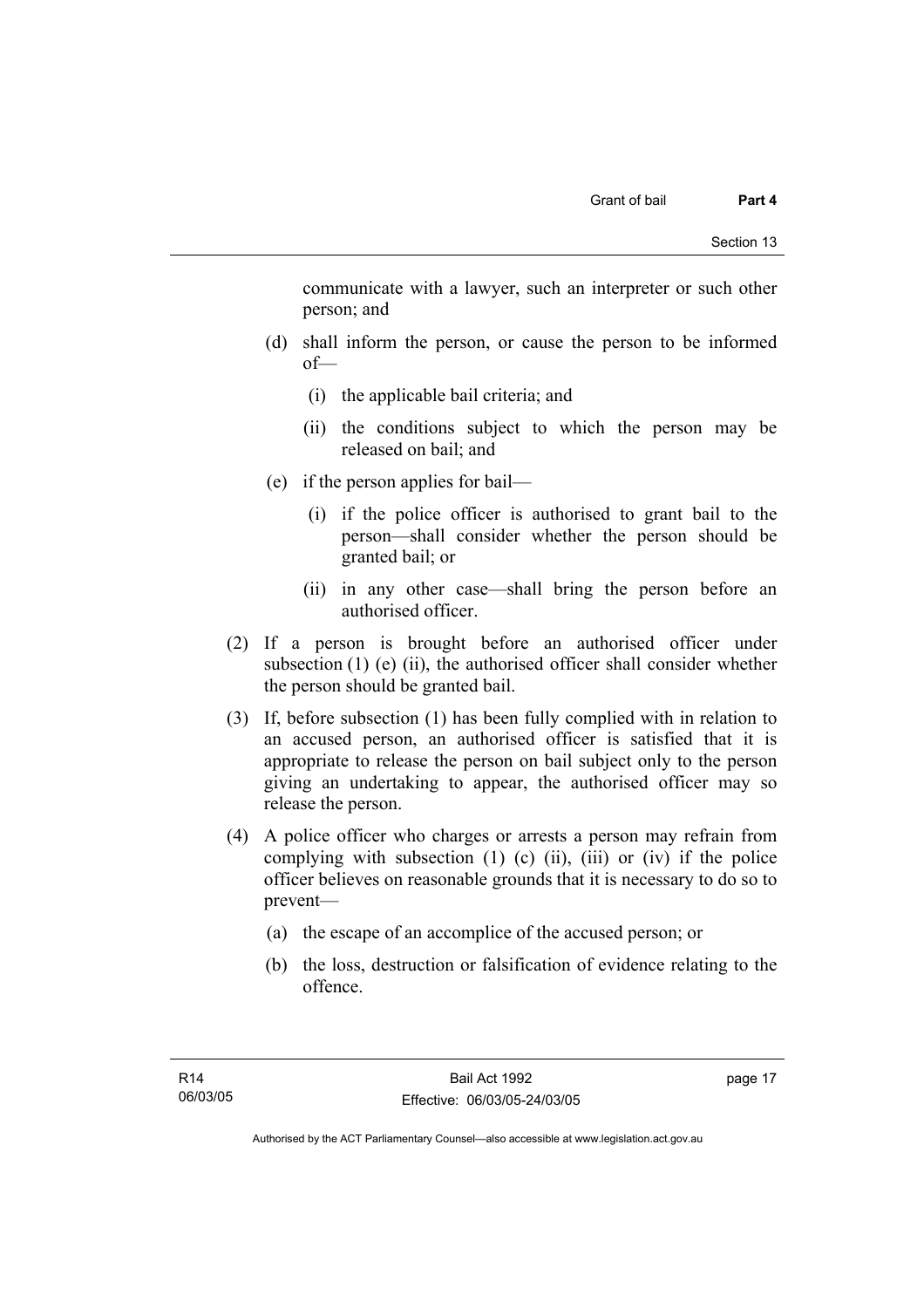#### **Part 4** Grant of bail

Section 14

 (5) If a police officer who charges` or arrests a person refrains from complying with subsection  $(1)$   $(c)$   $(ii)$ ,  $(iii)$  or  $(iv)$  for a reason specified in subsection (4), the police officer shall record, or cause to be recorded, his or her reasons for not so complying.

### **14 Grant of bail by authorised officers**

- (1) Subject to subsection (2), an authorised officer may grant bail in accordance with this Act to an accused person who is present at a police station.
- (2) An authorised officer must not grant bail to a person accused of an offence if—
	- (a) a decision about bail in relation to the offence has been made by a court; or
	- (b) the offence is a domestic violence offence of murder.
	- *Note* A reference to an offence against a Territory law includes a reference to a related ancillary offence, eg attempt (see Legislation Act, s 189).

## **15 Deciding of questions of bail by authorised officers**

- (1) An authorised officer who is required to consider whether to grant bail to an accused person shall as soon as reasonably practicable—
	- (a) give—
		- (i) the accused person or a lawyer representing the accused person; and
		- (ii) any police officer involved in the investigation of the offence with which the accused person is charged;

an opportunity to make submissions to the authorised officer about the conditions to which any grant of bail to the accused person should be made subject; and

 (b) having regard to those submissions, to the applicable bail criteria and to any other available information that the

R14 06/03/05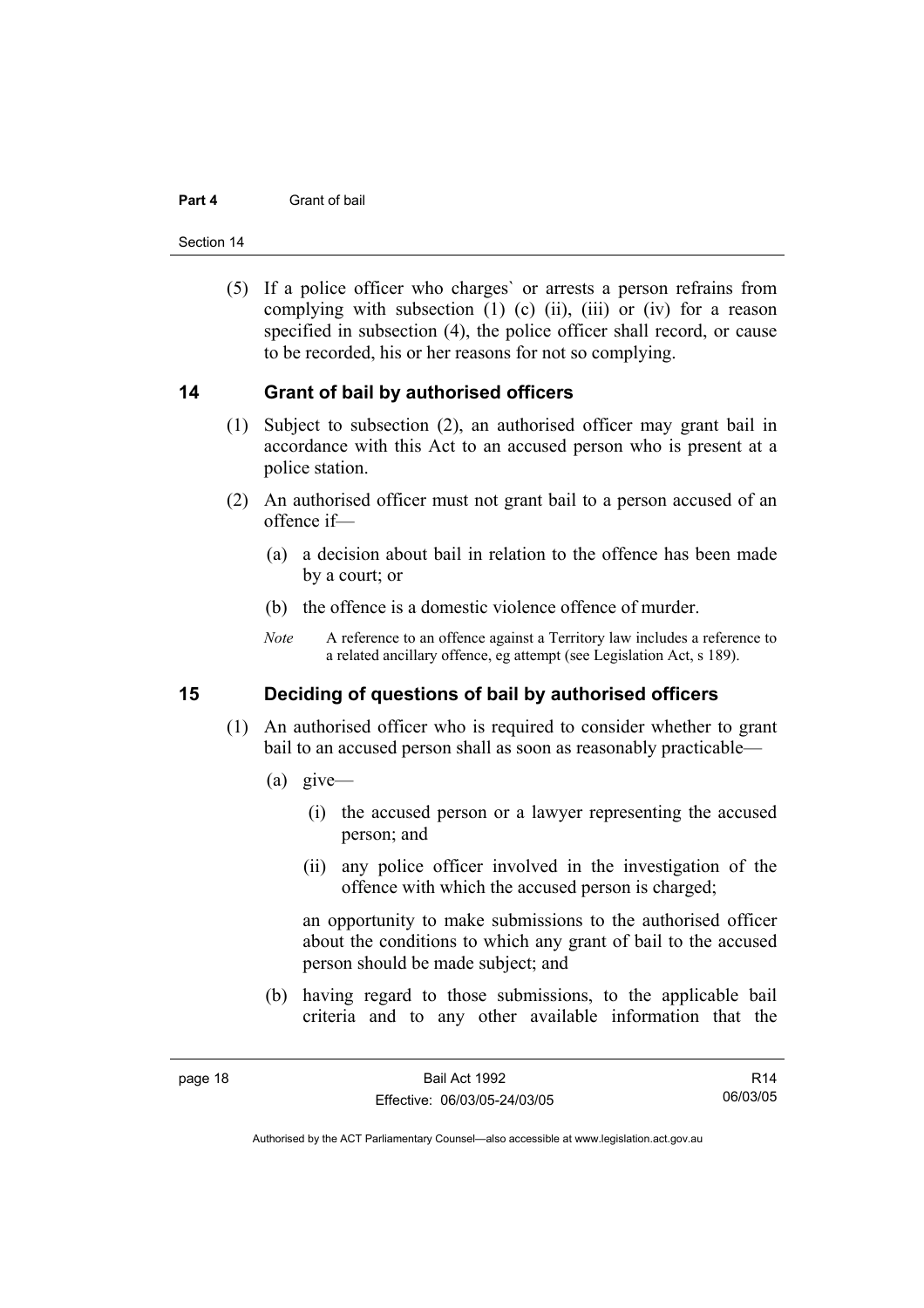authorised officer considers relevant and reliable, decide whether the person should be granted bail.

- (2) If the authorised officer is satisfied, having regard to the applicable bail criteria, that—
	- (a) it is appropriate to release the person on the person giving an undertaking to appear; and
	- (b) it is not necessary to impose a bail condition;

the authorised officer shall release the person on the person giving that undertaking.

- (3) If the authorised officer is satisfied, having regard to the applicable bail criteria, that it is not appropriate to grant bail to the accused person without imposing a condition, the authorised officer shall, having regard to—
	- (a) the conditions that may be imposed in granting bail to a person; and
	- (b) the extent to which the imposition of 1 or more bail conditions would be appropriate having regard to the matters mentioned in whichever of section 9F (2), section 22 or section 23 applies to the making of a decision regarding the granting of bail to the accused person;

decide whether to grant bail to the accused person.

## **16 Notification of decision of authorised officer**

- (1) If an authorised officer decides—
	- (a) to refuse to grant bail to an accused person; or
	- (b) to grant bail to an accused person subject to 1 or more bail conditions;

the authorised officer shall inform the accused person—

(c) of his or her decision; and

| R14      | Bail Act 1992                | page 19 |
|----------|------------------------------|---------|
| 06/03/05 | Effective: 06/03/05-24/03/05 |         |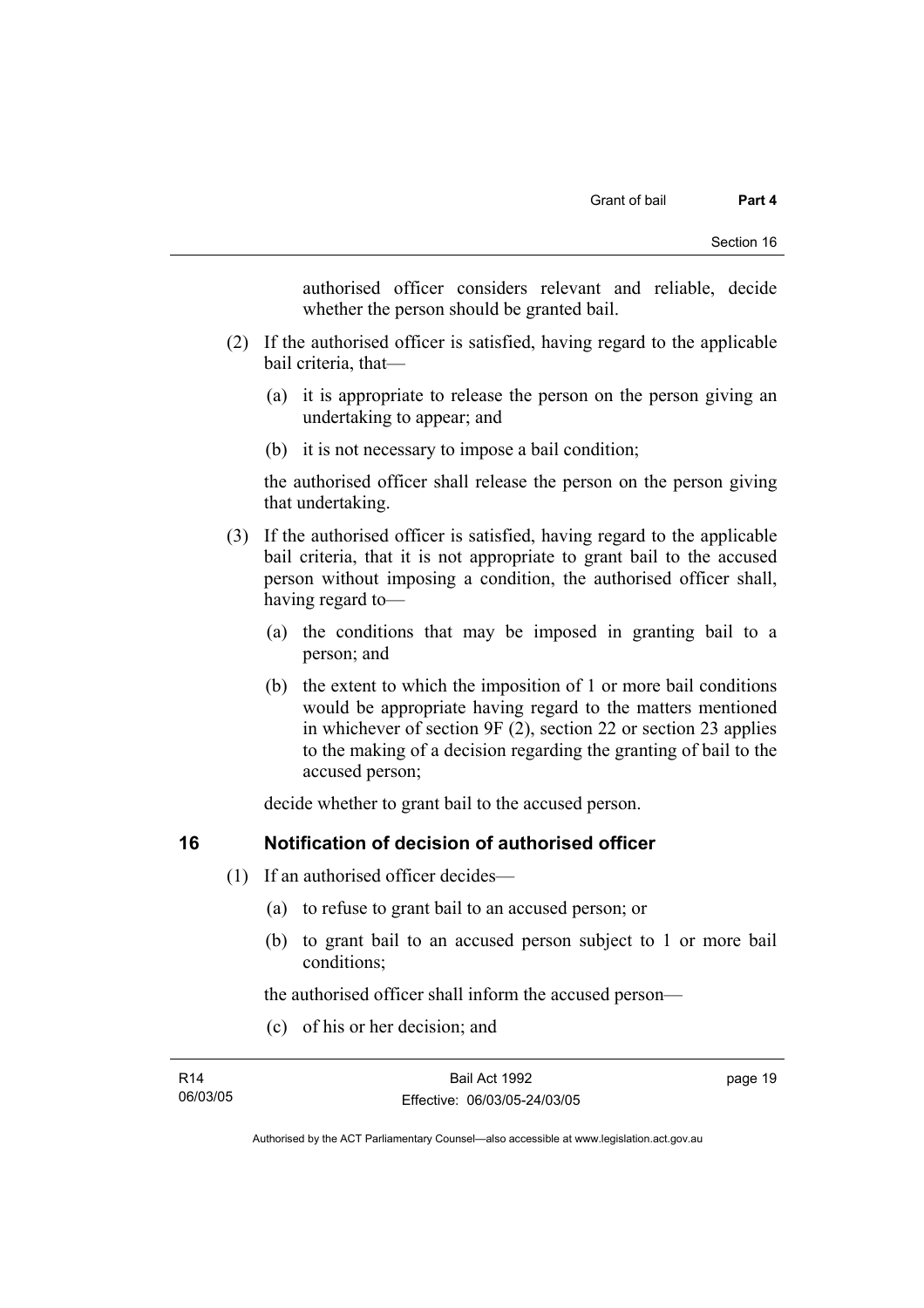#### **Part 4** Grant of bail

- (d) the right of the accused person to request a review of the decision under section 38; and
- (e) if bail is refused—that the person is entitled to communicate with a lawyer; and
- (f) if the person would be granted bail subject to 1 or more bail conditions and that bail condition, or those bail conditions, are such that the person is unable or unwilling to comply, or to arrange for compliance, with them—that the person is entitled to communicate with a lawyer.
- (2) An authorised officer shall, on being requested to do so by an accused person in relation to whom the authorised officer has made a decision of the kind referred to in subsection (1) (a) or (b), provide the person with reasonable facilities to communicate with a lawyer.
- (3) An authorised officer who refuses to grant bail to an accused person may refrain from complying with subsection (1) (e) or (f) and subsection (2) if the authorised officer believes on reasonable grounds that it is necessary to do so to prevent—
	- (a) the escape of an accomplice of the accused person; or
	- (b) the loss, destruction or falsification of evidence relating to the offence.
- (4) If an authorised officer refrains from complying with subsection (1) (e) or (f) and subsection (2) for a reason mentioned in subsection (3), the authorised officer shall record, or cause to be recorded, his or her reasons for not complying.
- (5) If an authorised officer decides to grant bail to an accused person in relation to a domestic violence offence, the officer must take reasonable steps to tell each protected person, as soon as practicable, about the decision and, if the accused person is granted bail subject to a bail condition, about the condition.

R14 06/03/05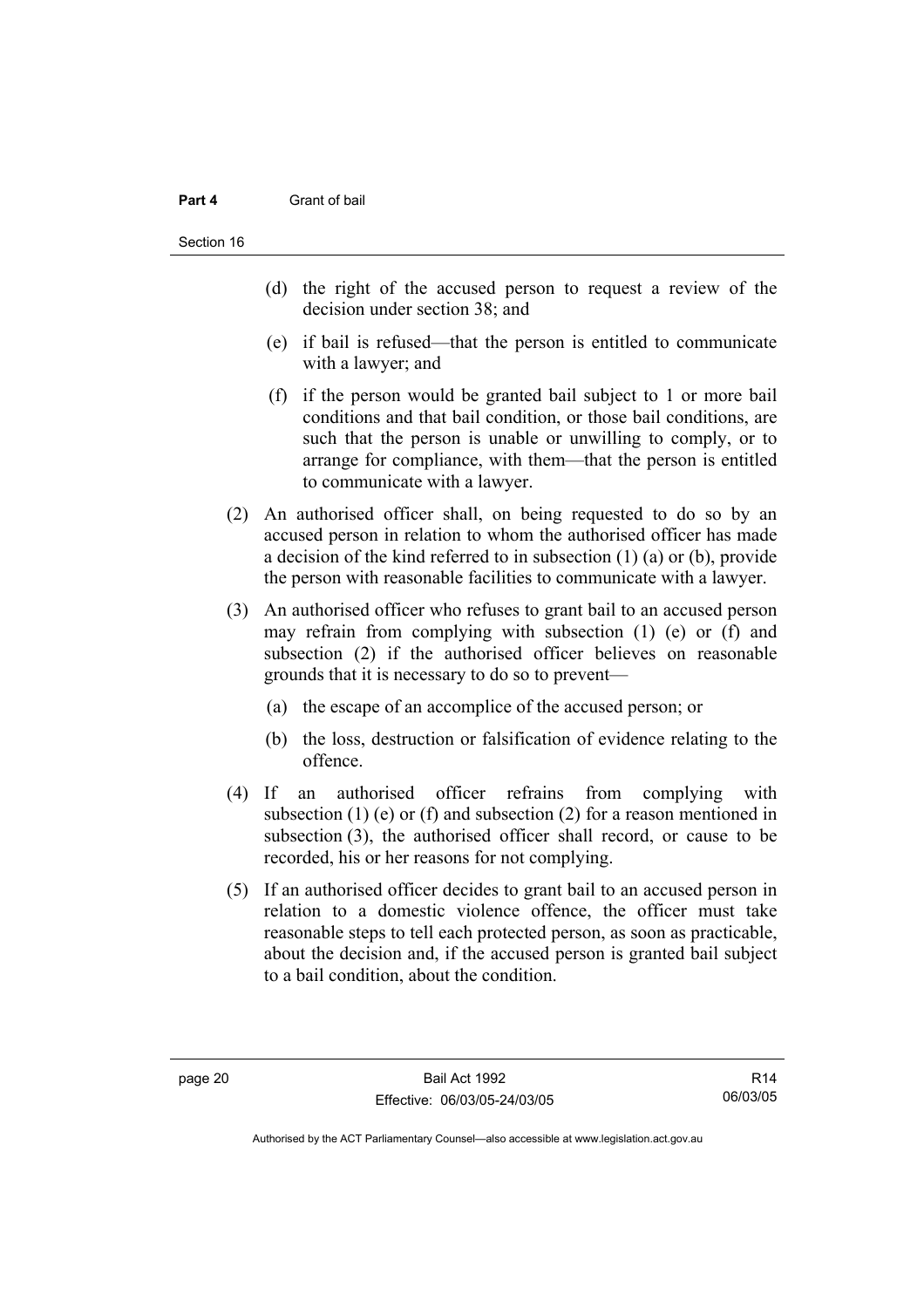- (6) If an authorised officer decides not to grant bail to an accused person in relation to a domestic violence offence, the officer must tell each protected person about the decision.
- (7) For this section:

## *protected person* means—

- (a) if the person against whom the alleged behaviour constituting the domestic violence offence was directed is a child—the person with care and control of the child; and
- (b) if anyone else is a person whom the alleged behaviour constituting the domestic violence offence was directed—that person.

## **17 Charged persons in custody to be brought before court**

An accused person who—

- (a) has been taken into custody and charged with an offence; and
- (b) is refused bail by an authorised officer or is not released on bail granted by an authorised officer;

shall be brought before a court as soon as practicable after the person has been taken into custody and, in any case, within 48 hours after having been taken into custody.

## **18 Facilities to be provided to accused persons**

- (1) If an accused person in police custody is to be brought, for the first time in relation to the offence, before a court more than 4 hours after the person came into custody—
	- (a) the police officer for the time being in charge of the police station where the person is in custody; or
	- (b) if the person is not in custody at a police station—the police officer who has custody of the person;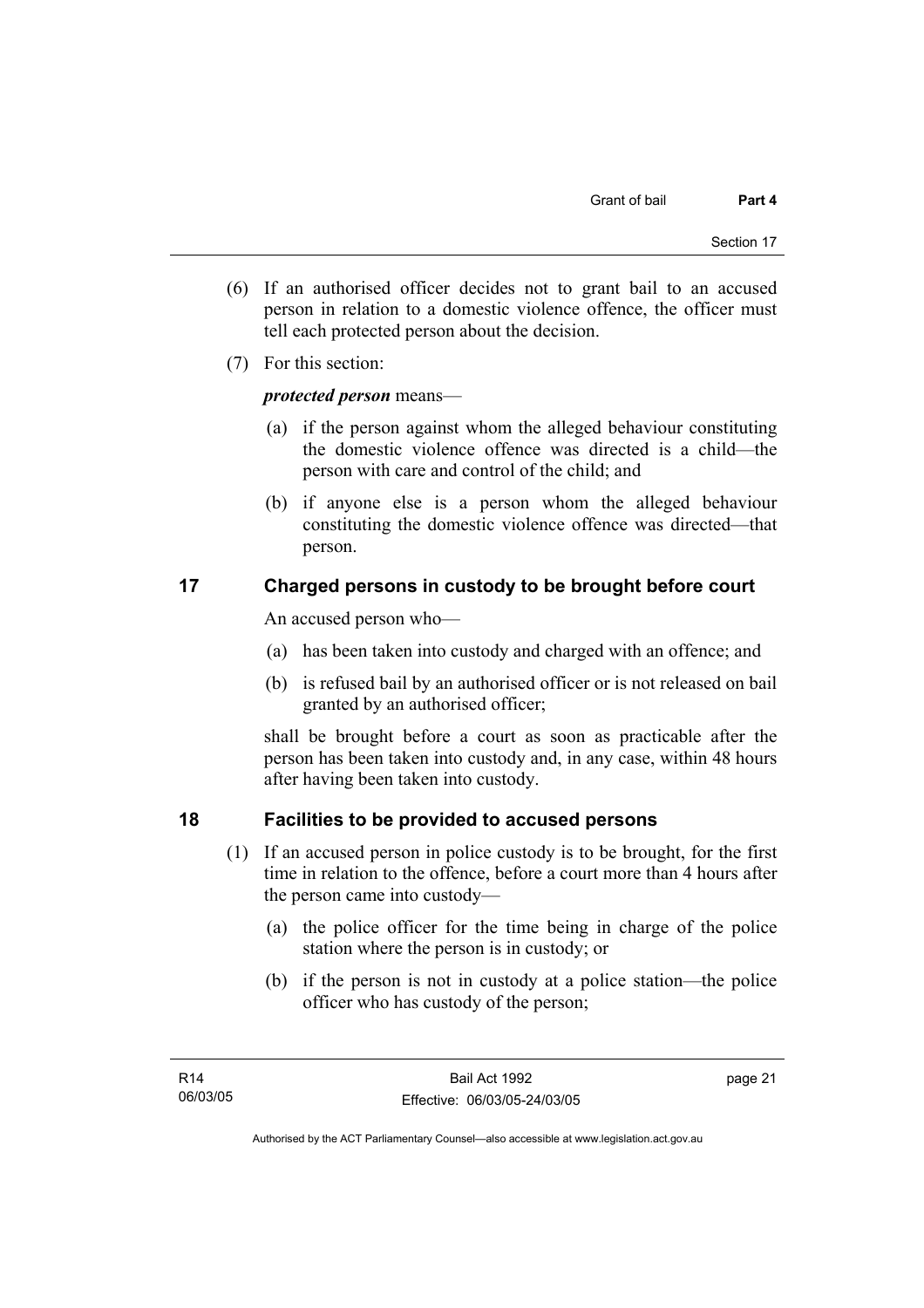#### **Part 4** Grant of bail

#### Section 19

shall, if it is reasonably practicable to do so, cause the person to be provided with, and allowed to use—

- (c) facilities to enable the accused person to wash, shower or bathe and (if appropriate) to shave; and
- (d) facilities to enable the accused person to change his or her clothing.
- (2) Nothing in subsection (1) requires a police officer, the Territory or the Commonwealth to provide clothing for the accused person unless the clothing is brought to the police station or other place where the accused person is in custody by a member of the accused person's family or some other person.

## **19 General provisions relating to court bail**

- (1) Subject to section 20, a court may—
	- (a) grant bail to an accused person who is being held in custody in relation to the offence with which the person has been charged; or
	- (b) enlarge, vary or revoke bail granted to an accused person.
- (2) There is no limit to the number of applications in relation to bail that may be made to a court by a person accused of an offence.
- (3) All applications to a court in relation to bail shall be dealt with as soon as is reasonably practicable.
- (4) Notwithstanding the provisions of subsections (2) and (3), a court may refuse to entertain an application in relation to bail if it is satisfied that the application is frivolous or vexatious.
- (5) If a court has made a decision in relation to an application for bail by an accused person, a court may only consider a further application for bail by the accused person if—

R14 06/03/05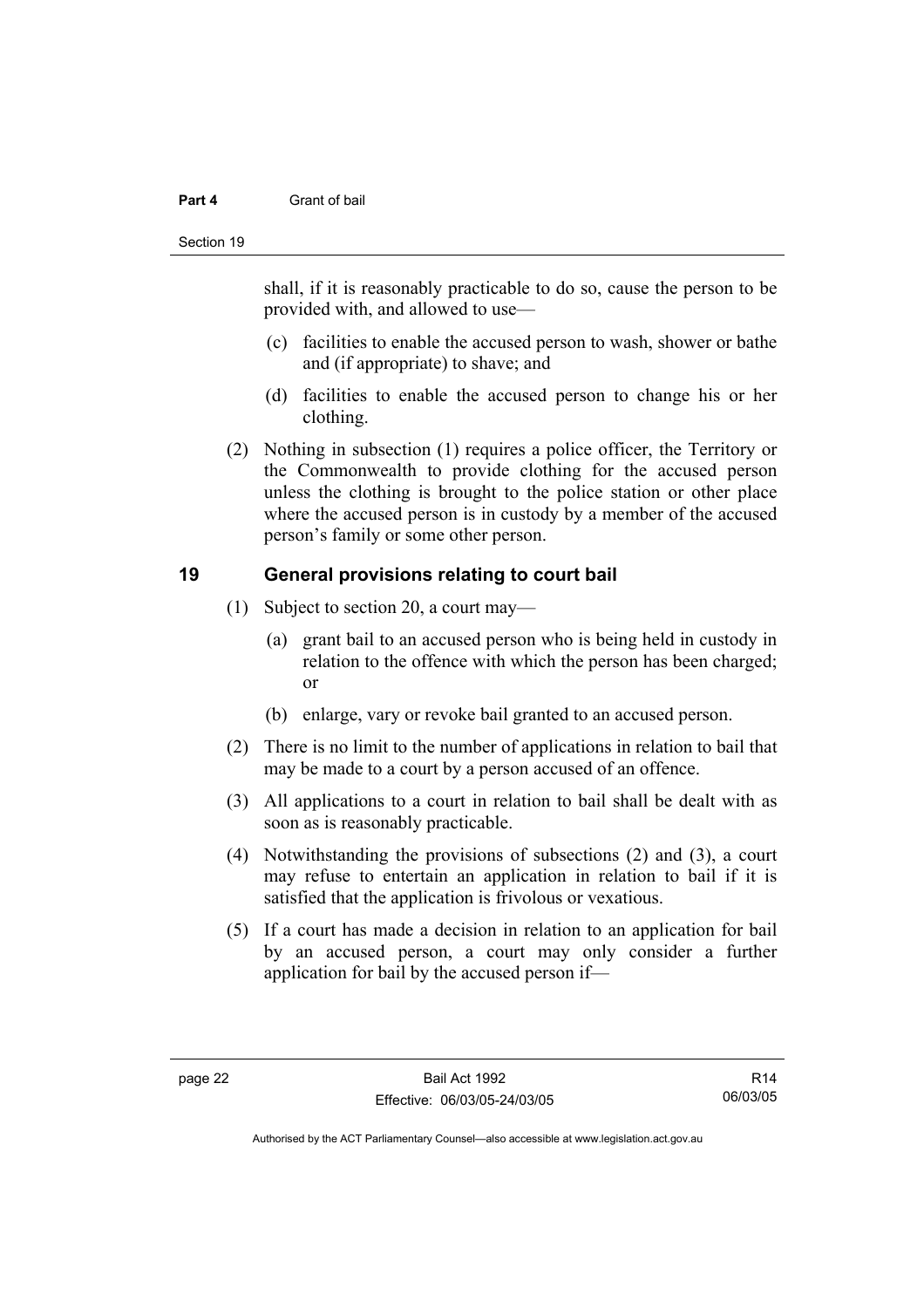- (a) the accused person was not represented by a lawyer at the hearing of his or her first application to a court for bail in relation to the offence with which the person is charged; or
- (b) the accused person can show—
	- (i) that since the most recent application to a court for bail there has been a significant change in circumstances relevant to the granting of bail; or
	- (ii) that there is fresh evidence or information of material significance to the granting of bail to the person that was unavailable on the most recent application to a court for bail.
- (6) In deciding whether to grant bail to an accused person, a court may have regard to any information it considers relevant and reliable.

## **20 Limitations on power of magistrate**

- (1) A magistrate must not grant bail to a person under section 19 in relation to an offence if the person has appeared before the Supreme Court—
	- (a) after the person's committal for trial or sentence for the offence; or
	- (b) on appeal against a conviction, order or sentence imposed on the person for the offence.
- (2) A magistrate must not enlarge, vary or revoke bail granted to an accused person following the person's committal for trial.

## **21 Bail in relation to several offences**

If an accused person has been charged with 2 or more offences for which bail may be granted and is being held in custody in relation to those offences—

page 23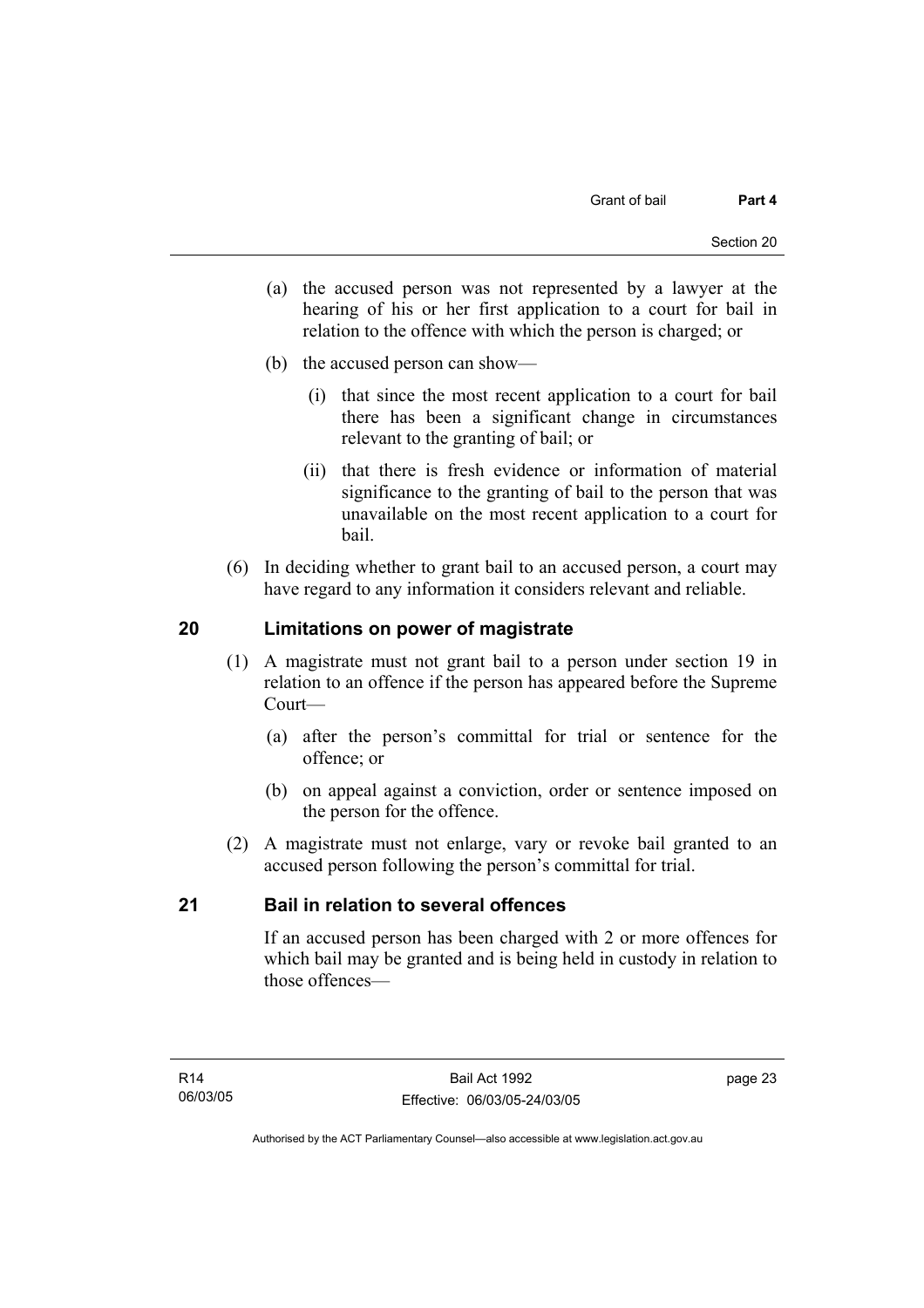#### **Part 4** Grant of bail

#### Section 22

- (a) a court or an authorised officer shall, in considering whether to grant bail to the accused person, have regard to all the offences with which the person stands charged; and
- (b) if the court or authorised officer decides that the accused person should be granted bail—
	- (i) the accused person shall be granted bail in relation to all the offences with which the person has been charged for which bail may be granted; and
	- (ii) the accused person need give only 1 undertaking to appear in relation to all the offences with which the person has been charged for which bail may be granted; and
	- (iii) if the accused person is granted bail subject to conditions—the conditions shall apply in relation to each offence with which the accused person is charged for which bail may be granted.

## **22 Criteria for granting bail to adults**

- (1) In making a decision about the grant of bail to an adult in relation to an offence, a court or authorised officer must consider—
	- (a) the likelihood of the person appearing in court in relation to the offence; and
	- (b) the likelihood of the person, while released on bail—
		- (i) committing an offence; or
		- (ii) harassing or endangering the safety or welfare of anyone; or
		- (iii) interfering with evidence, intimidating a witness, or otherwise obstructing the course of justice, in relation to the person or anyone else; and

R14 06/03/05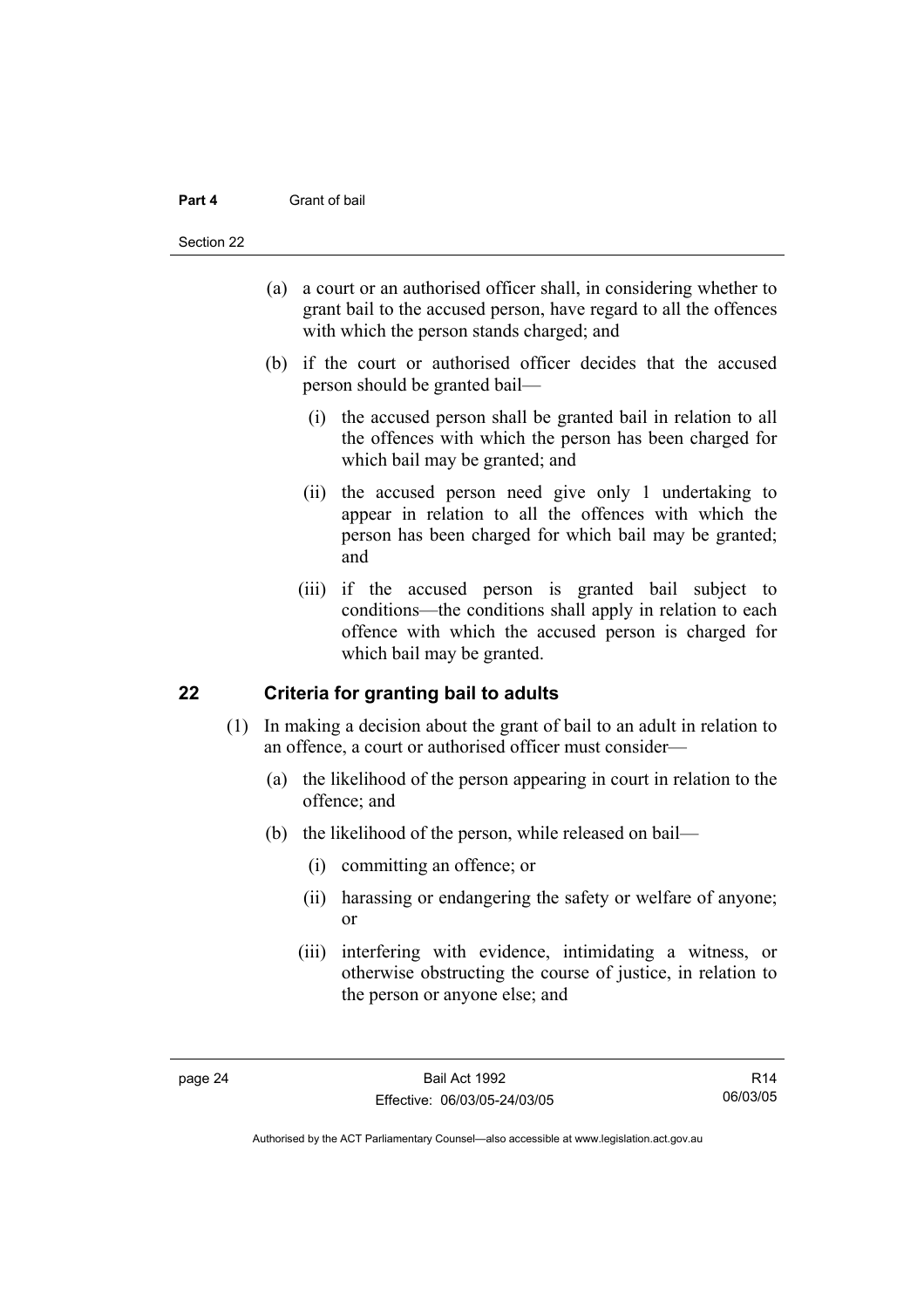(c) the interests of the person.

#### **Examples for par (c)**

- 1 the need of the person for physical protection
- 2 the period that the person may be held in custody if bail is refused and the conditions under which the person would be held
- *Note* An example is part of the Act, is not exhaustive and may extend, but does not limit, the meaning of the provision in which it appears (see Legislation Act, s 126 and s 132).
- (2) Also, if the person is convicted of an indictable offence, or the elements of an indictable offence are proven in relation to the person, but the person has not been sentenced, a court must consider the likelihood of the person being given a sentence of imprisonment.
- (3) In considering the matters mentioned in subsection (1) or (2), the court or authorised officer may have regard to any relevant matter, including—
	- (a) the nature and seriousness of the offence; or
	- (b) the person's character, background and community ties; or
	- (c) the likely effect of a refusal of bail on the person's family or dependants; or
	- (d) any previous grants of bail to the person; or
	- (e) the strength of the evidence against the person.

#### **Example**

In considering under subsection (1) the likelihood of the person appearing in court in relation to the offence, the court or authorised officer may have regard to whether the person failed to comply with a bail condition previously.

 (4) The reference in subsection (1) (b) (i) to an *offence* includes a reference to an offence against a law of the Commonwealth, a State or another Territory (including an external Territory).

page 25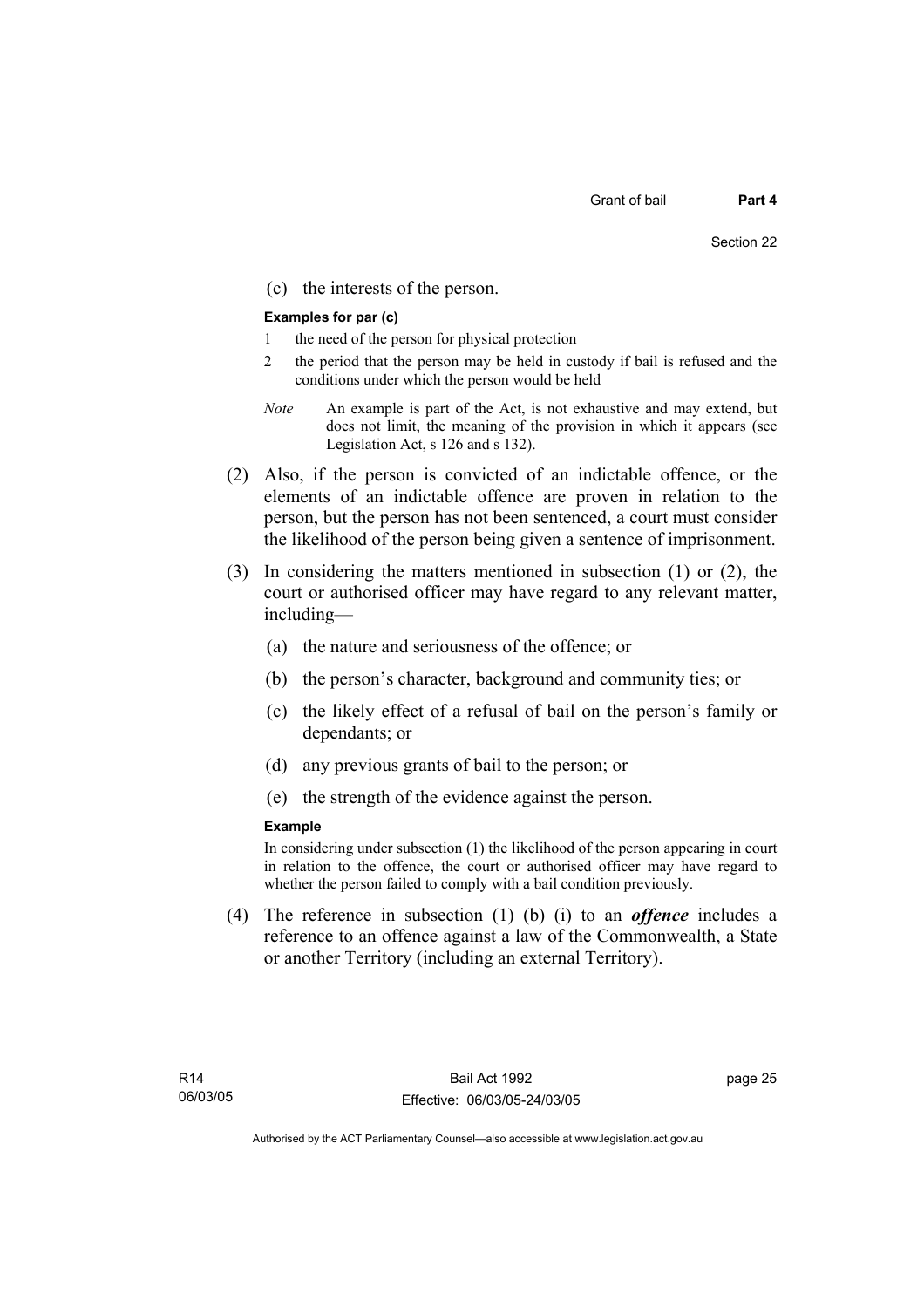#### **Part 4** Grant of bail

Section 23

## **23 Criteria for granting bail to children**

- (1) In making a decision about the grant of bail to a child in relation to an offence, a court or authorised officer must consider—
	- (a) the matters mentioned in section 22 (1) (a) and (b), (2) and (3); and
	- (b) the principles in the *Children and Young People Act 1999*, section 68; and
	- (c) if the decision is being made by a court and a report has been given to the court under the *Children and Young People Act 1999*, section 73 (Powers of court in relation to reports) in relation to the child—the report.
- (2) In addition, the court or authorised officer must consider, as a primary consideration, the best interests of the child.

## **23A Victim's concern about need for protection**

- (1) If a court is making a decision about the grant of bail to an accused person—
	- (a) the prosecutor must tell the court about any concern of which the prosecutor is aware expressed by a victim about the need for protection from violence or harassment by the accused person; and
	- (b) the court must receive any submission in relation to the concern and consider it in the context of the matter mentioned in section 22 (1) (b).
- (2) If an authorised officer who is making a decision about the grant of bail to an accused person is aware that a victim has expressed concern about the need for protection from violence or harassment by the accused person, the authorised officer must consider that concern in the context of the matters mentioned in section 9F (Domestic violence offence—bail by authorised officer) and section 22 (1) (b).

R14 06/03/05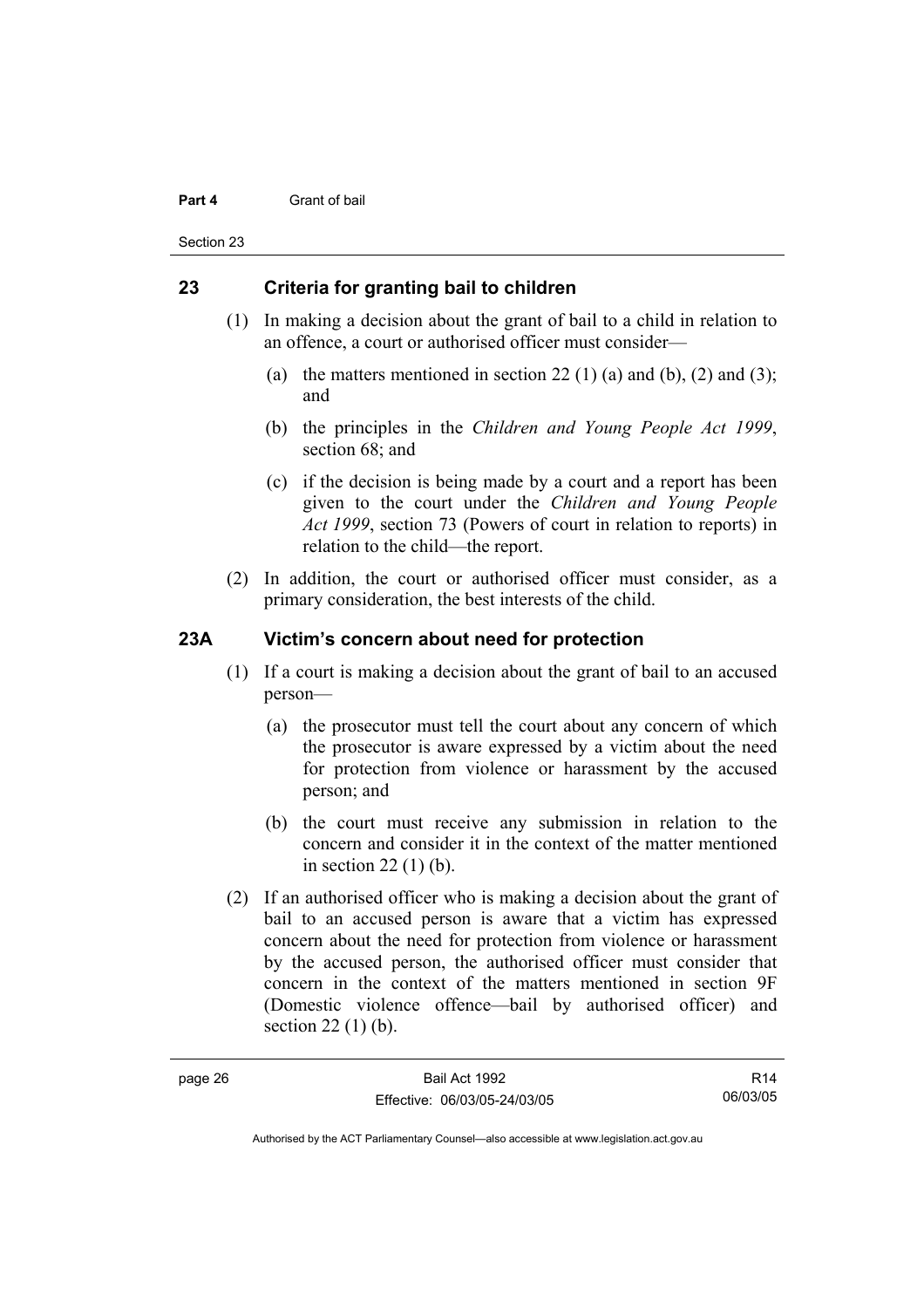## **Part 5 Bail conditions and undertakings to appear**

### **24 Conditions of bail**

A court or an authorised officer may grant bail without imposing conditions or subject to bail conditions imposed—

- (a) for a court—by order; or
- (b) for an authorised officer—in writing.

### **25 Conditions on which bail may be granted to adults**

- (1) The following conditions may be imposed on a grant of bail to an adult:
	- (a) conditions about the person's conduct while released on bail;
	- (b) a condition that the person, an acceptable person or each of a number of acceptable people—
		- (i) pays to the Territory a stated amount if the person fails to appear in court in accordance with his or her undertaking; or
		- (ii) gives acceptable security for the payment to the Territory of a stated amount if the person fails to appear in court in accordance with his or her undertaking;
		- *Note* For acceptable people and acceptable security, see s 32 (Acceptable people and security for bail).
	- (c) a condition that the person, an acceptable person or each of a number of acceptable people—
		- (i) deposits a stated amount with a court or authorised officer; and

page 27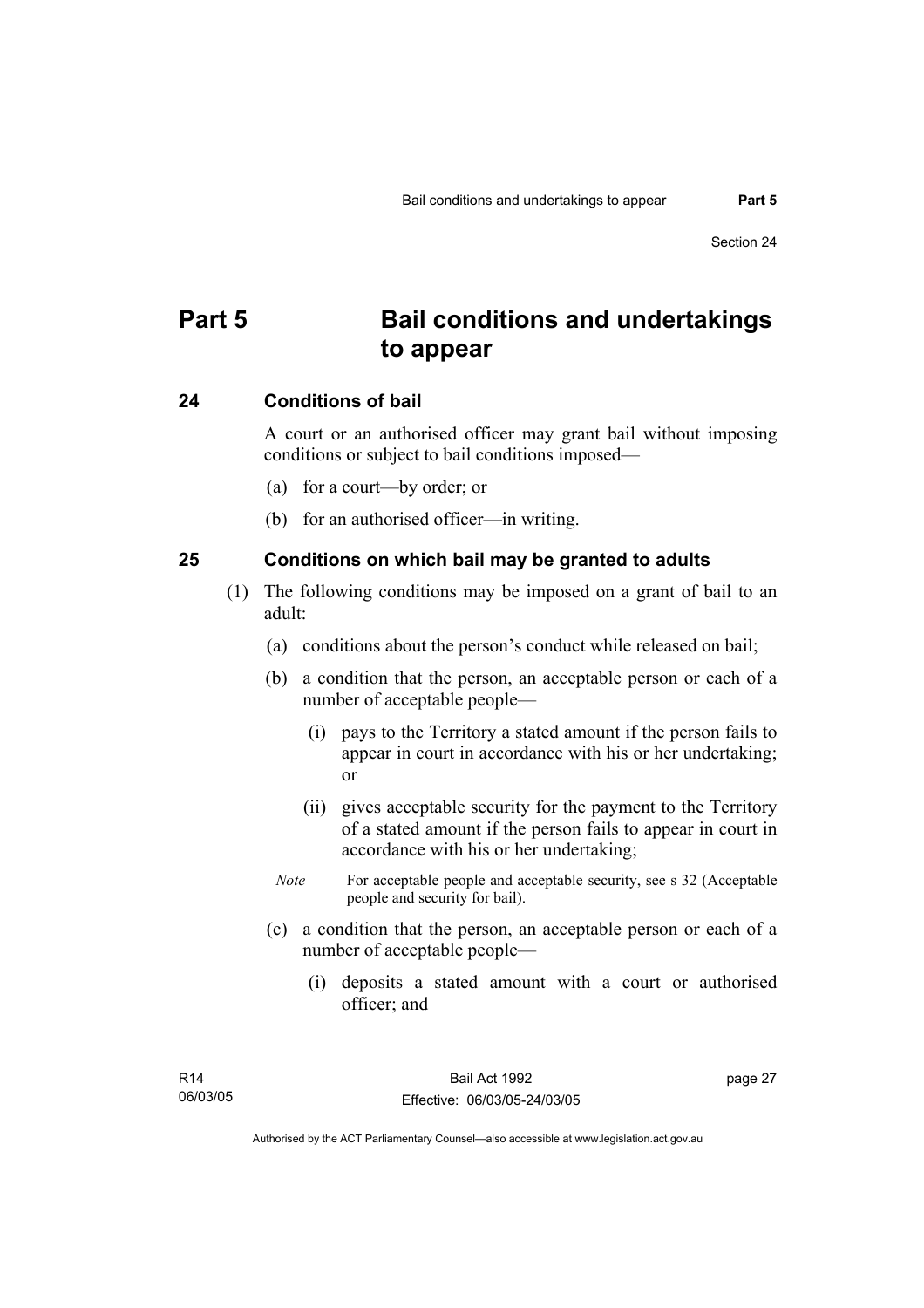- (ii) forfeits the amount if the person fails to appear in court in accordance with his or her undertaking.
- (2) With the consent of a person who makes a deposit or gives security under subsection  $(1)$  (b)  $(ii)$  or  $(c)$ , it may be a condition of bail that the deposit or security continues to apply if bail is continued.
- (3) It must not be a condition of bail that a person gives consent under subsection (2).
- (4) Without limiting subsection (1) (a), the requirements that an accused person may be required to observe relating to his or her conduct while released on bail include—
	- (a) a requirement that the accused person report periodically, or at specified times, at a stated place; and
	- (b) a requirement that the accused person reside at a stated place; and
	- (c) a requirement that the person undergo psychiatric treatment or other medical treatment; and
	- (d) a requirement that the accused person participate in a program of personal development, training or rehabilitation; and
	- (e) a requirement that the person—
		- (i) accept supervision by the director of corrective services; and
		- (ii) comply with any reasonable direction of the director; and

#### **Examples of directions**

- 1 a direction to attend a program
- 2 a direction to comply with a mental health assessment or treatment order made by the mental health tribunal
- 3 a direction to attend drug or alcohol counselling
- *Note* An example is part of the Act, is not exhaustive and may extend, but does not limit, the meaning of the provision in which it appears (see Legislation Act, s 126 and s 132).

page 28 Bail Act 1992 Effective: 06/03/05-24/03/05

R14 06/03/05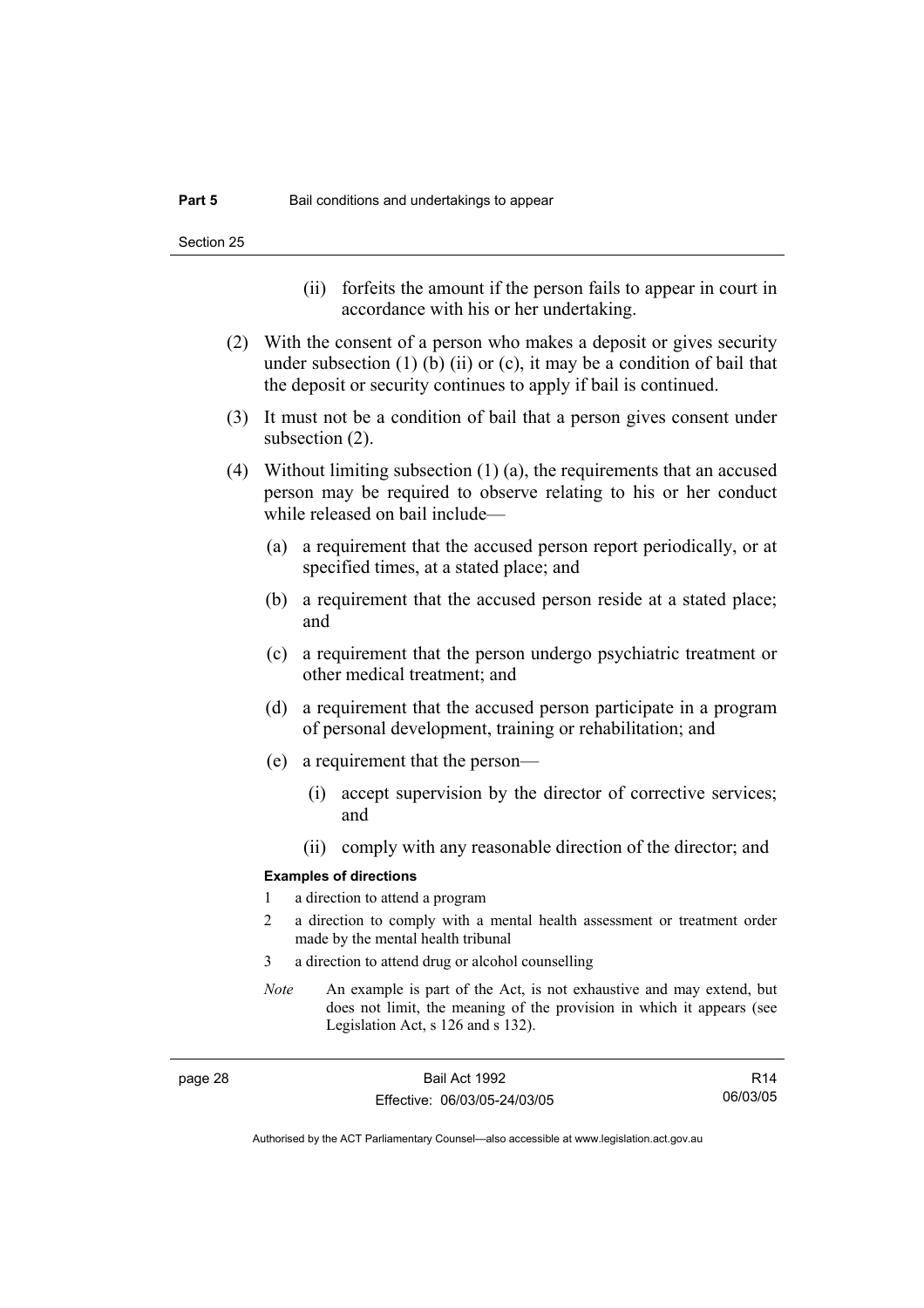- (f) for a person (the *accused person*) charged with a domestic violence offence—
	- (i) a requirement that the accused person not contact, harass, threaten or intimidate, or cause someone else to contact, harass, threaten or intimidate, a stated person; or
	- (ii) a requirement that the accused person not be on premises where a stated person lives or works; or
	- (iii) a requirement that the accused person not be on or near premises where a stated person is likely to be; or
	- (iv) a requirement that the accused person not be in a stated place; or
	- (v) a requirement that the accused person not be within a stated distance of a stated person; or
	- (vi) if the accused person lives with someone—a requirement that the accused person not enter or remain at the home if the accused person is under the influence of alcohol or another drug.
- (5) A court or an authorised officer shall, in considering conditions for the release on bail of an accused person who is an adult, consider the conditions for the release of that person in the sequence in which they appear in subsection (1).
- (6) A court or an authorised officer, in granting bail to an accused person who is an adult—
	- (a) shall not impose a condition mentioned in subsection (1) unless the court or authorised officer is of the opinion that the imposition of the condition is necessary to secure 1 or more of the following purposes:
		- (i) the attendance of the person before a court from time to time as required in relation to the offence in relation to which bail is being granted;

page 29

Authorised by the ACT Parliamentary Counsel—also accessible at www.legislation.act.gov.au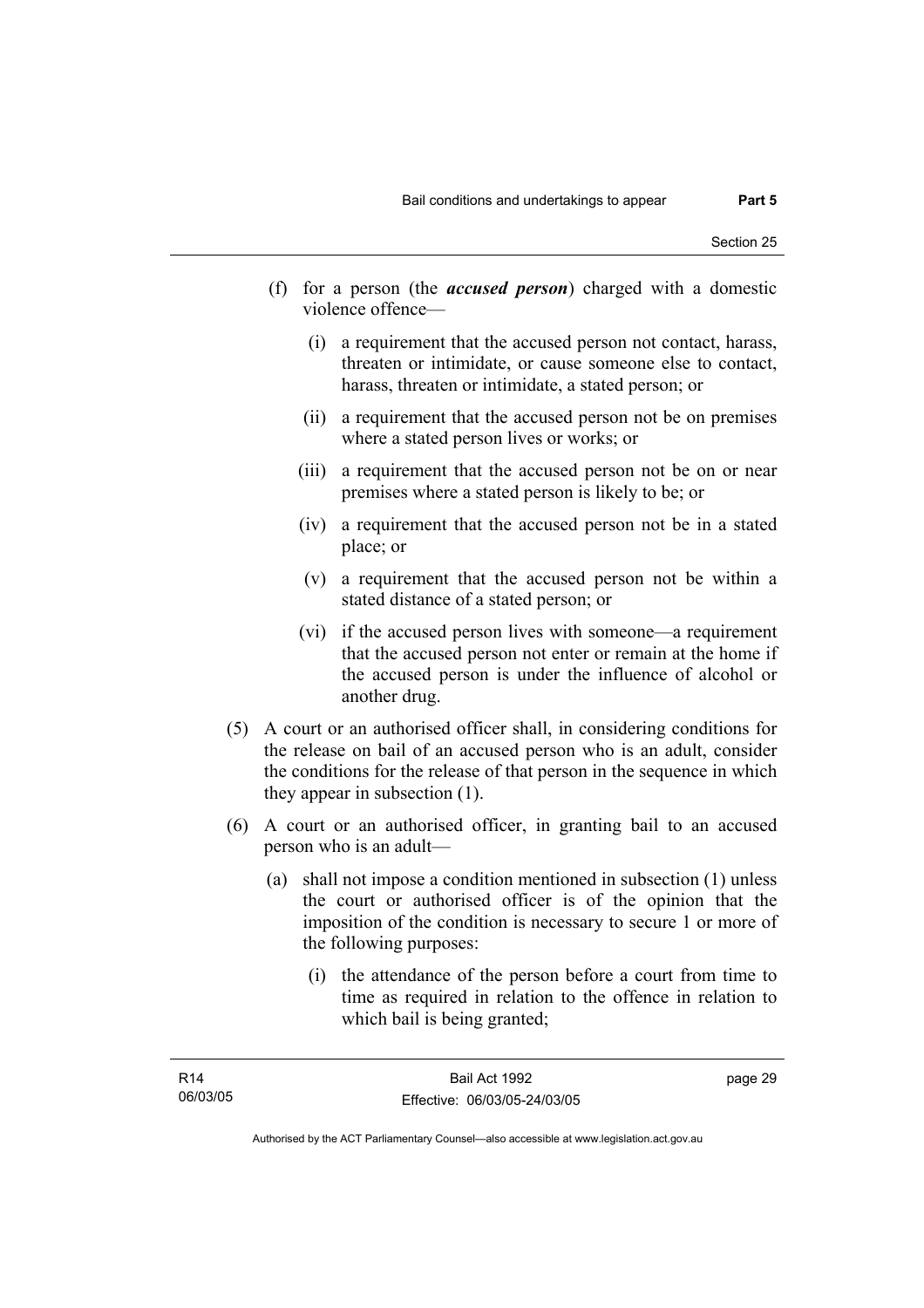- (ii) the protection from harm of the accused person or any other person;
- (iii) the prevention of the accused person from committing an offence while at liberty on bail;
- (iv) the prevention of the accused person from interfering with evidence, intimidating witnesses or otherwise obstructing the course of justice whether in relation to himself or herself or anyone else; and
- (b) shall not, except at the request of the accused person, impose a condition, or a combination of conditions, that impose obligations that are more onerous than necessary to secure the purposes referred to in paragraph (a) for which the condition or combination of conditions is imposed.
- (7) A court or an authorised officer, in granting bail to an accused person on a condition referred to in subsection (1) (b) or (c) shall not require the accused person to give an acceptable security for a stated sum, or to deposit a stated sum with the court or authorised officer, if the court or authorised officer has reasonable grounds for believing that the accused person does not have the means to provide such a security or make the deposit, as the case may be.
- (8) If a court or an authorised officer grants bail to an accused person on a condition mentioned in subsection (1) and the accused person satisfies the court or authorised officer that the person is unable to comply with that condition, the court or authorised officer shall—
	- (a) refuse bail; or
	- (b) grant the accused person bail subject to such other condition mentioned in subsection (1) as the authorised officer or the court believes the accused person will be able to comply with and will secure the purposes mentioned in subsection (6) (a).

R14 06/03/05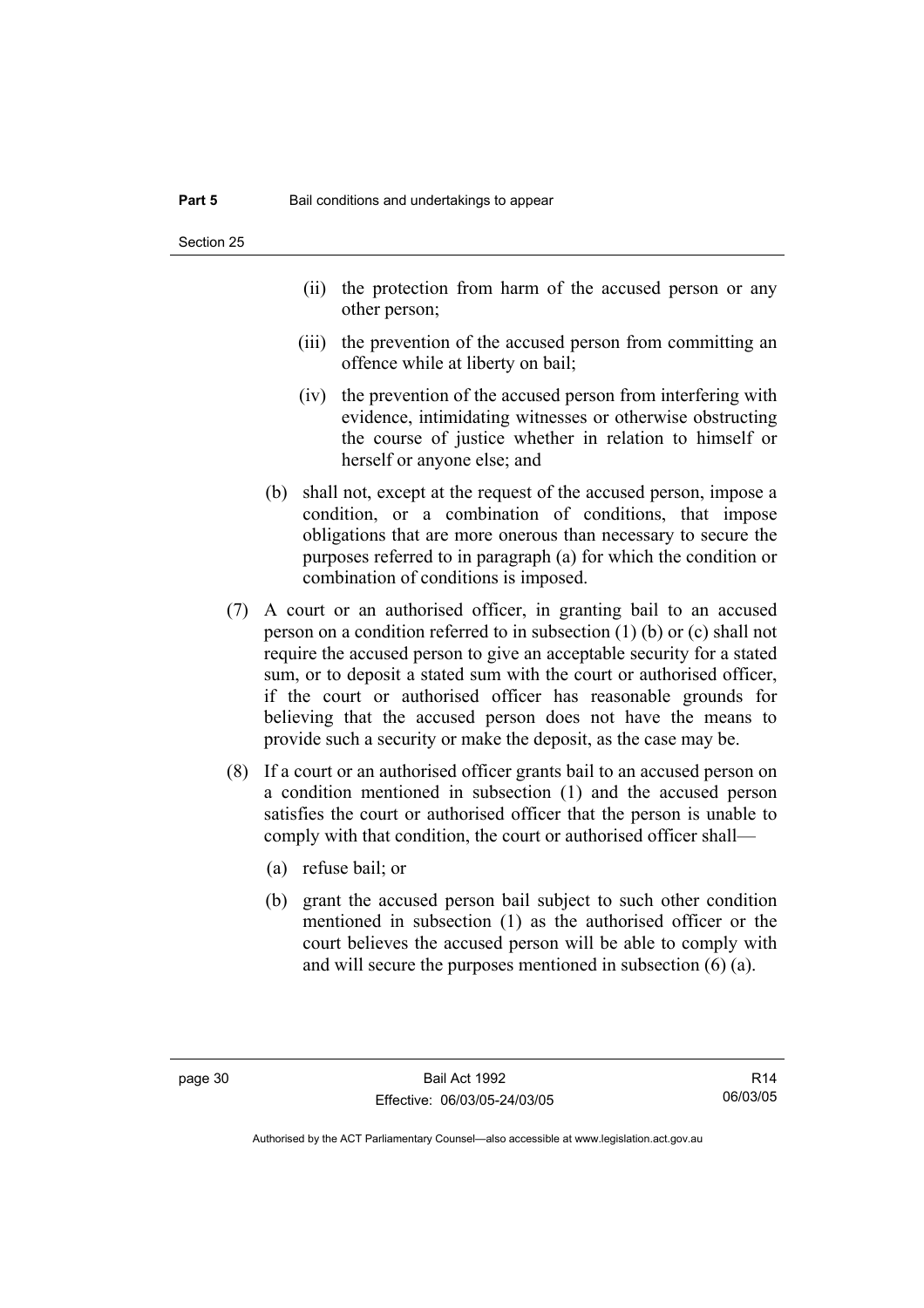(9) In this section:

*premises* includes—

- (a) any land; and
- (b) any structure, building, vehicle, vessel or place (whether built on or not); and
- (c) any part of such a structure, building, vehicle, vessel or place.

# **26 Conditions on which bail may be granted to children**

- (1) The following conditions may be imposed on the grant of bail to a child—
	- (a) the conditions mentioned in section 25 (1) (other than a requirement mentioned in section 25 (4) (e); and
	- (b) any other conditions that the court or authorised officer considers appropriate—
		- (i) having regard to the principles in the *Children and Young People Act 1999*, section 68; and
		- (ii) considering, as a primary consideration, the best interests of the child.
- (2) Without limiting section 25 (1), the requirements that a child may be required to comply with about his or her conduct while released on bail include a requirement that the child—
	- (a) accept supervision by the chief executive under the *Children and Young People Act 1999,* chapter 6 (Young offenders); and
	- (b) comply with any reasonable direction of the chief executive.

# **Examples of directions**

- 1 a direction to attend a program
- 2 a direction to comply with an order for assessment or a treatment order made by the mental health tribunal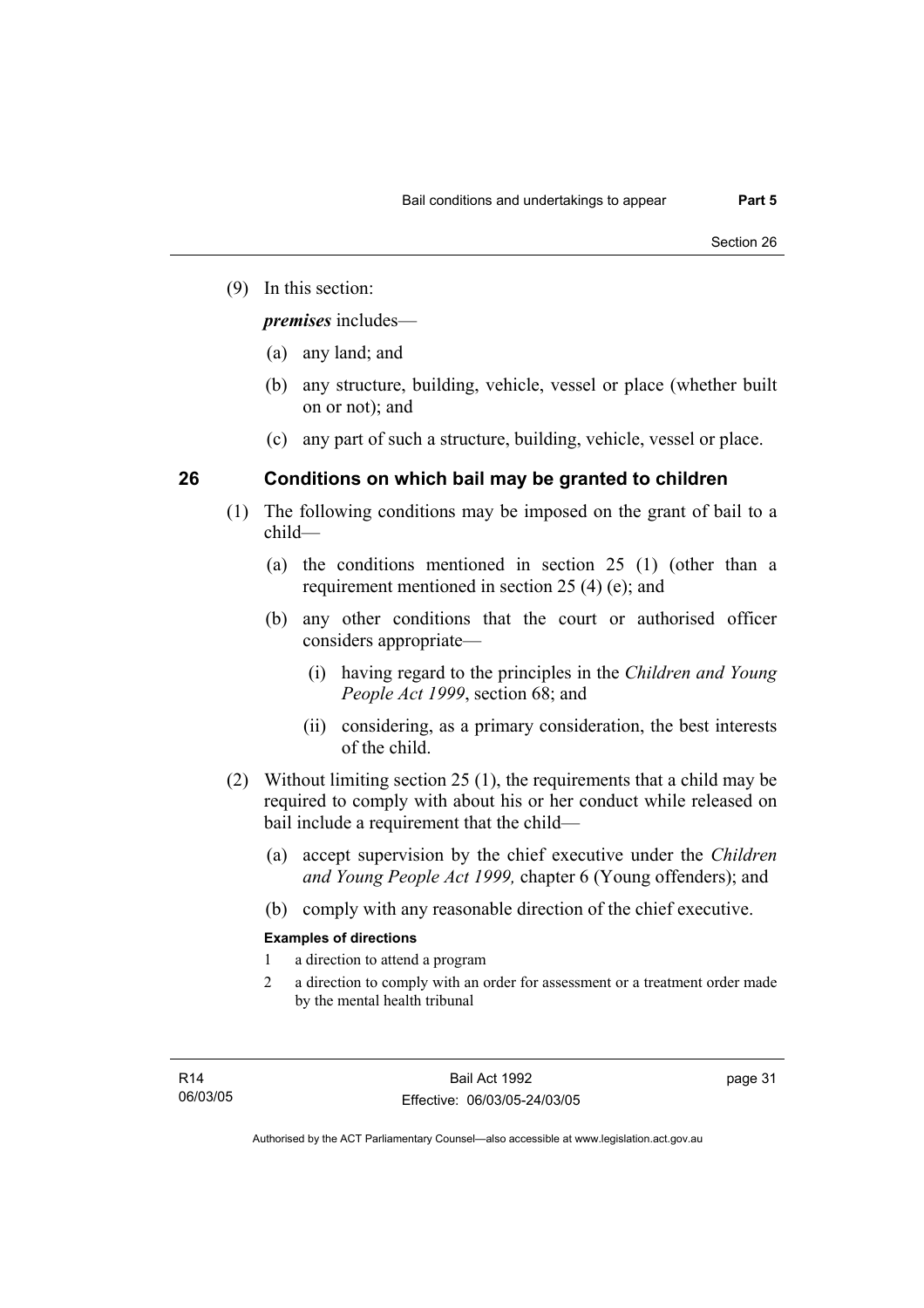- 3 a direction to attend drug or alcohol counselling.
- *Note* An example is part of the Act, is not exhaustive and may extend, but does not limit, the meaning of the provision in which it appears (see Legislation Act, s 126 and s 132).
- (3) A court or an authorised officer shall, in considering the release on bail of an accused person who is a child, consider the conditions for the release of the person that are mentioned in section 25 (1) in the sequence in which they are mentioned in that subsection.
- (4) A court or an authorised officer, in granting bail to an accused person who is a child—
	- (a) may not impose a condition referred to in section 25 (1) unless the court or the authorised officer is of the opinion that the imposition of the condition is—
		- (i) necessary to secure 1 or more of the purposes mentioned in section 25 (6) (a) (i), (ii), (iii) and (iv) (the *relevant purposes*); or
		- (ii) in accordance with the principles under the *Children and Young People Act 1999*, section 68 (the *relevant principles*); and
	- (b) may not, except at the request of the accused person, impose a condition, or a combination of conditions, that puts a greater obligation on the accused than is—
		- (i) necessary to secure the relevant purposes; or
		- (ii) in accordance with the relevant principles.
- (5) Section 25 (7) applies in relation to a grant of bail under this section.
- (6) If a court or an authorised officer grants bail to an accused person who is a child on a condition referred to in section 25 (1) and the accused person satisfies the court or authorised officer that the person is unable to comply with that condition, the court or authorised officer shall—

R14 06/03/05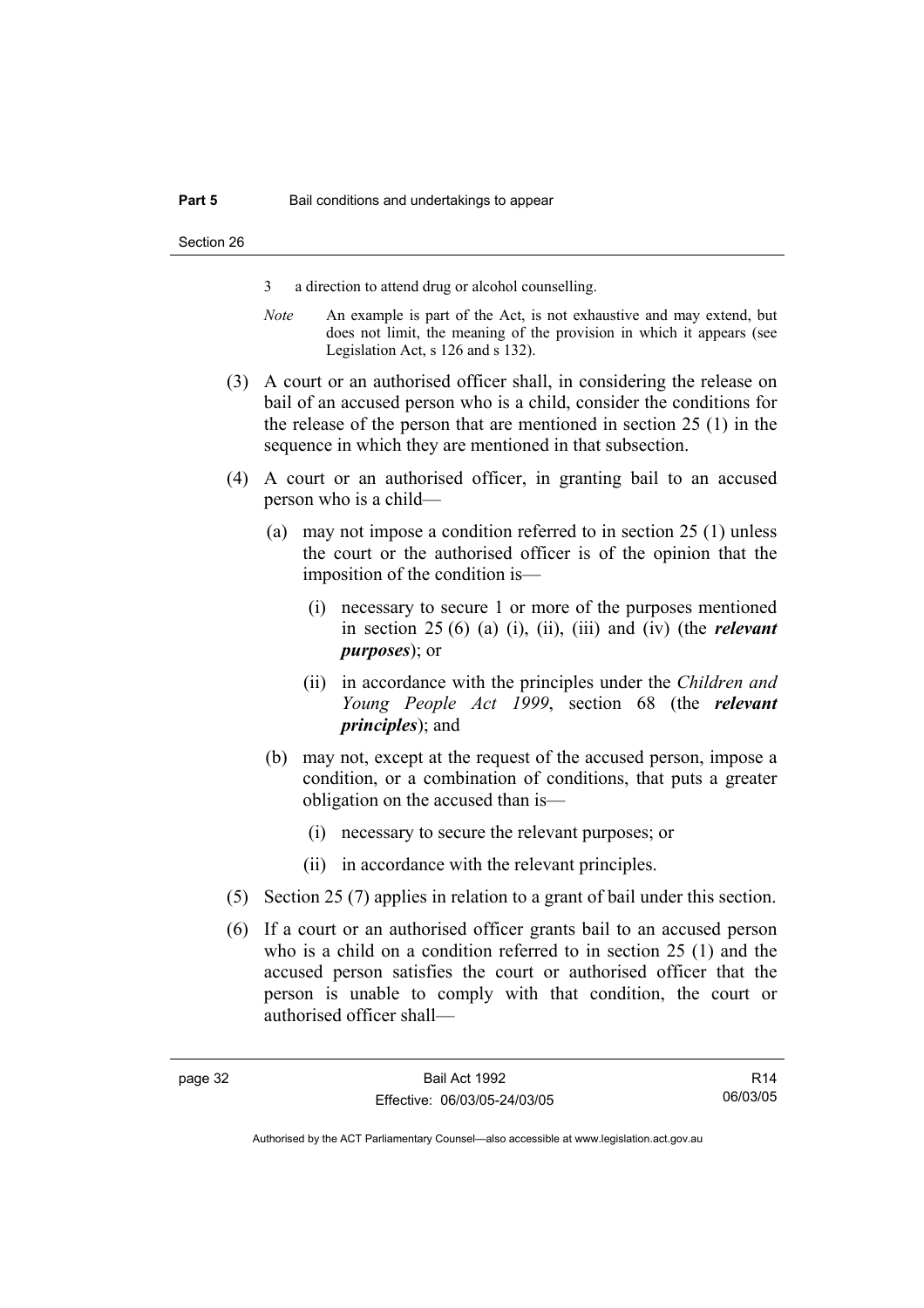- (a) refuse bail; or
- (b) grant the accused person bail subject to the other conditions referred to in subsection (1) that the court or authorised officer believes the accused person will be able to comply with and will secure the purposes mentioned in subsection (4) (a) (i) and (ii).

# **27 Recording of certain bail decisions**

- $(1)$  If—
	- (a) a judge or magistrate hears an application by an accused person for bail, or release from custody without bail; or
	- (b) an authorised officer is required to consider whether to grant bail to an accused person, or to release an accused person from custody without bail;

he or she shall record, or cause to be recorded, his or her reasons for the decision.

- (2) If a judge, a magistrate or an authorised officer decides to grant bail to an accused person subject to a condition mentioned in section 25 (1) otherwise than in accordance with a request of an accused person that bail be granted on that condition, or on conditions that include that condition, the judge, magistrate or authorised officer shall record, or cause to be recorded, his or her reasons for deciding—
	- (a) that the imposition of a condition mentioned in that subsection was necessary to secure the purposes of whichever of section 25 (6) (a) and section 26 (4) (a) applies to the accused person; and
	- (b) if the condition is a condition referred to in section 25 (1) (other than a condition mentioned in section  $25(1)(a)$ )—that the imposition of a condition under the earlier paragraph or paragraphs of that subsection would be unlikely to secure the

page 33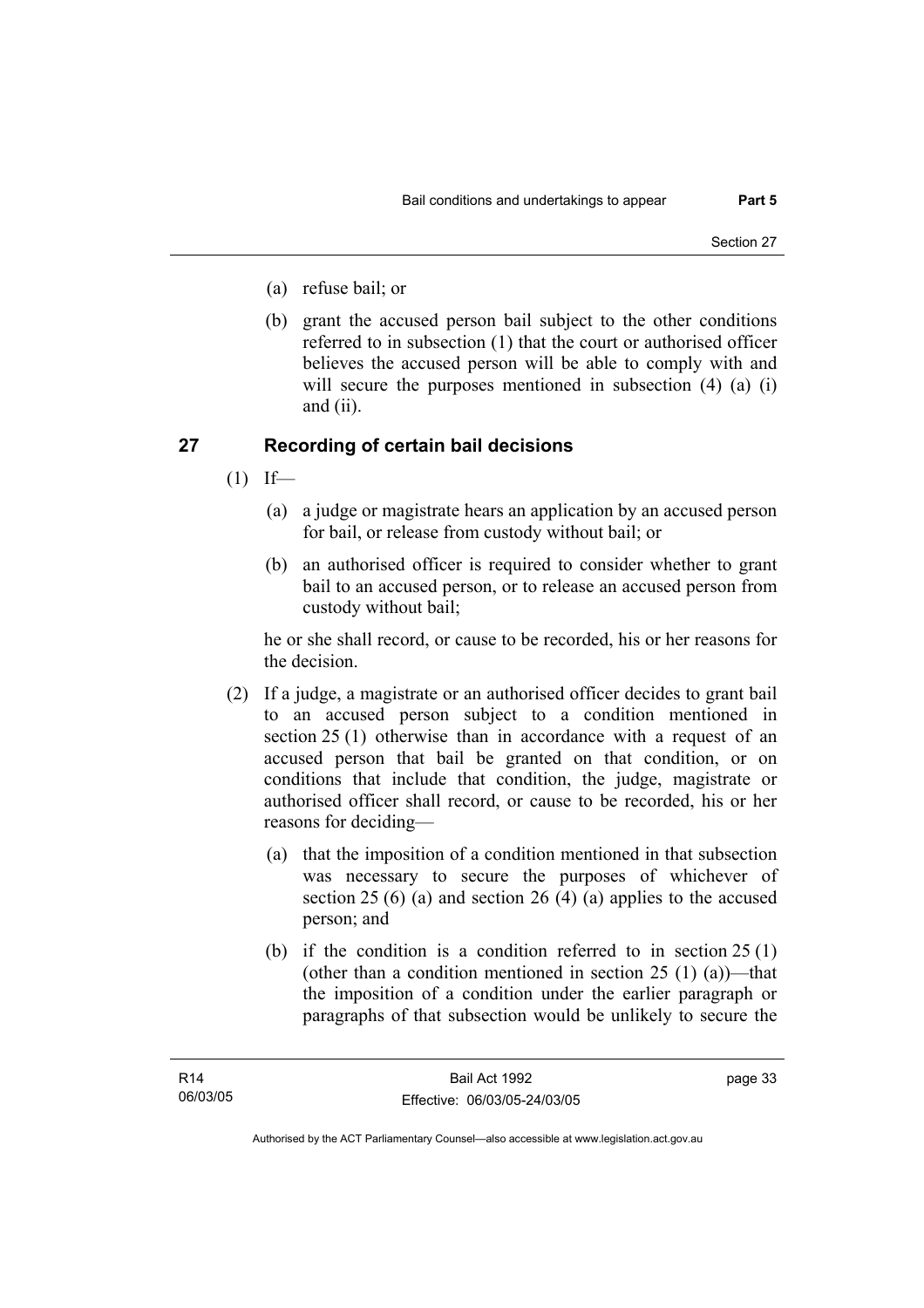Section 28

purposes of whichever of section 25 (6) (a) and section 26 (4) (a) applies to the accused person.

## **28 Undertakings to appear**

- (1) A person may be released on bail only if the person gives a written undertaking—
	- (a) to appear before a stated court at the place, date and time—
		- (i) stated in the undertaking; or
		- (ii) notified to the person by a police officer; and
	- (b) to comply with the bail conditions (if any).
	- *Note* If a form is approved under s 58 for an undertaking, the form must be used.
- (2) For a continuation of bail, the person may undertake to appear at any time when, and at any place where, proceedings in relation to the offence with which the person has been charged may be continued.
- (3) An undertaking may be given in relation to more than 1 offence.
- (4) A court must accept an undertaking given under this section as proof of the matters stated in it if there is no evidence to the contrary.
- (5) Subsection (1) (a) does not apply to a person in relation to a breach of the peace or apprehended breach of the peace if no further appearance is required.

# **30 Accused person may be excused from attendance before court**

 (1) If a person has given an undertaking to appear before a court under section 28 (1), the court may, on application made by or on behalf of that person, by order excuse the person from attendance before the court to answer the charge in relation to which bail has been granted or for any other purpose in relation to the proceedings relating to the charge.

R14 06/03/05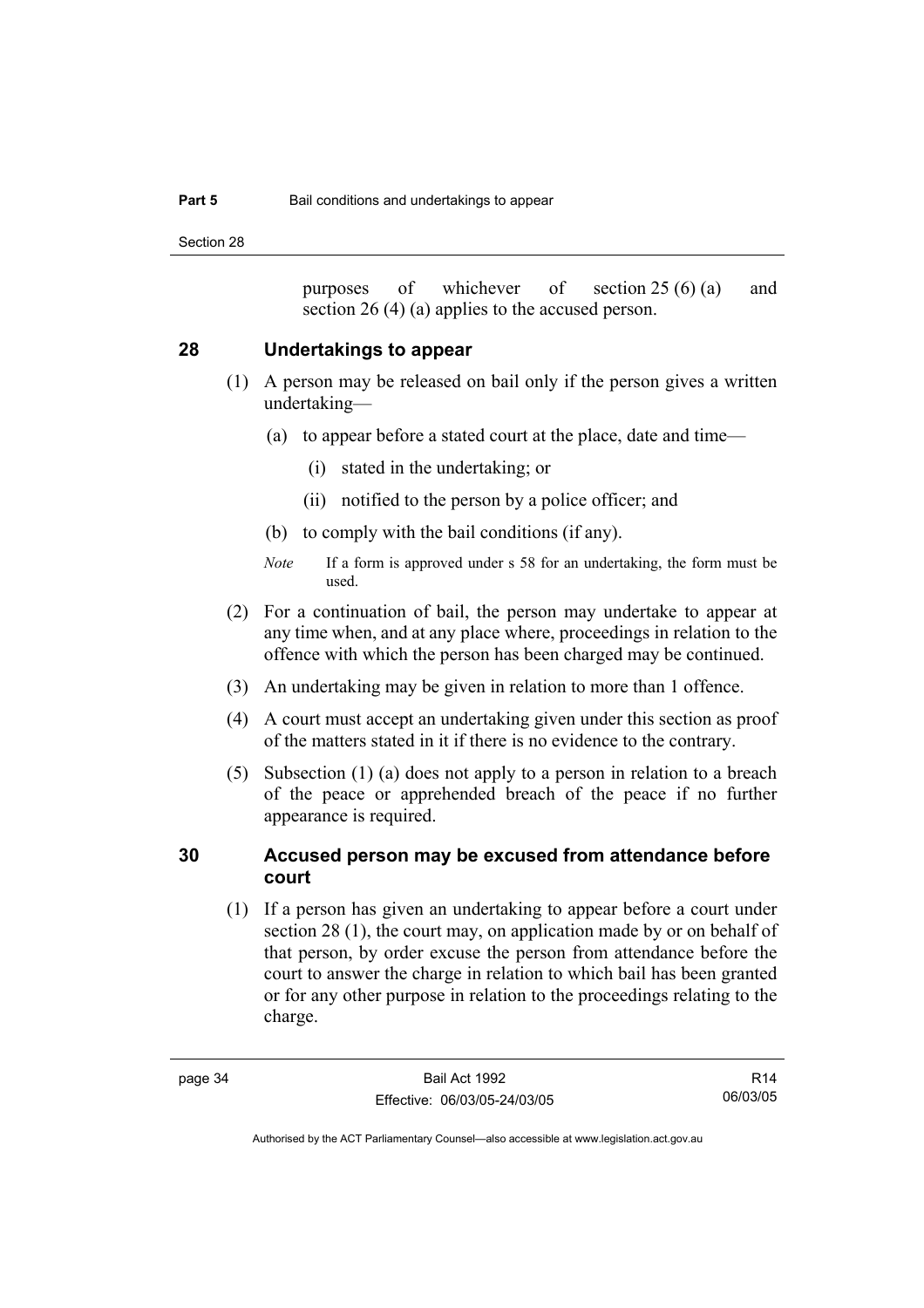- (2) An order under subsection (1) may be made—
	- (a) whether or not any evidence has been given in the proceedings; and
	- (b) whether or not the applicant for the order is before the court or has attended before the court in relation to the proceedings.
- (3) A court shall not make an order under subsection (1) unless it has been informed, by or on behalf of the applicant, that the applicant is represented by a lawyer for the purposes of the proceedings.
- (4) A court may, at any time during proceedings in relation to which an order has been made in relation to a person under subsection (1), direct the informant or the registrar of the court to serve the person in relation to whom the order has been made with a written notice requiring him or her to attend before the court, for the purposes of those proceedings, on a day and at a time and place stated by the court.

*Note 1* For how documents may be served, see the Legislation Act, pt 19.5.

*Note 2* If a form is approved under s 58 for a notice, the form must be used.

- (5) If a person on whom a notice under subsection (4) has been served does not attend before the court in accordance with the requirements of the notice, the court may issue a warrant for the arrest of the person and for bringing the person before the court at the time and place specified in the warrant.
- $(6)$  If—
	- (a) a person has been discharged from custody on bail; and
	- (b) an order is made under subsection (1) excusing the person from attendance before the court in accordance with his or her undertaking to appear; and
	- (c) the person does not appear before the court at the place, date and time required under that undertaking;

page 35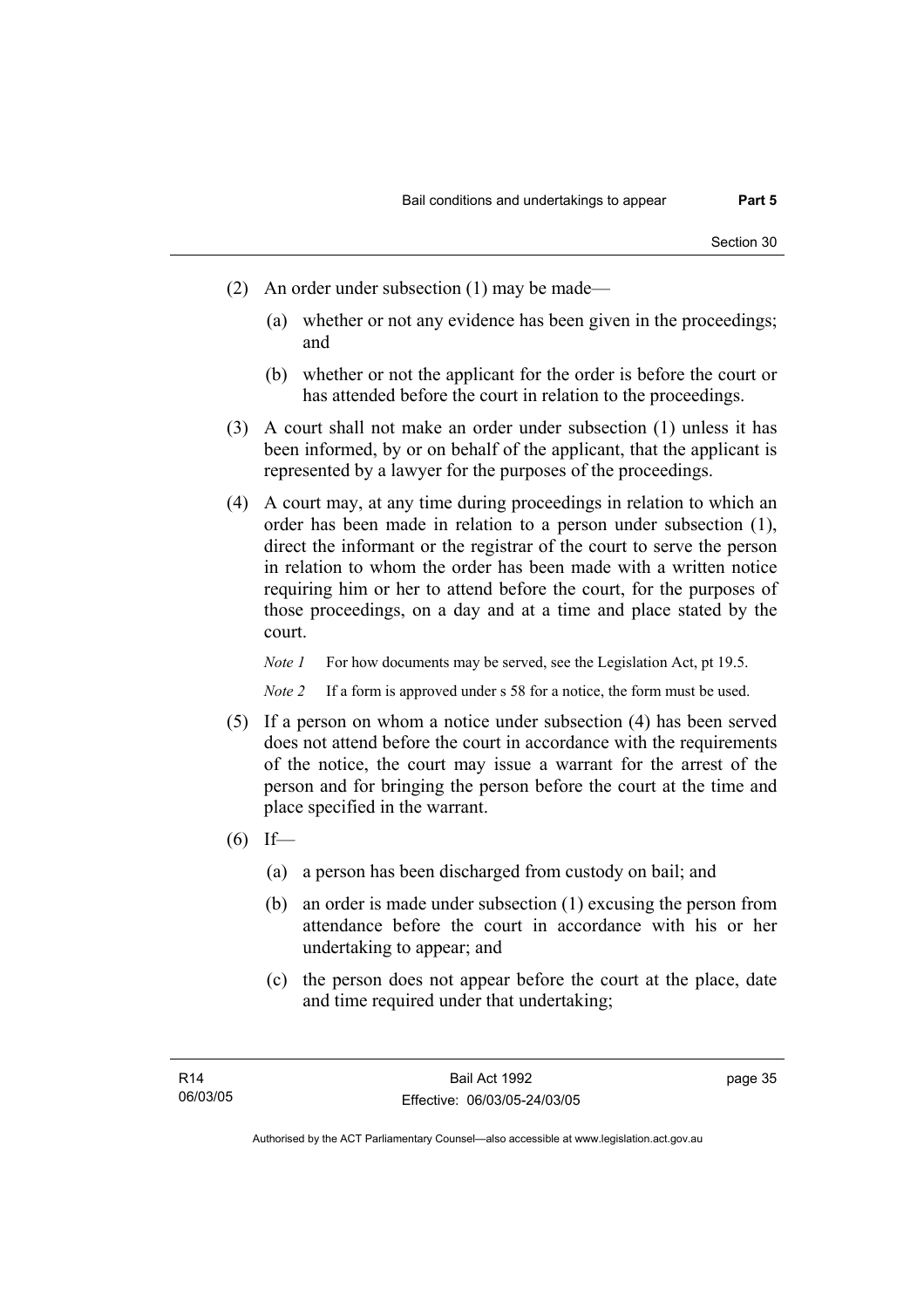### **Part 5 Bail conditions and undertakings to appear**

Section 31

the person shall not be taken to have failed to comply with a condition of his or her bail only because the person did not so attend before the court and bail continues subject to any condition other than a condition requiring the person to attend before the court.

## **31 Bail requirements**

- (1) An undertaking to appear may be given to—
	- (a) a court; or
	- (b) a registrar or deputy registrar; or
	- (c) an authorised officer; or
	- (d) for an accused person who is in a remand centre or prison—the person in charge of the remand centre or prison.
- (2) An amount may be deposited, or security given, in accordance with a bail condition, to—
	- (a) a court; or
	- (b) registrar or deputy registrar; or
	- (c) an authorised officer.
- (3) In this section:

*deposit* includes a payment by cash or electronic funds transaction.

*security* includes security given by way of bond or bank guarantee.

# **32 Acceptable people and security for bail**

- (1) A court or authorised officer imposing a condition on bail may decide—
	- (a) the person, people or class of people who are acceptable people for a condition mentioned in section 25 (1) (b) or (c); and
	- (b) the number of people required for the condition; and

R14 06/03/05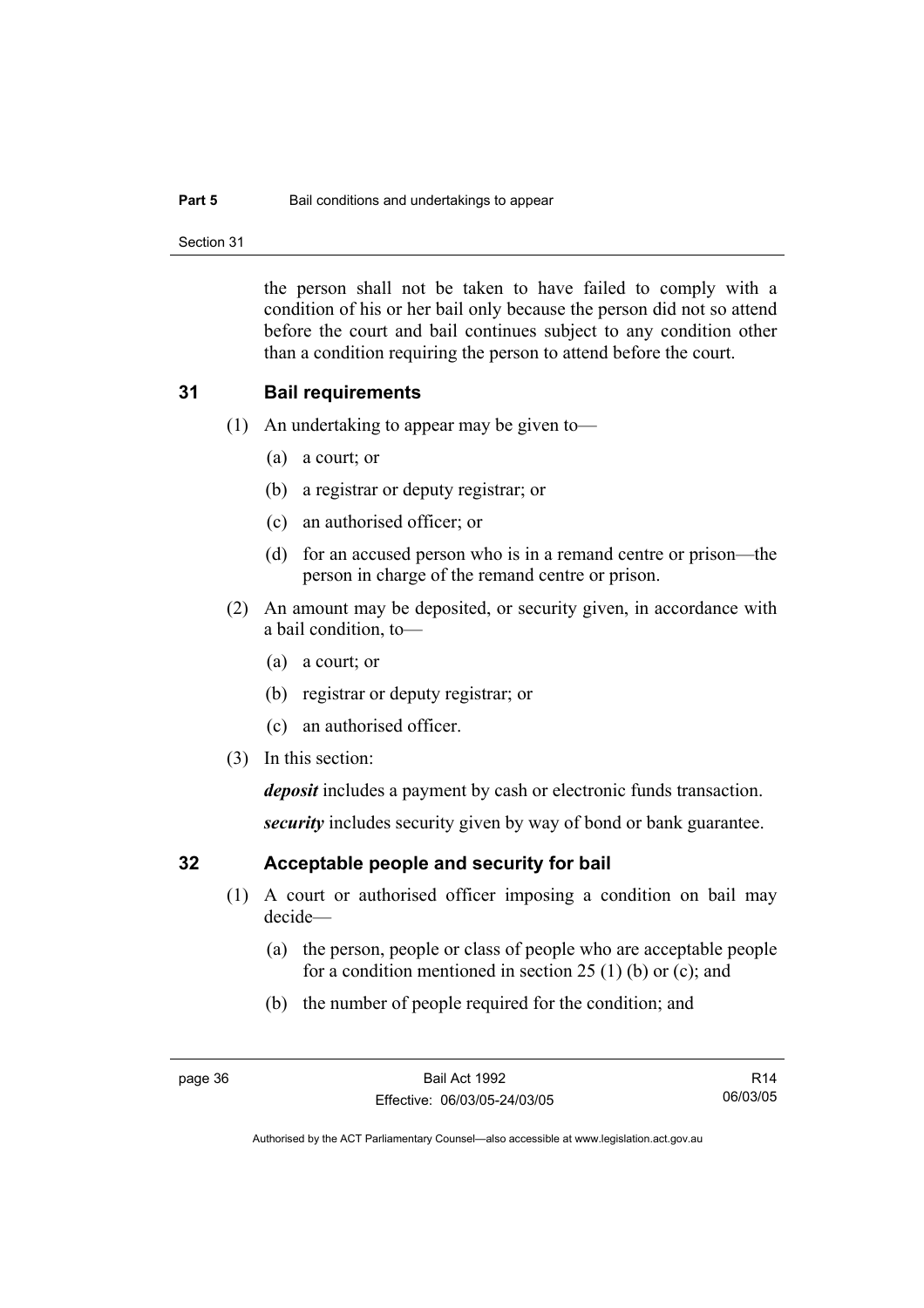- (c) the security acceptable for a condition mentioned in section 25 (1) (b) (ii).
- (2) If a decision has not been made when the undertaking to appear is given, the court or person to whom the undertaking to appear is given may decide.
- (3) Without limiting subsections (1) and (2), an acceptable person for a condition includes an entity prescribed under the regulations for this subsection.

# **33 Continuation of bail and undertakings**

- (1) If an accused person has given an undertaking to appear at a place, date and time at which proceedings in relation to the offence may be continued, whether on any adjournment, postponement or other deferment of the proceedings, or by way of committal, a court may continue the bail already granted in relation to the offence, whether or not the accused person is present in court.
- (2) If bail is continued under subsection (1), the undertaking to appear and the bail conditions continue to apply, except to the extent that the undertaking or condition otherwise provides or the court otherwise orders.
	- *Note* A court continuing bail must give notice of the continuation, bail conditions and place, date and time to which the proceedings are adjourned, postponed or deferred (see s 34 (4)).
- (3) If no direction is made by the court in relation to bail, whether or not the accused person appears in accordance with the undertaking—
	- (a) the court is taken to have continued bail; and
	- (b) the undertaking to appear and any bail conditions continue to apply.
- (4) If the hearing of a charge against an accused person is adjourned or postponed, the court may—
	- (a) continue the person's bail; or

| R14      | Bail Act 1992                | page 37 |
|----------|------------------------------|---------|
| 06/03/05 | Effective: 06/03/05-24/03/05 |         |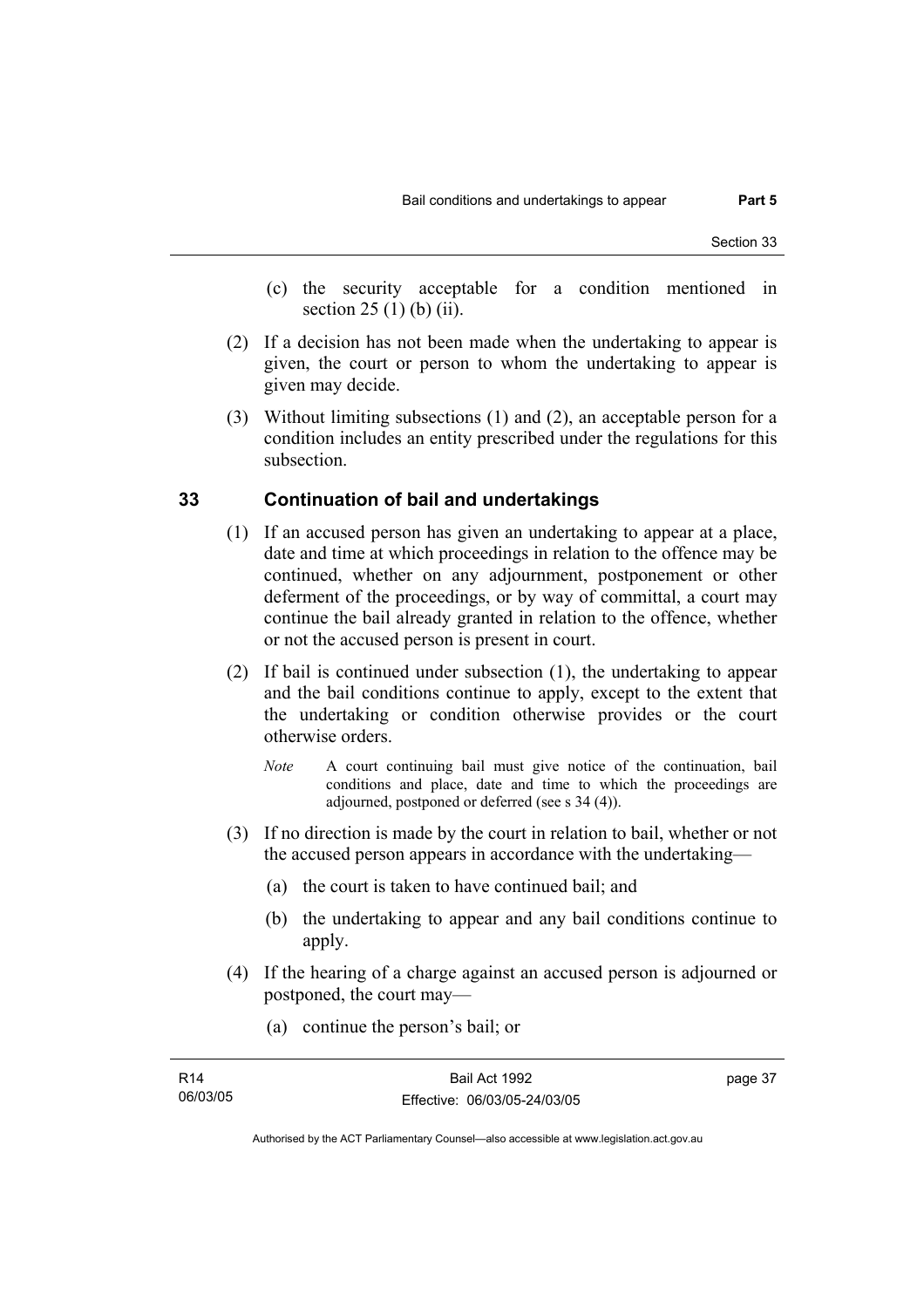Section 33

(b) make another order about bail.

- (5) However, if a deposit has been made, or security given, by a surety in accordance with a bail condition, the court must not continue bail without the surety's consent unless it is a condition of bail that the deposit or security continues to apply if bail is continued.
- (6) If bail is continued—
	- (a) the undertaking to appear is taken to be an undertaking to appear an any time when, and at any place where, proceedings in relation to the offence with which the person has been charged may be continued; and
	- (b) any bail conditions continue to apply.
- (7) If an accused person has been released on bail and the court is satisfied that the accused person is because of illness or accident or other sufficient cause unable to appear personally before the court on the day when the person is required to appear, the court may, in the absence of the accused person, order the person to be further remanded to the place, date and time that the court considers appropriate and may order that the undertaking to appear given by the accused person and any agreement entered into under a condition of the grant of bail be continued so as to require the appearance of the accused person at every place, date and time to which the accused person is remanded or the hearing adjourned, postponed or otherwise deferred.

page 38 Bail Act 1992 Effective: 06/03/05-24/03/05

R14 06/03/05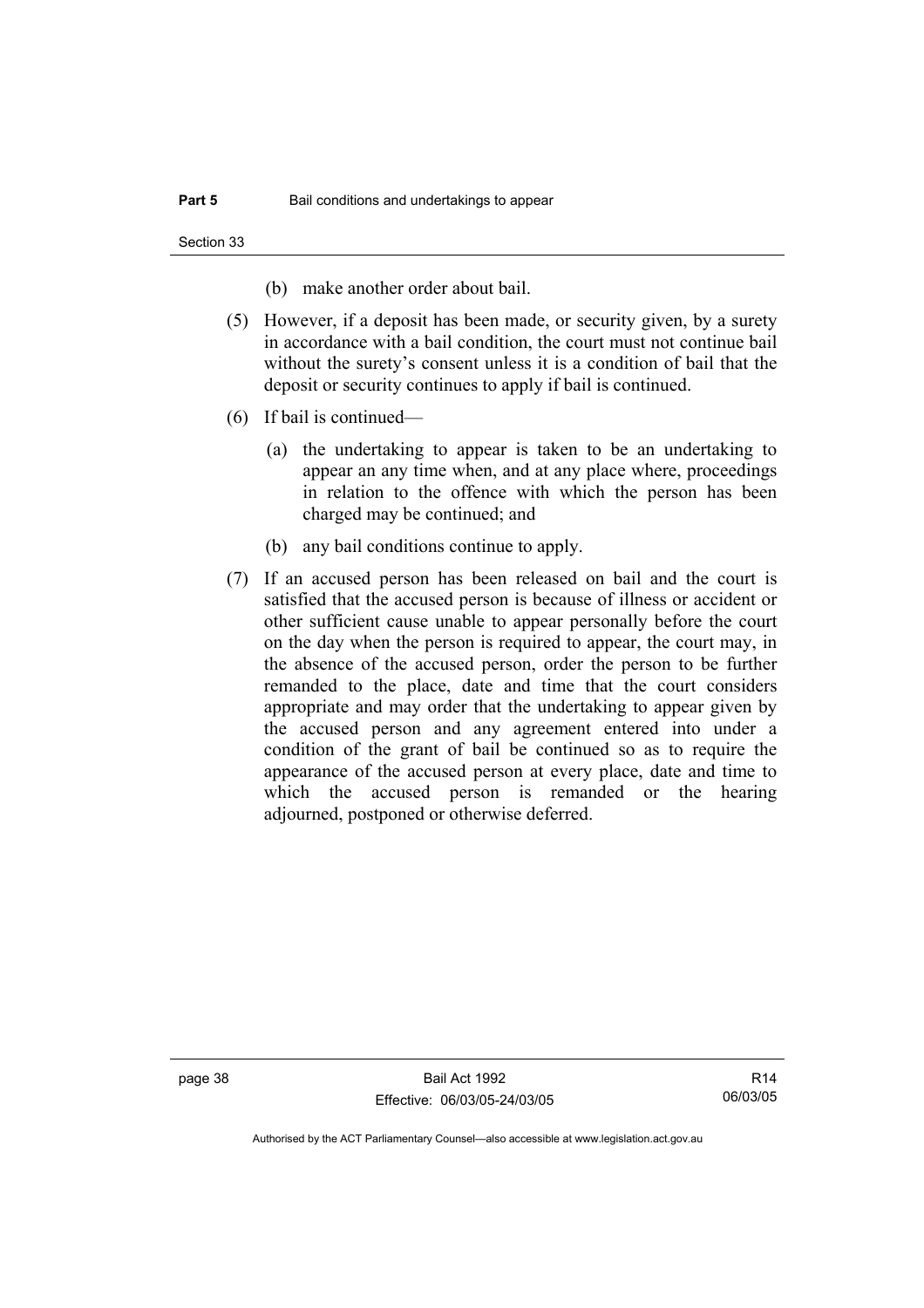# **34 Written notice of conditions of bail**

- (1) A court or authorised officer granting bail to an accused person shall give, or cause to be given, to the accused person a written notice setting out the obligations of the accused person about the conditions of his or her bail and the consequences of any failure by the person to comply with those conditions and shall be satisfied before releasing the accused person, or causing the accused person to be released, that the person will comply with the conditions.
	- *Note* If a form is approved under s 58 (Approved forms) for a notice under this section, the form must be used.
- (2) A court or an authorised officer granting bail to an accused person with a surety or sureties for his or her appearance to answer the charges against the person shall give, or cause to be given, to the surety or each of the sureties, as the case may be, written notice of the obligations of the accused person about the conditions of his or her bail and the consequences of any failure by the person to comply with those conditions and shall be satisfied before releasing the accused person, or causing the accused person to be released, that the surety or each of the sureties, as the case may be, understands the nature and extent of the obligations of the accused person under the conditions of his or her bail and the consequences of any failure by the person to comply with them.
- (3) If a bail condition is imposed or varied on a review under part 6 of a decision made in relation to bail, the court or authorised officer imposing or varying the condition shall—
	- (a) give, or cause to be given, to the accused person a written notice setting out the obligations of the accused person about the condition and the consequences of any failure by the person to comply with the condition and shall be satisfied that the accused person will comply with the condition; and
	- (b) give, or cause to be given, to each surety (if any) for the appearance of the accused person to answer the charges against the person a written notice of the obligations of the accused

| R <sub>14</sub> | Bail Act 1992                | page 39 |
|-----------------|------------------------------|---------|
| 06/03/05        | Effective: 06/03/05-24/03/05 |         |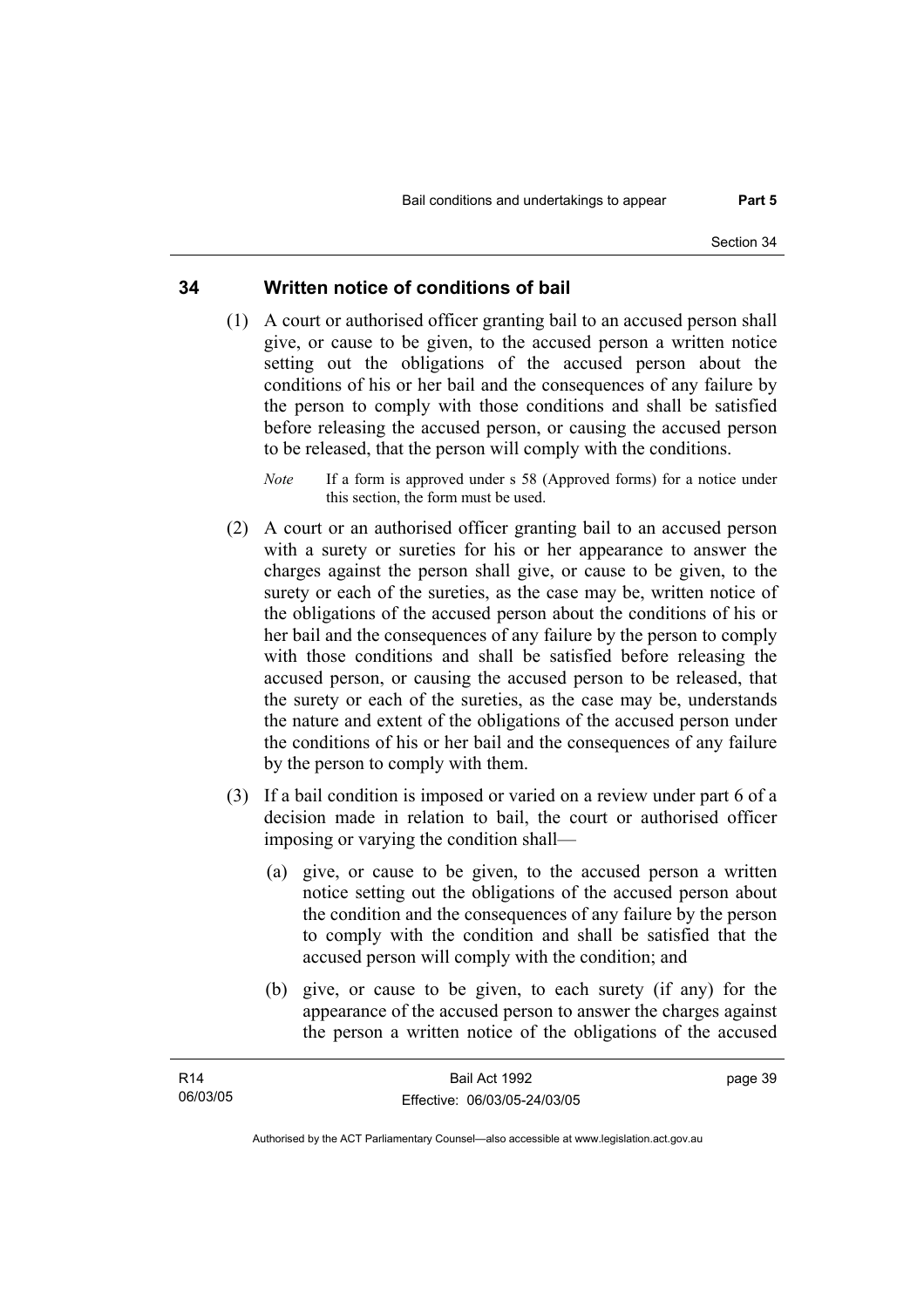person about the condition and the consequences of any failure by the person to comply with it and shall be satisfied that each surety understands the nature and extent of the obligations of the accused person under the condition and the consequences of any failure by the person to comply with it.

- (4) A court continuing bail on an adjournment or a postponement of proceedings shall forthwith give, or cause to be given, to the accused person a written notice that—
	- (a) states that bail is continued until the hearing is resumed or stated; and
	- (b) states the conditions on which bail is presently allowed; and
	- (c) states the place, date and time to which the proceedings are adjourned or postponed or states that the proceedings are adjourned or postponed to a place, date and time that are from time to time stated in a notice given or sent to the accused person as prescribed by the regulations.

### **36 Discharge of surety**

- (1) A surety may, at any time apply to be discharged from his or her liability under a bail condition—
	- (a) if bail has been granted by a court—
		- (i) to the court that granted bail; or
		- (ii) to the court of appearance; or
	- (b) if bail has been granted by an authorised officer—to the court of appearance.
- (2) However, an application may not be made if the person granted bail has failed to comply with a bail condition or undertaking to appear.
- (3) If the person granted bail is not in custody or before the court when the application is made, the court must—

R14 06/03/05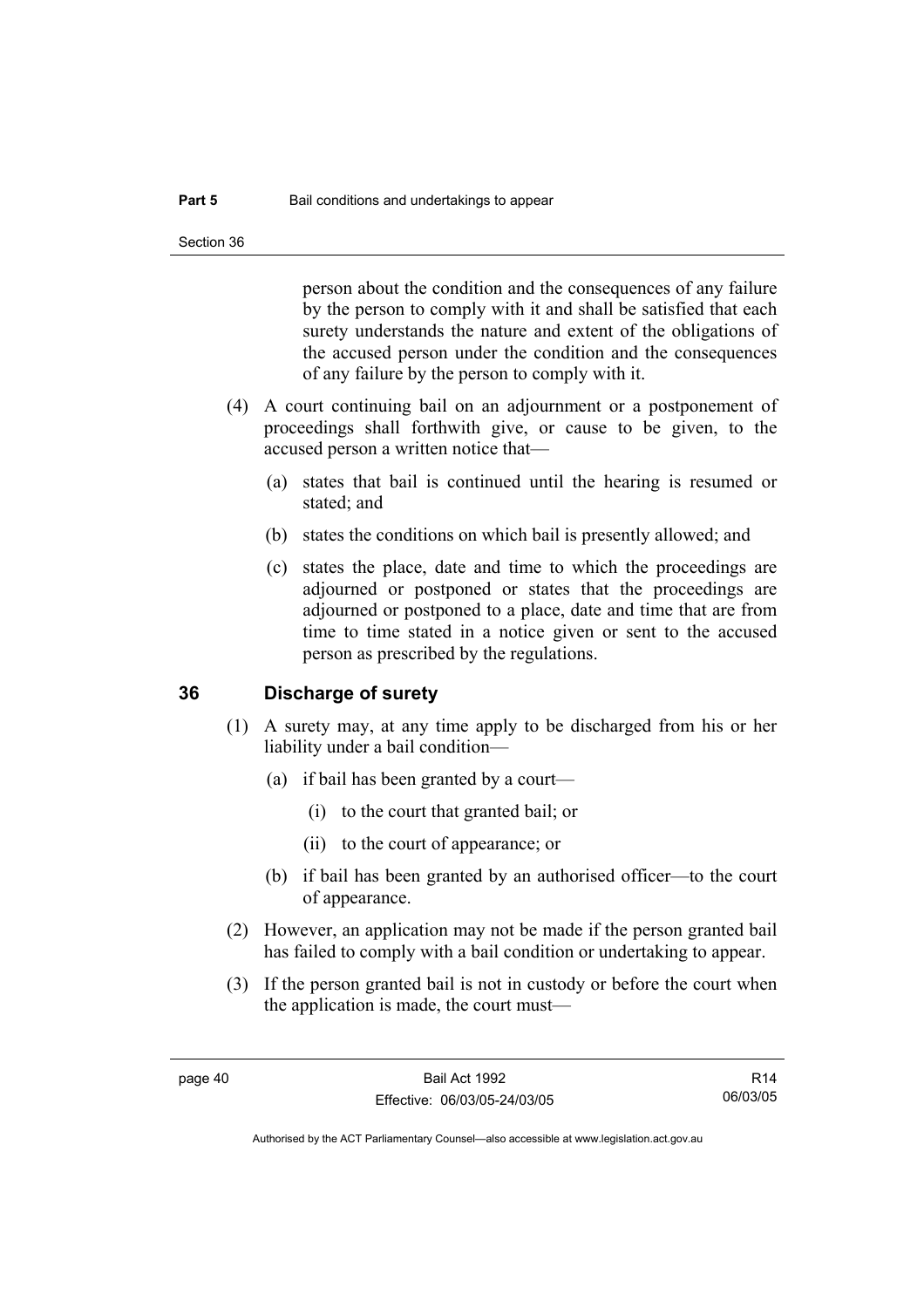- (a) issue a warrant to apprehend the person and bring the person before the court; or
- (b) issue a summons for the person's appearance before the court.
- (4) On the person's appearance before the court, the court must, unless the court considers it would be unjust to do so—
	- (a) direct that the applicant be discharged from his or her liability; and
	- (b) release the security or deposit.
- (5) If the court discharges the applicant from liability, the court may—
	- (a) impose further bail conditions; and
	- (b) remand the person granted bail into custody until the further conditions are satisfied.
- (6) In this section:

*court of appearance* means the court before which the accused person is required to appear in accordance with his or her undertaking to appear.

# **37 Payment of amounts to Territory**

- (1) This section applies if—
	- (a) a person granted bail fails to appear in court in accordance with his or her undertaking; and
	- (b) a bail condition mentioned in section 25 (1) (b) or (c) requires the person or someone else (the *person required to pay*) to pay, or forfeit, an amount to the Territory if the person fails to appear.
- (2) If the amount has been deposited in accordance with a condition mentioned in section 25 (1) (c), the amount is forfeited to the Territory.

page 41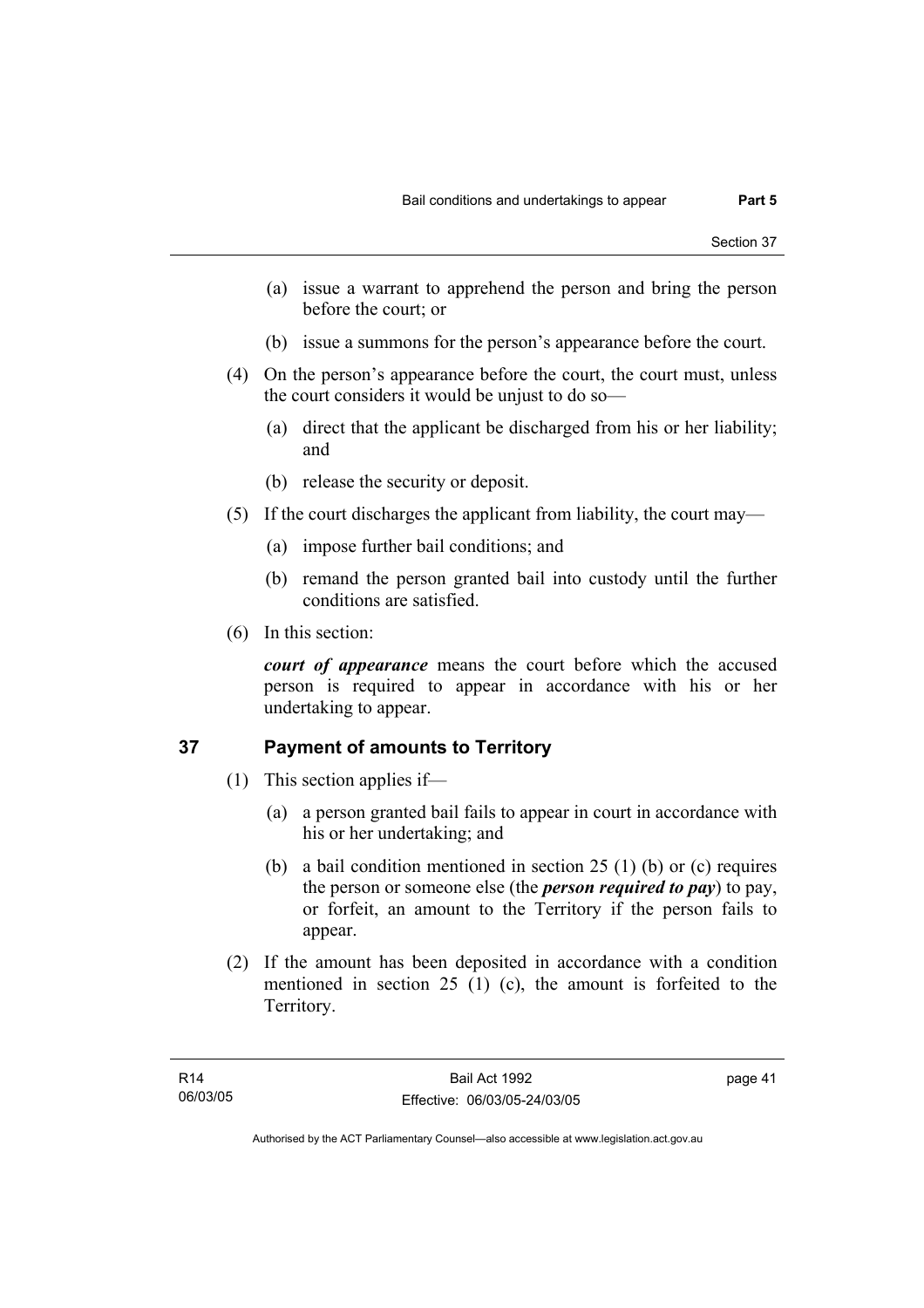Section 37

- (3) If the amount has not been deposited, the court may order the person required to pay to pay the amount to the Territory.
- (4) Notice of the order must be given to the person required to pay as soon as practicable.

*Note* For how documents may be served, see the Legislation Act, pt 19.5.

- (5) If, after the end of 28 days after the day the notice is given, the amount has not been paid the amount may be recovered under the *Magistrates Court Act 1930*, division 3.9.2 (Enforcement of fines) as if it were a fine within the meaning of that division.
- (6) Subsection (4) applies to an amount even if the amount exceeds \$50 000.

page 42 Bail Act 1992 Effective: 06/03/05-24/03/05

R14 06/03/05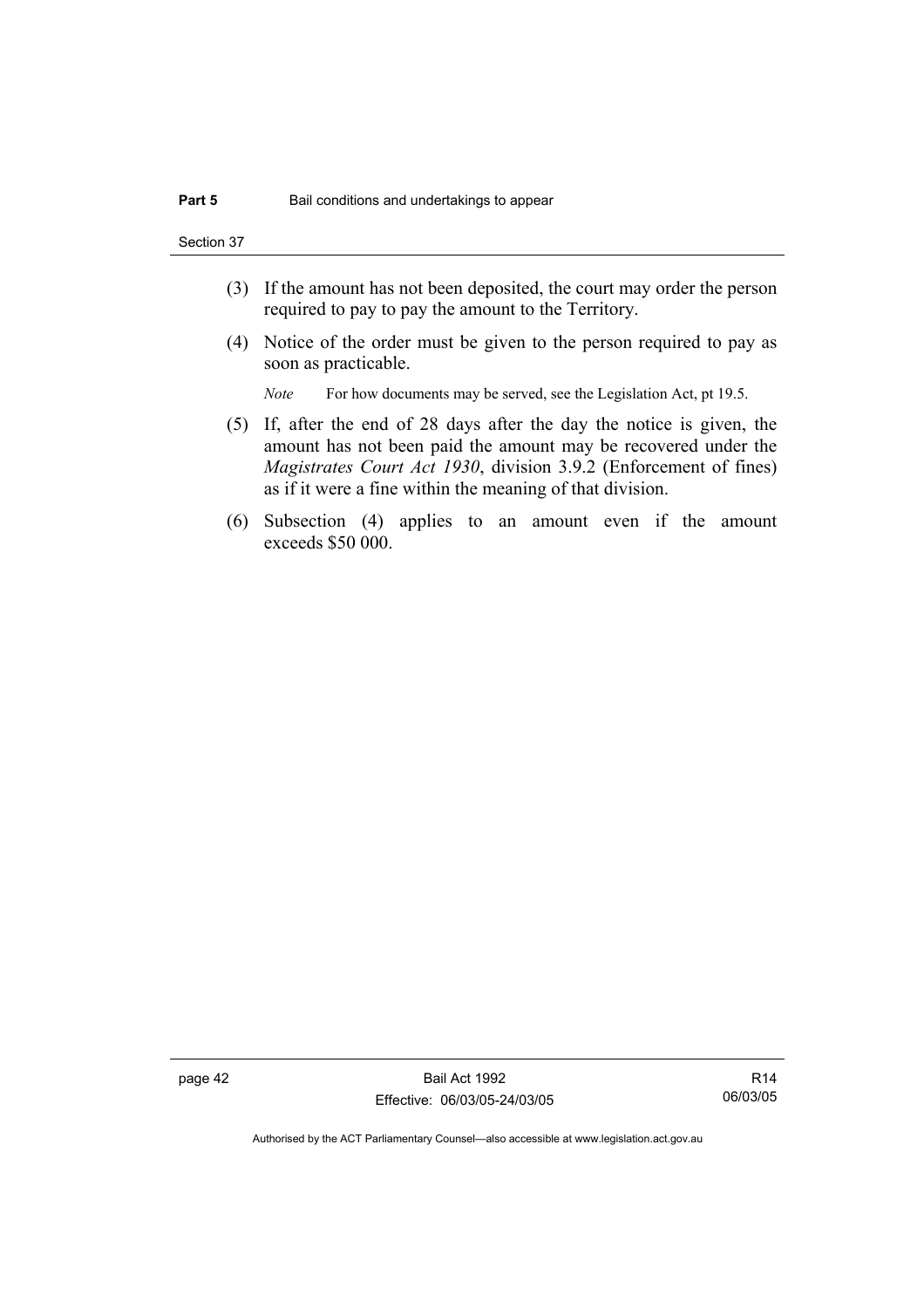# **Part 6 Review of bail decisions**

# **Division 6.1 Review of decisions by authorised officers**

# **38 Review by authorised officers**

- (1) If an authorised officer makes a decision under part 4 in relation to bail for an accused person that is—
	- (a) a decision to refuse to grant bail to the accused person; or
	- (b) a decision to grant bail to the accused person subject to 1 or more bail conditions;

the accused person may request a review of that decision by the authorised officer who made the decision or any other authorised officer.

 (2) If an application for a review of a bail decision is made to an authorised officer under subsection (1), the authorised officer shall as soon as possible conduct a review of the decision.

# **39 Exercise of power to review**

- (1) The power to review a decision under this division includes a power to confirm or vary a decision or to substitute another decision.
- (2) A decision as varied or substituted must be in conformity with this Act.
- (3) If, on a review of a decision under this division, the authorised officer varies the decision or substitutes another decision, section 27 applies in relation to the decision as varied or substituted as if the decision had been made by the authorised officer under part 4.

page 43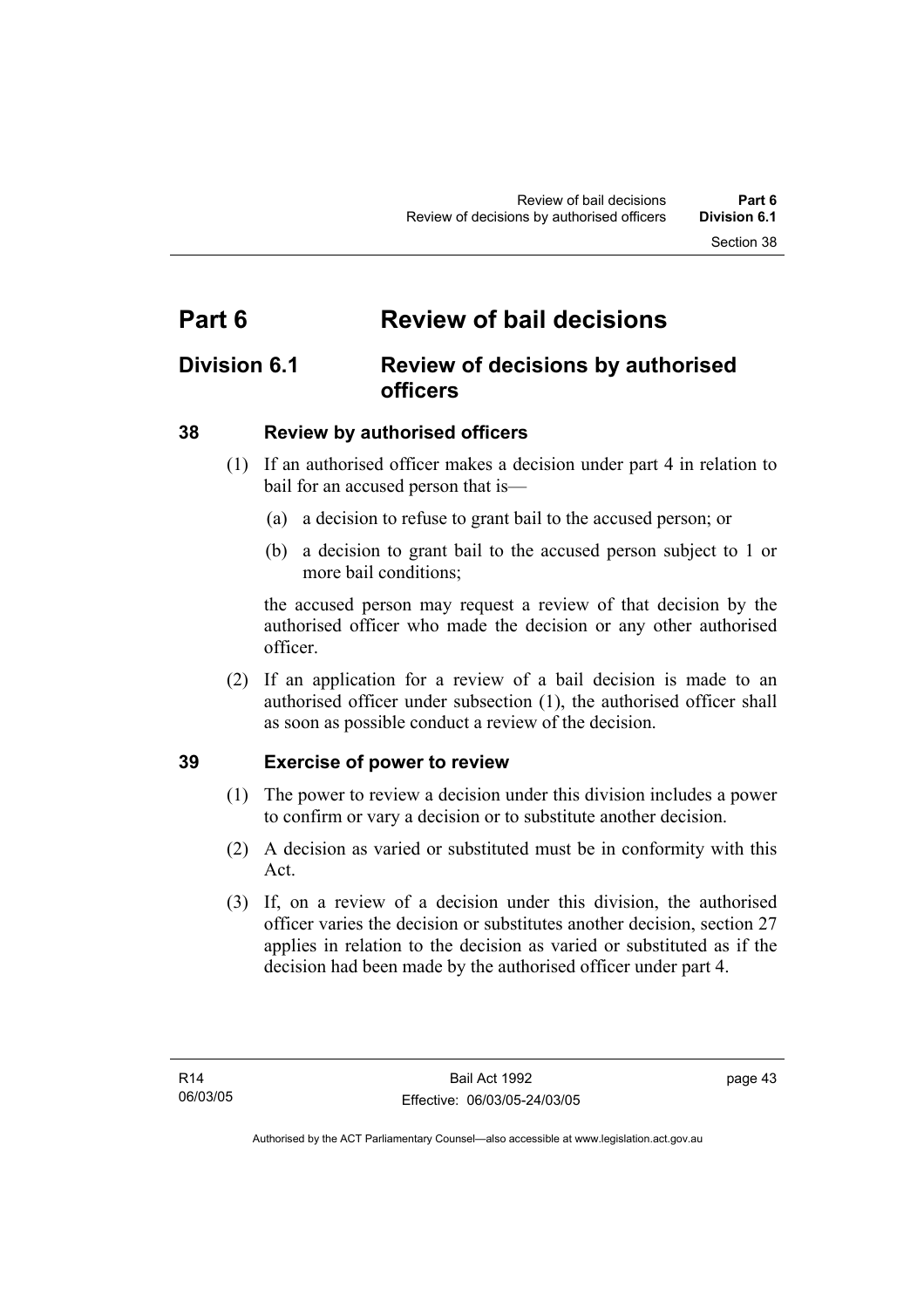| Part 6              | Review of bail decisions      |
|---------------------|-------------------------------|
| <b>Division 6.2</b> | Review of decisions by courts |
| Section 40          |                               |

- (4) An authorised officer may refuse to entertain a request to review a decision under this division if the authorised officer is satisfied that the request is frivolous or vexatious.
- (5) The regulations may—
	- (a) prescribe the way of making a request for the review of a decision under this division; and
	- (b) prescribe procedures for the conduct of a review under this division; and
	- (c) limit the time within which, and the circumstances in which, an accused person may apply for a review of a decision under this division; and
	- (d) limit the number of applications that may be made for the review of a bail decision under this division.

# **40 Limitation on power of authorised officer to review**

An authorised officer may not, under this division—

- (a) review a decision in circumstances where, had the decision not been made, the authorised officer would be prohibited from making a decision in relation to the grant of bail; or
- (b) review a decision that has been reviewed by a court.

# **Division 6.2 Review of decisions by courts**

# **41 Right of review of bail decisions**

An accused person or the informant may apply under this division for review of any decision by a court or an authorised officer in relation to bail.

R14 06/03/05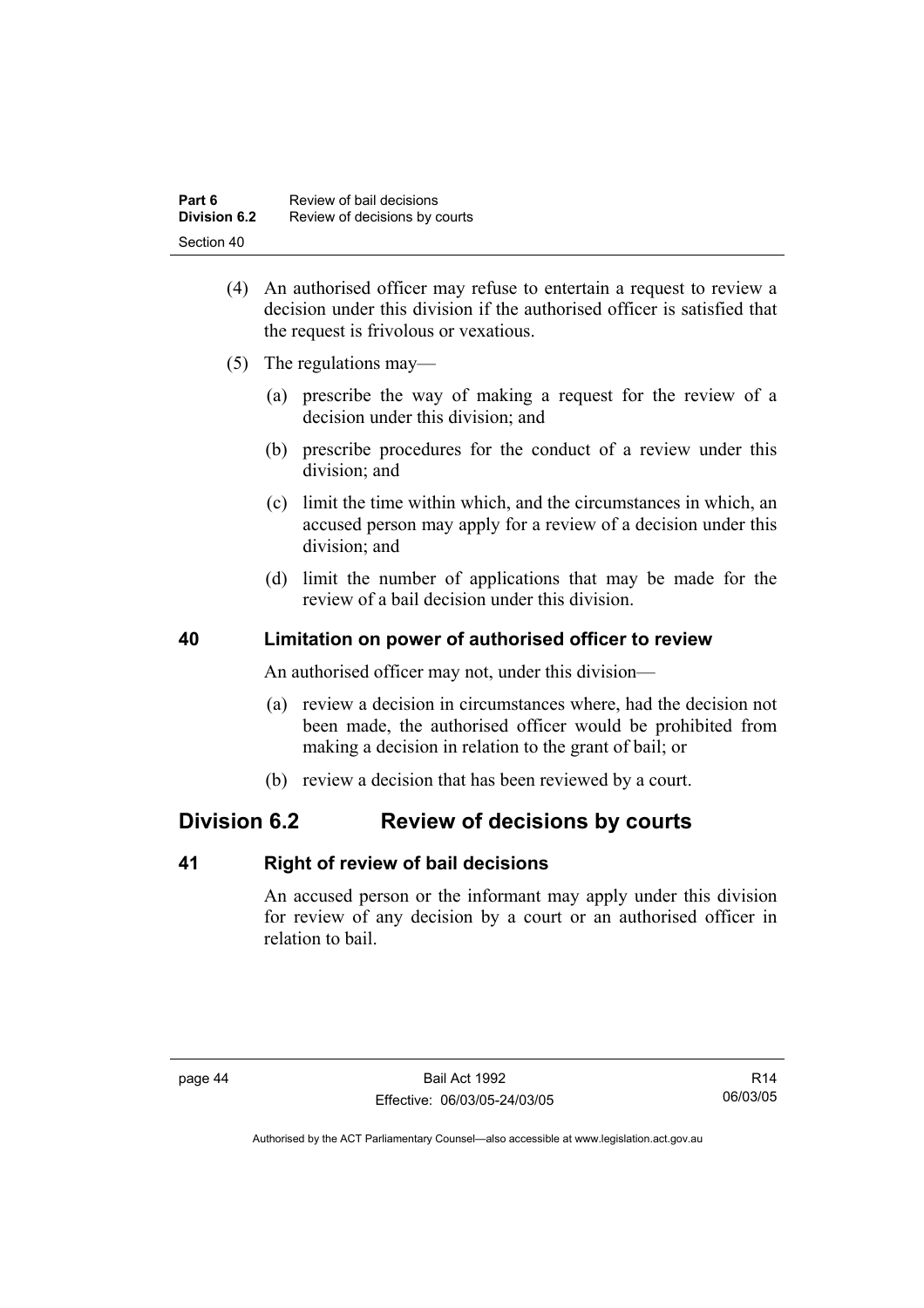# **41A Court may review on its own initiative**

- (1) A court that has made a decision in relation to bail may review the decision on its own initiative if the court considers it is in the interests of justice to do so.
- (2) The court may issue a warrant for the arrest of the person and for bringing the person before the court at the time and place stated in the warrant.

# **42 Power of Magistrates Court to review**

- (1) The Magistrates Court may, on application under this division, review any decision of an authorised officer or the Magistrates Court (however constituted) in relation to bail.
- (2) However, the Magistrates Court may review the decision only if the application for review is based on—
	- (a) a significant change in circumstances relevant to the granting of bail; or
	- (b) the availability of fresh evidence or information of material significance to the granting of bail to the person that was unavailable on the most recent application in relation to bail.
- (3) The power of the Magistrates Court to review a decision under this section may be exercised whether or not any power to review the decision under section 38 has been exercised or been sought to be exercised.

# **43 Power of Supreme Court to review**

- (1) The Supreme Court may, on application under this division, review any decision of an authorised officer, the Magistrates Court or the Supreme Court (however constituted) in relation to bail.
- (2) However, the Supreme Court may review the decision only if the application for review is based on—

page 45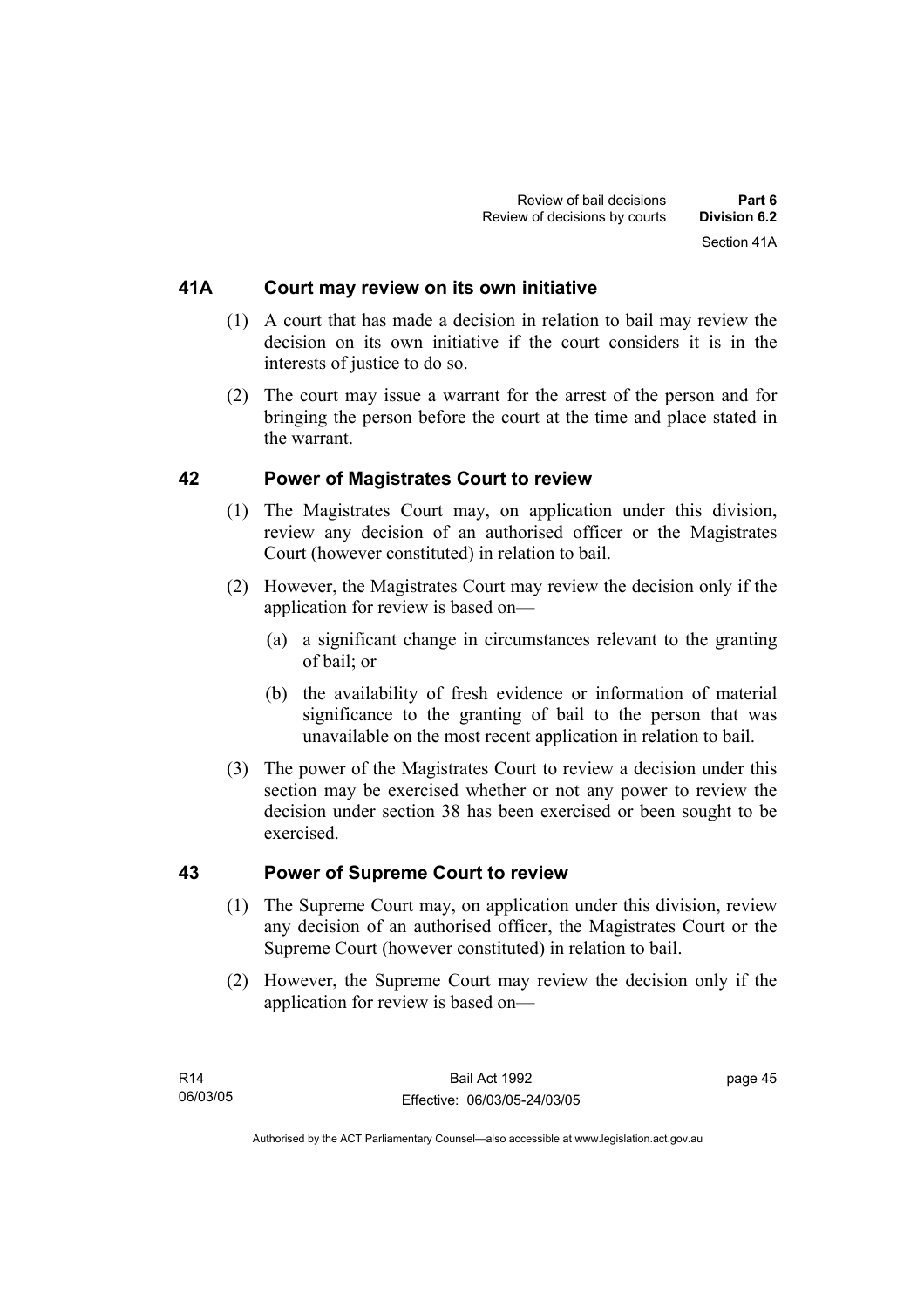- (a) a significant change in circumstances relevant to the granting of bail; or
- (b) the availability of fresh evidence or information of material significance to the granting of bail to the person that was unavailable on the most recent application in relation to bail.
- (3) The power of the Supreme Court to review a decision under this section may be exercised whether or not any power to review the decision under section 38 or section 42 has been exercised or has been sought to be exercised.

# **45 Exercise of power to review**

- (1) The power to review a decision under this division includes a power to confirm or vary the decision or to substitute another decision.
- (2) A decision as varied or substituted shall be in conformity with this Act.
- (3) The review of a decision shall be by way of rehearing and evidence or information in addition to, or in substitution for, the evidence or information given or obtained on the making of the decision may be given or obtained on the review.
- (4) If, on a review of a decision under this division the court varies the decision or substitutes another decision, section 27 applies in relation to the decision as varied or substituted as if that decision had been given by the court in relation to an application for bail.
- (5) If, on a review of a decision under this division, bail for an accused person is revoked, the court may, by warrant, commit the person into custody.
- (6) If, on a review of a decision under this division—
	- (a) bail is granted without any condition being imposed but the accused person has not given an undertaking to appear; or
	- (b) bail is granted subject to a condition;

R14 06/03/05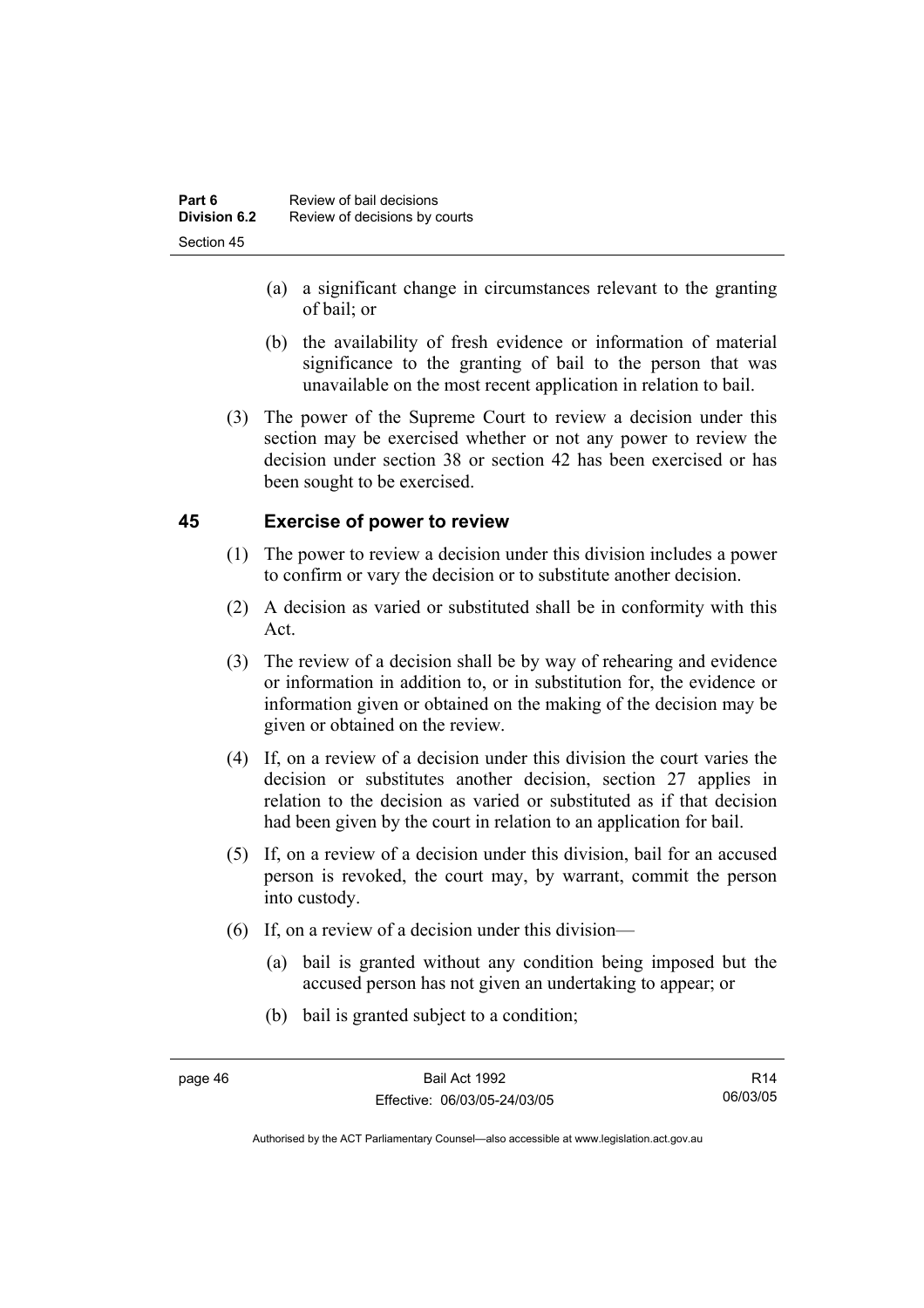the court may by warrant commit the person into custody until the person gives the undertaking to appear or satisfies the condition.

- (7) A court may refuse to entertain a request to review a decision under this division if the court is satisfied that the request is frivolous or vexatious.
- (8) The regulations may make provision in relation to—
	- (a) the way of making a request for the review of a decision under this division; and
	- (b) the giving or sending to persons of notices relating to the proposed exercise of power to review a decision under this division.

# **46 Review limited to bail conditions**

- (1) If an accused person has remained in custody after being granted bail by a court because any condition of the bail has not been complied with, the decision in relation to bail may be reviewed by the court that granted bail—
	- (a) at the request of the accused person; or
	- (b) at the request of a police officer; or
	- (c) on the court's own initiative.
- (2) A review under this section of a decision in relation to bail is limited to a review of the conditions on which bail has been granted.
- (3) A review requested under this section by a police officer shall not be conducted unless the court is satisfied that the request was made—
	- (a) for the purpose of benefiting the accused person; and
	- (b) with the consent of the accused person.
- (4) On a review of a bail decision under this section, a court may—
	- (a) confirm the decision about the conditions of bail; or

page 47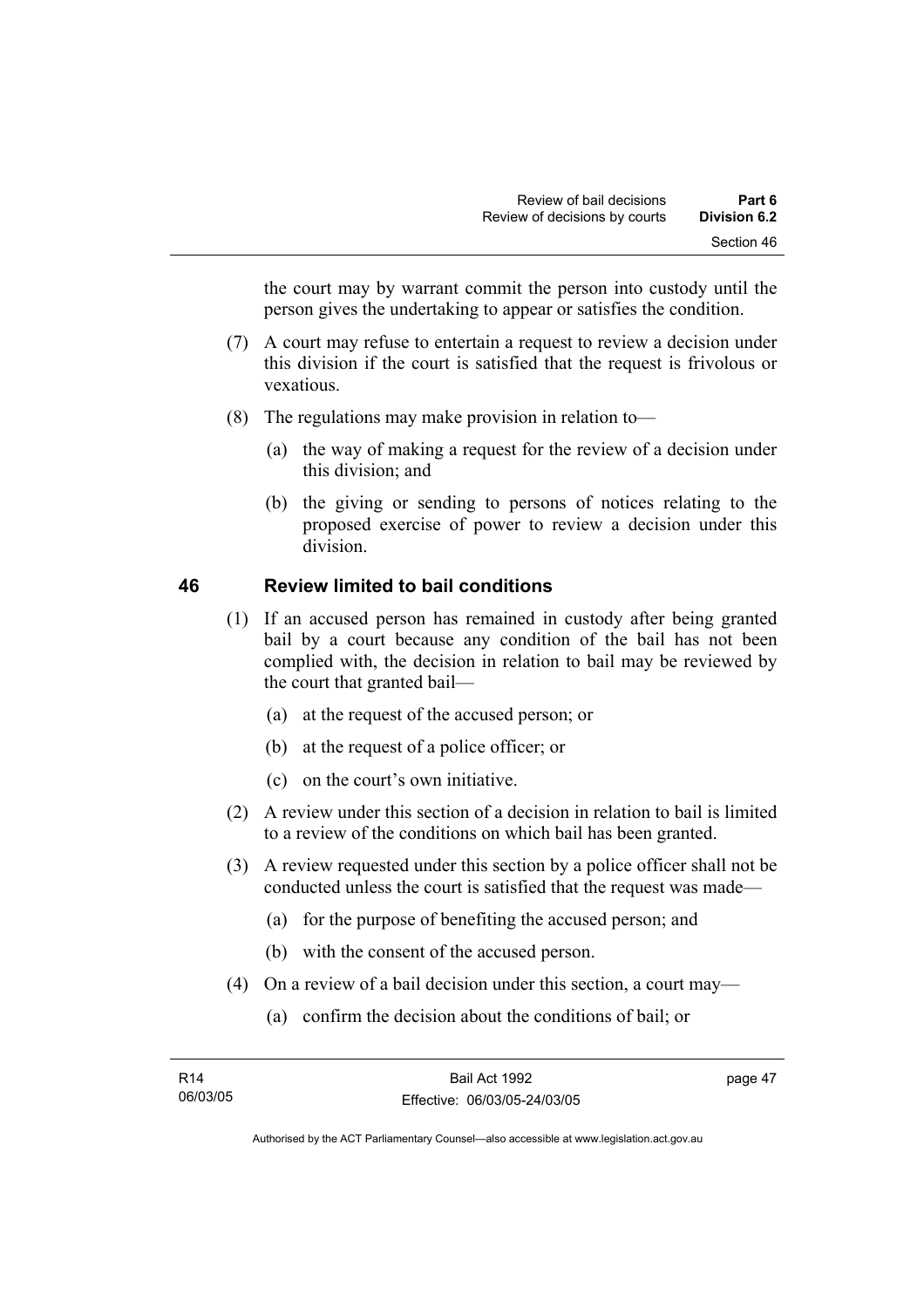- (b) vary the decision by removing or imposing bail conditions; or
- (c) grant bail without imposing any bail condition.
- (5) Notwithstanding section 43, the Supreme Court is empowered to conduct a review of a bail decision under this section only in relation to bail granted by the Supreme Court (however constituted).

page 48 Bail Act 1992 Effective: 06/03/05-24/03/05

R14 06/03/05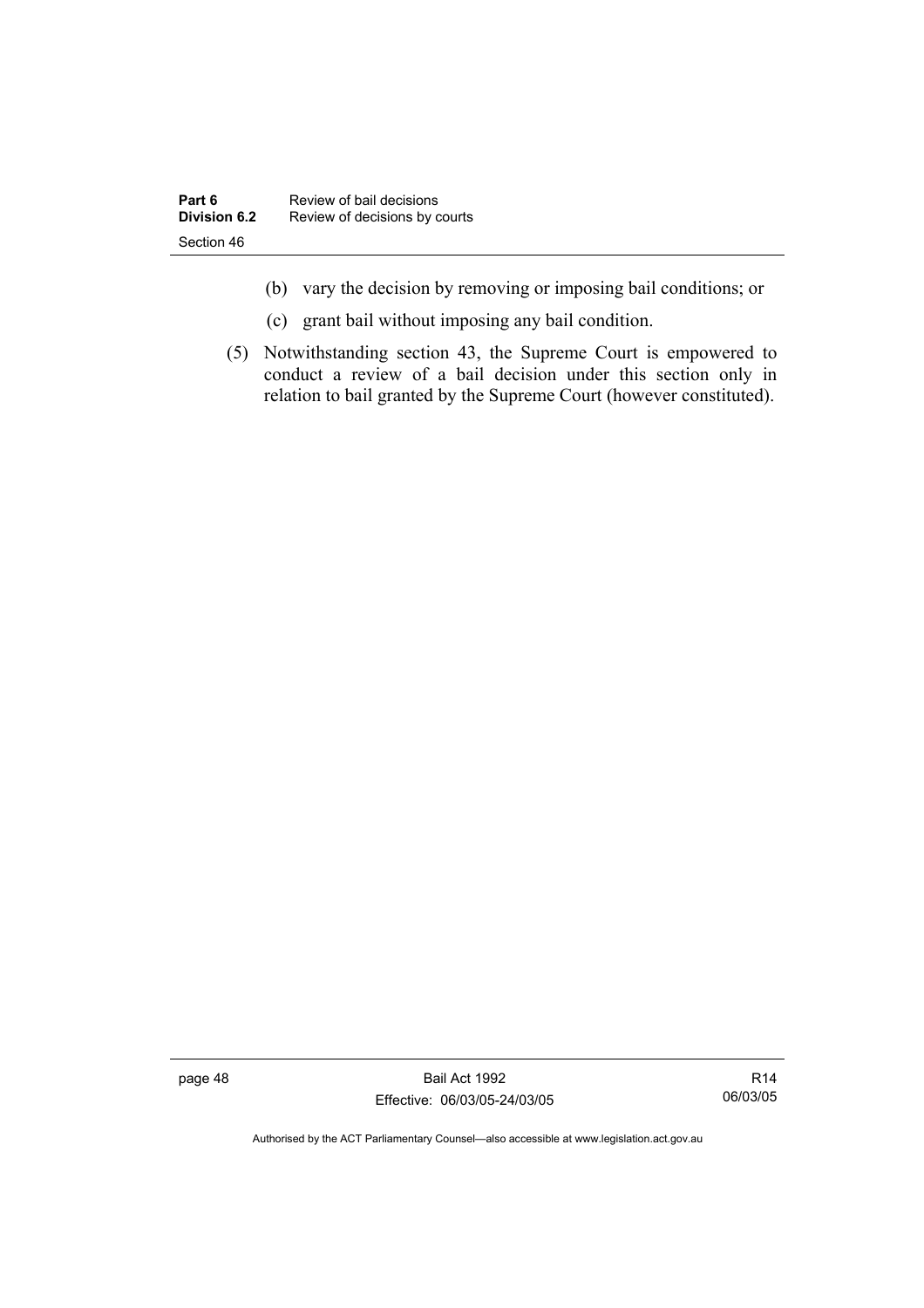# **Part 7 Miscellaneous**

## **47 Giving information relating to bail**

 (1) If a person is charged by a police officer with an offence and the person charged is being held in custody in relation to the offence, the police officer shall, as soon as is reasonably practicable after the person is charged, give to the person, by written notice, information relating to his or her entitlement to, or eligibility for, bail and to his or her entitlement to the review of decisions under this Act.

 (2) If an accused person is being held in custody in relation to an offence at the time of his or her first appearance in court in relation to that offence, the court shall, during that appearance, or as soon as is reasonably practicable, give to the person, by written notice, information relating to his or her entitlement to, or eligibility for, bail.

# **47A Notice to victim of bail decisions**

- (1) This section applies if—
	- (a) a court or authorised officer makes a decision about a grant of bail, or reviews a bail decision, in relation to a person; and
	- (b) the informant is aware that a victim has expressed concern about the need for protection from violence or harassment by the person.
- (2) The informant must tell a police officer assigned to liaise with victims of crime (a *victim liaison officer*) that the victim has expressed the concern.
- (3) If a victim liaison officer is told about a victim's concern, the victim liaison officer must take all reasonable steps to tell the victim (or, if

| R14      | Bail Act 1992                | page 49 |
|----------|------------------------------|---------|
| 06/03/05 | Effective: 06/03/05-24/03/05 |         |

*Note* If a form is approved under s 58 (Approved forms) for a notice under this section, the form must be used.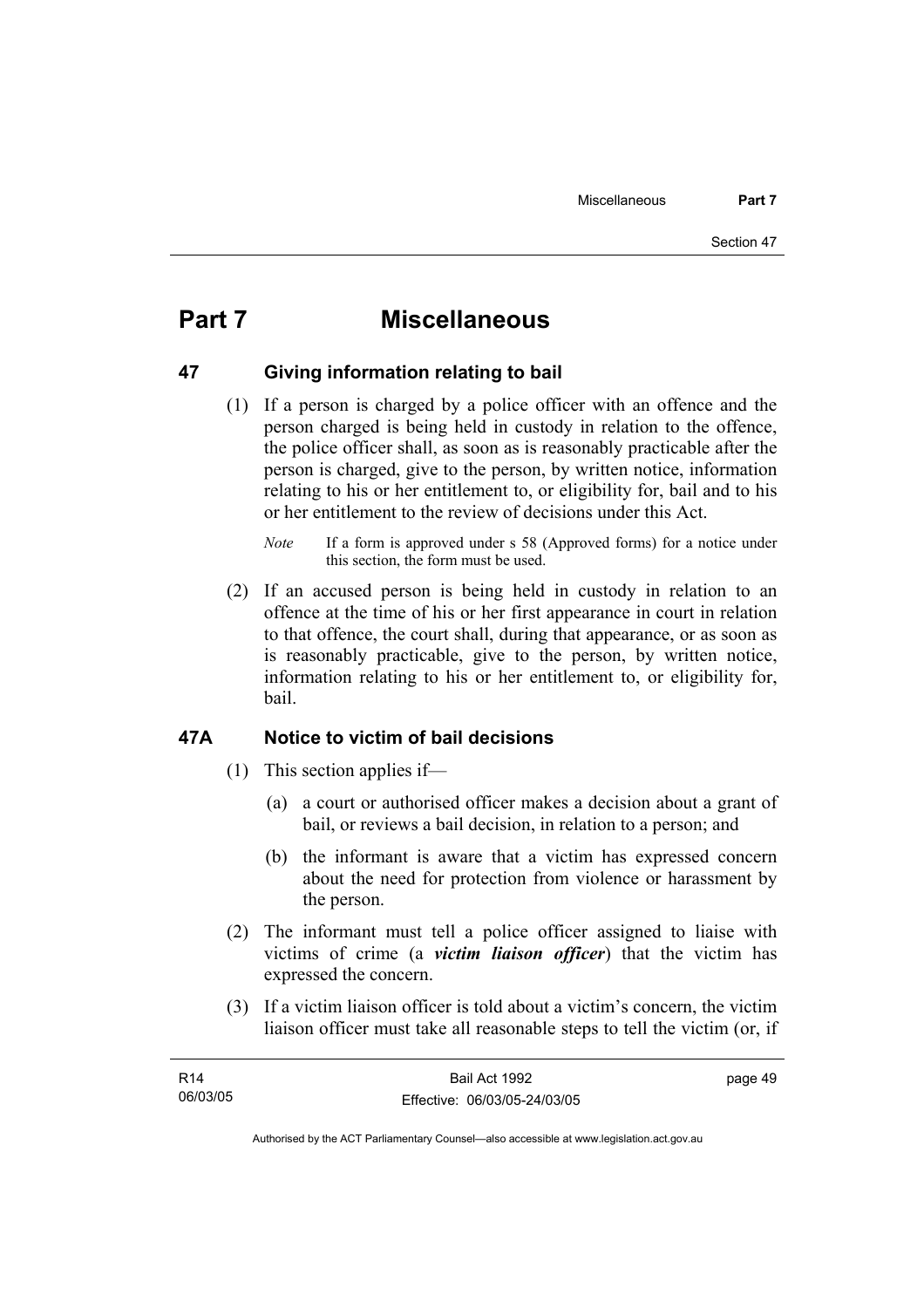### **Part 7 Miscellaneous**

Section 48

the victim is a child, a person who has care and control of the child) about the bail decision as soon as practicable.

# **48 Notification to court that bail condition not satisfied**

- (1) This section applies to a person who has been granted bail by a court but who has remained in custody since bail was granted because a condition of the bail has not been complied with.
- (2) The keeper, superintendent or officer in charge of a gaol, remand centre or police station if a person to whom this section applies is in custody shall, within 7 days after the person is received into custody, give or cause to be given, to the court that granted bail to the person written notice that the person is still in custody because of a failure to meet a bail condition.
	- *Note* If a form is approved under s 58 (Approved forms) for a notice, the form must be used.
- (3) A court to which a notice is given under subsection (2) may, on its own initiative, conduct a review under section 46 of the condition on which bail was granted.
- (4) A notice under this section is required to be given only once in relation to any particular grant of bail.
- (5) The regulations may prescribe information that is to be forwarded to a court with a notice under this section.

# **49 Failure to answer bail**

 (1) If a person who has given an undertaking to appear before a court fails to carry out the undertaking, that court may issue a warrant to arrest the person and to bring the person before the court (or a court with the same jurisdiction).

R14 06/03/05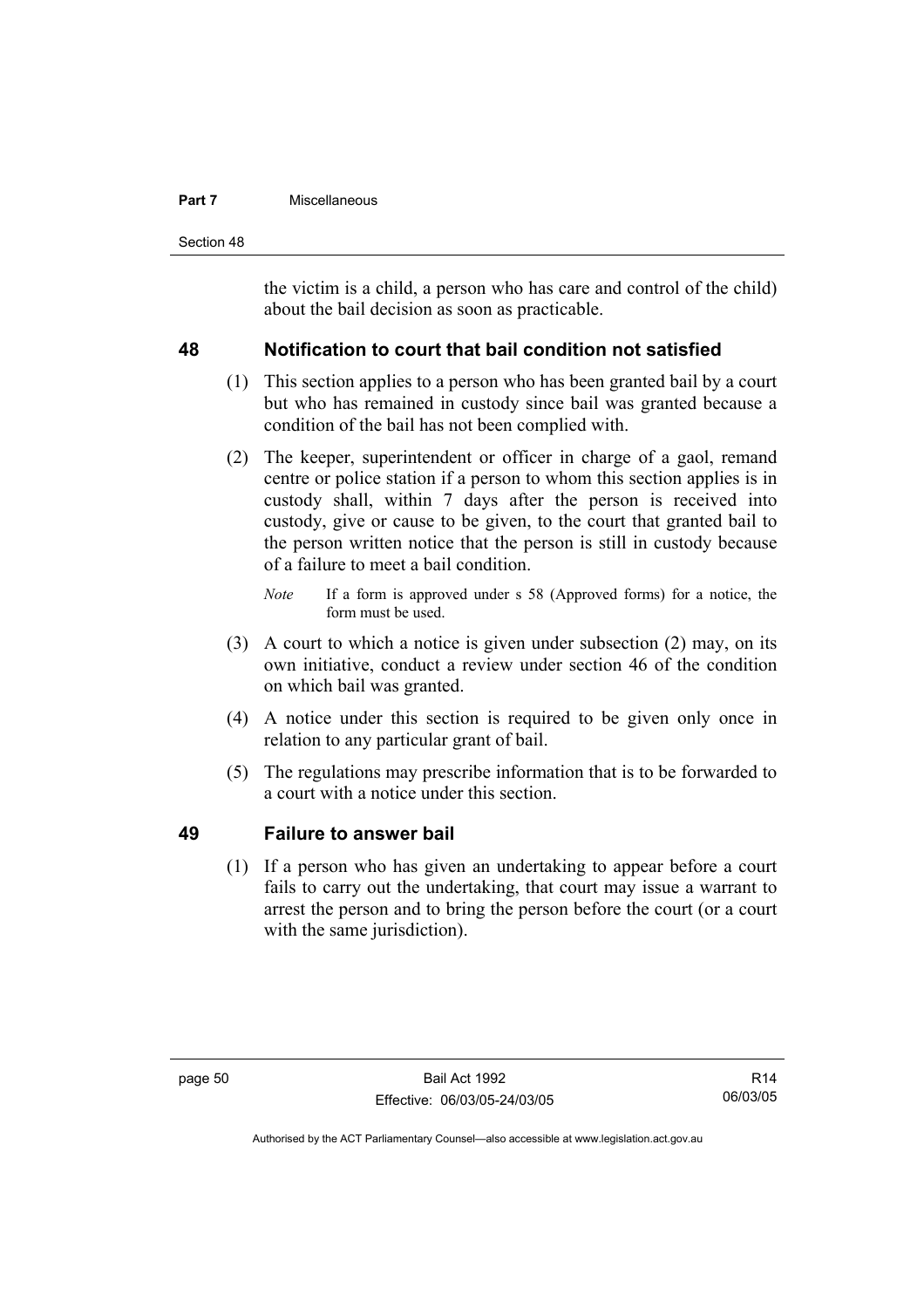(2) A person who has given an undertaking to appear before a court must not, without reasonable excuse, fail to carry out the undertaking.

Maximum penalty: 200 penalty units, imprisonment for 2 years or both.

# **51 Indemnification of sureties**

 (1) If a person indemnifies another person, or agrees with another person to indemnify that other person, against a liability that the other person may incur as a surety to secure the appearance in answer to bail of a person accused of an offence, he or she and that other person each commit of an offence.

Maximum penalty: 200 penalty units, imprisonment for 2 years or both.

 (2) An offence is committed against subsection (1) whether the agreement is made before or after the person to be indemnified becomes a surety and whether or not the person becomes a surety and whether the agreement contemplates compensation in money or money's worth.

# **52 Contravention of Act by police officers**

- (1) If a police officer contravenes a provision of this Act that is applicable to him or her as a police officer or as an authorised officer, the contravention is not punishable as an offence unless a penalty is expressly provided by this Act in relation to the contravention.
- (2) Subsection (1) does not apply to prevent a contravention of a provision of this Act by a police officer from—
	- (a) being dealt with under the *Complaints (Australian Federal Police) Act 1981* (Cwlth); or
	- (b) constituting grounds for the institution of civil proceedings.

page 51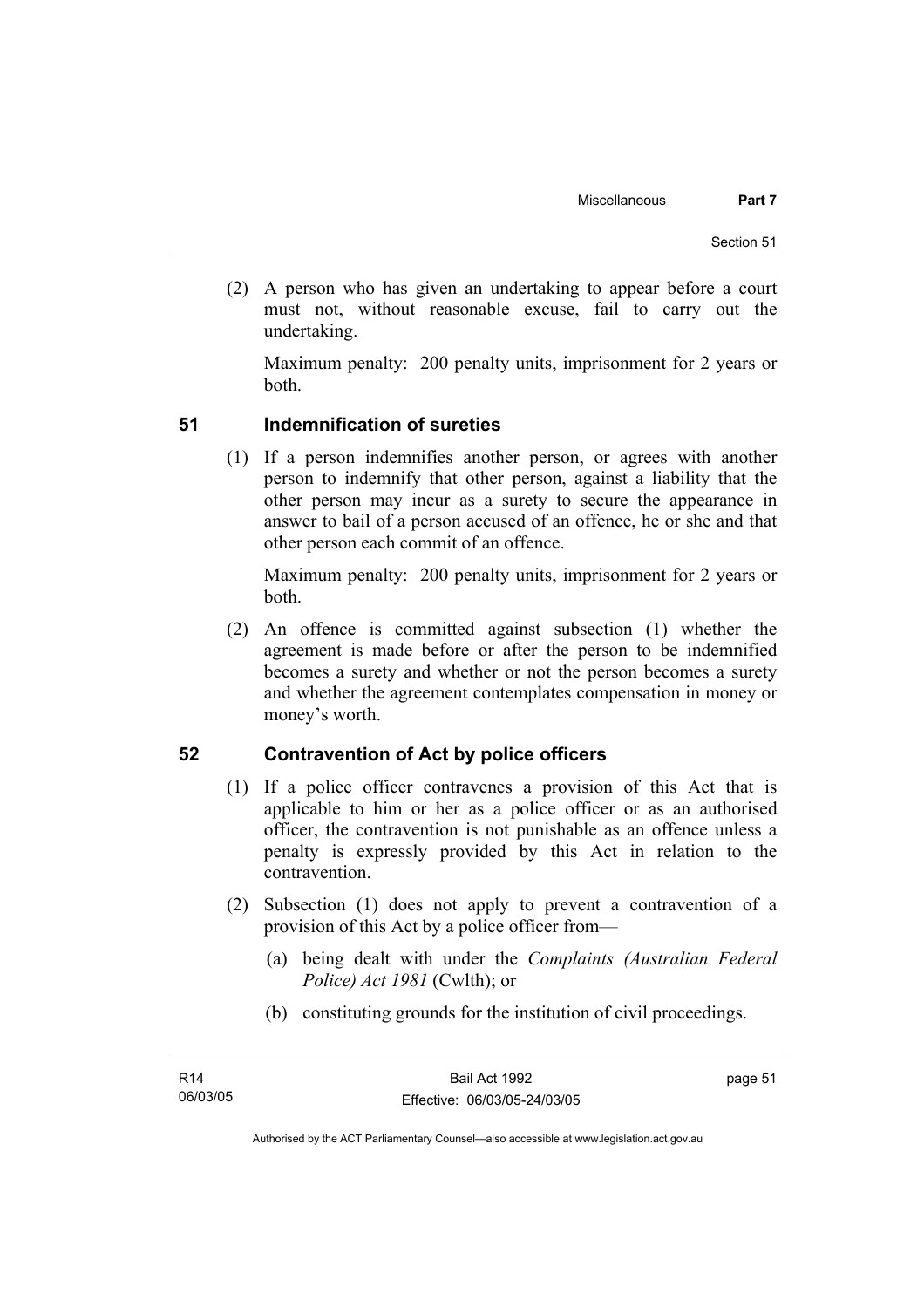#### **Part 7 Miscellaneous**

Section 55

# **55 Civil standard of proof to apply for certain purposes**

If a court or an authorised officer, in making a decision in relation to bail (other than a decision in proceedings for an offence committed in relation to bail), is to be, or may be, satisfied as to any matter, it is sufficient if the court or authorised officer is satisfied on the balance of probabilities.

# **56 No right of surety to arrest**

A surety for an accused person does not have the right to arrest the accused person because the surety is a surety for the accused person.

## **56A Arrest without warrant of person on bail**

- (1) This section applies if a person has been granted bail in the ACT, a State or another Territory.
- (2) A police officer may arrest the person without warrant if the officer believes on reasonable grounds that the person—
	- (a) has failed to comply with a bail condition; or
	- (b) will not comply with a bail condition.
- (3) The police officer must bring the person before a court as soon as practicable.
- (4) The court may—
	- (a) for a person granted bail in the ACT—exercise the same powers in relation to bail as it has in relation to any other accused person in custody; or
	- (b) for a person granted bail in a State or another Territory—
		- (i) release the person unconditionally; or
		- (ii) grant the person bail subject to the conditions that the court considers appropriate; or

R14 06/03/05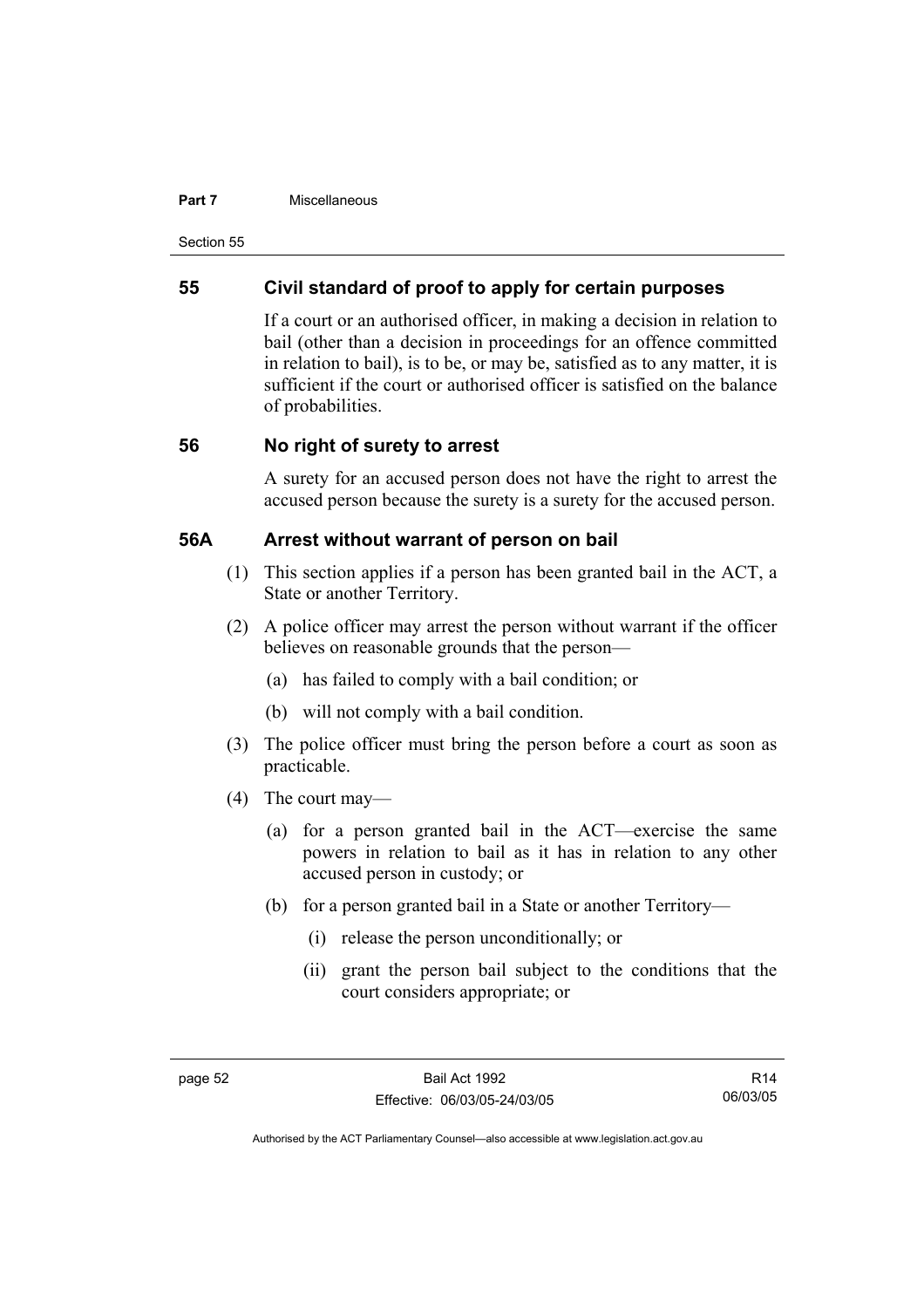- (iii) remand the person in custody for a reasonable time while a warrant for the person's arrest is obtained from the State or other Territory.
- (5) A release mentioned in subsection (4) (b) (i) does not affect the grant of bail in the State or other Territory.

# **56B Arrest for breach of condition by person outside ACT**

- (1) This section applies if a police officer reasonably believes that—
	- (a) a person who has been granted bail in the ACT has failed to comply with a bail condition; and
	- (b) the person is in a State or another Territory.
- (2) An issuing officer may, on the information of a police officer—
	- (a) issue a warrant to arrest the person in the State or other Territory and bring the person before a court; or
	- (b) issue a summons for the person's appearance before a court.
- (3) In this section

*issuing officer*, for a warrant, means—

- (a) a judge, the registrar or a deputy registrar of the Supreme Court; or
- (b) a magistrate; or
- (c) if authorised by the Chief Magistrate to issue a warrant—the registrar or deputy registrar of the Magistrates Court.

# **57 Act to prevail**

 (1) Except if otherwise expressly provided by this Act, this Act applies in relation to the grant of bail to accused people to the exclusion of any other law in force immediately before the commencement of this Act so far as any other such law makes provision for or in relation to bail for accused persons.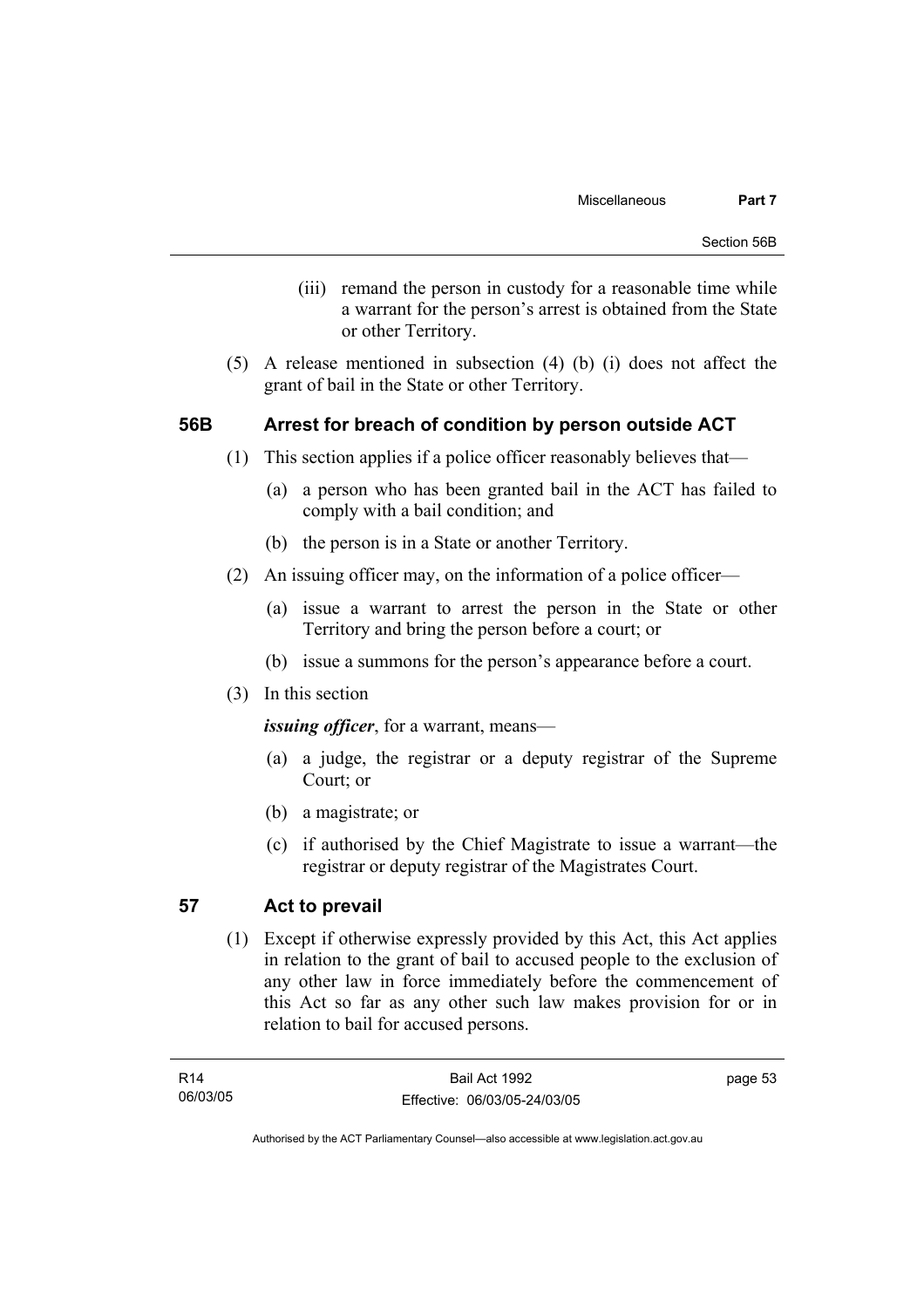### **Part 7 Miscellaneous**

Section 57AA

 (2) This Act does not affect the *Bill of Rights 1688* 1 Will and Mary sess 2 c 2.

## **57AA Abolition of inherent power of bail**

Any inherent power of the Supreme Court to grant bail is abolished.

# **58 Approved forms**

- (1) The Minister may, in writing, approve forms for this Act.
- (2) If the Minister approves a form for a particular purpose, the approved form must be used for that purpose.
- (3) A form approved for section 28 (1), 30 (4), 34, 47 or 48 (2) is a disallowable instrument.
	- *Note* A disallowable instrument must be notified, and presented to the Legislative Assembly, under the *Legislation Act 2001*.
- (4) Any other approved form is a notifiable instrument.

*Note* A notifiable instrument must be notified under the *Legislation Act 2001*.

 (5) If there is no approved form for an instrument under this Act, the instrument must be in a form acceptable to the registrar.

# **59 Regulation-making power**

- (1) The Executive may make regulations for this Act.
	- *Note* Regulations must be notified, and presented to the Legislative Assembly, under the *Legislation Act 2001*.
- (2) Without limiting subsection (1), the regulations may make provision in relation to the management (including the investment) of an amount deposited in accordance with a condition mentioned in section  $25(1)(c)$ .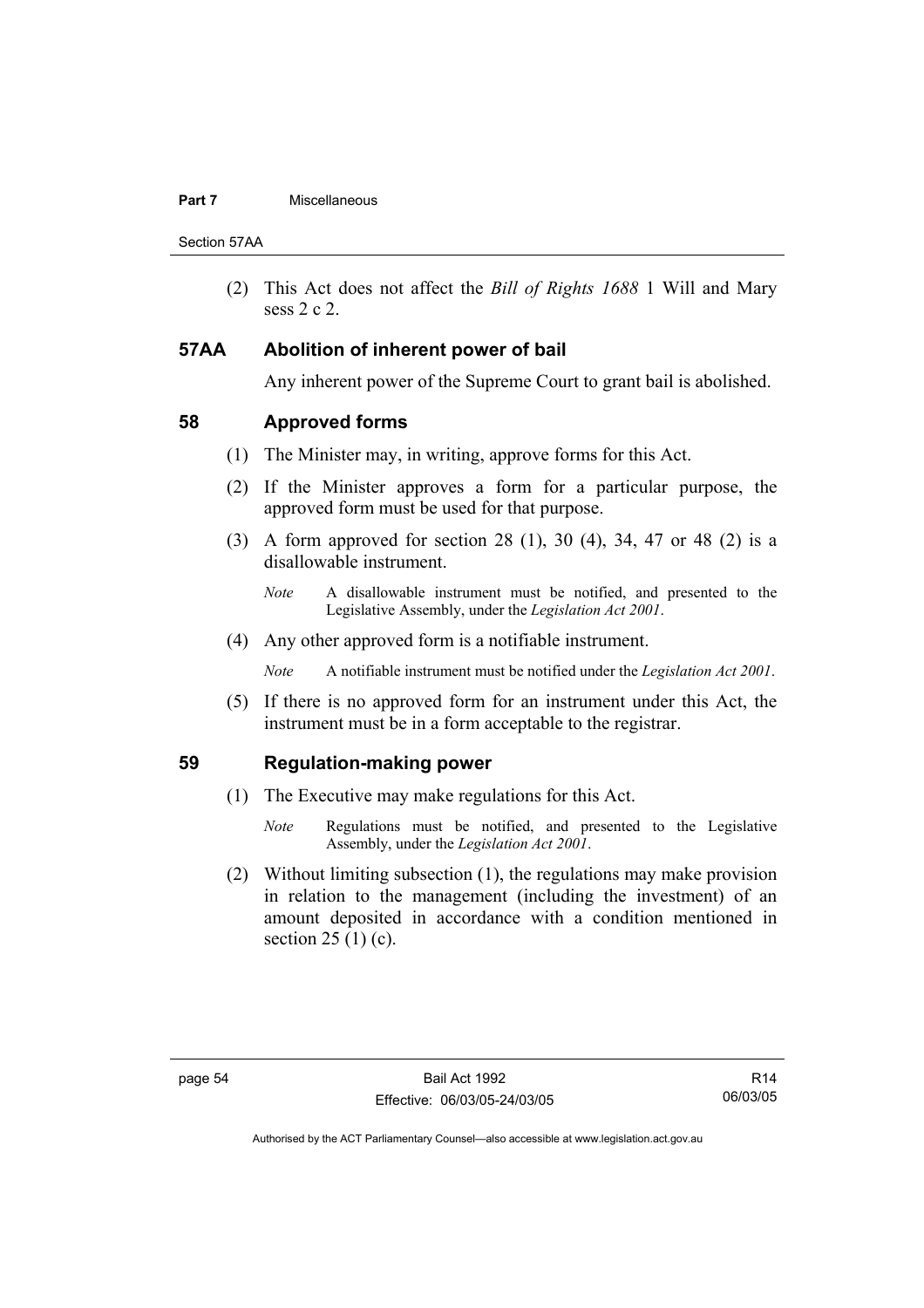# **Schedule 1 Offences to which presumption of bail does not apply**

(see s  $9B$  (a) and (b))

# **Part 1.1 Offences against Crimes Act 1900**

| column 1       | column 2  | column 3                                                   |
|----------------|-----------|------------------------------------------------------------|
| item           | provision | description of offence                                     |
|                | 15        | manslaughter                                               |
| 2              | 19        | intentionally inflicting grievous bodily harm              |
| 3              | 49C       | industrial manslaughter (employer offence)                 |
| $\overline{4}$ | 49D       | industrial manslaughter (senior officer offence)           |
| 5              | 51        | sexual assault in the first degree                         |
| 6              | 52        | sexual assault in the second degree                        |
|                | 54        | sexual intercourse without consent                         |
| 8              | 55 $(1)$  | sexual intercourse with young person under<br>10 years old |

# **Part 1.2 Offences against Criminal Code**

| column 1 | column 2  | column 3               |
|----------|-----------|------------------------|
| item     | provision | description of offence |
|          | 310       | aggravated robbery     |
|          | 312       | aggravated burglary    |

page 55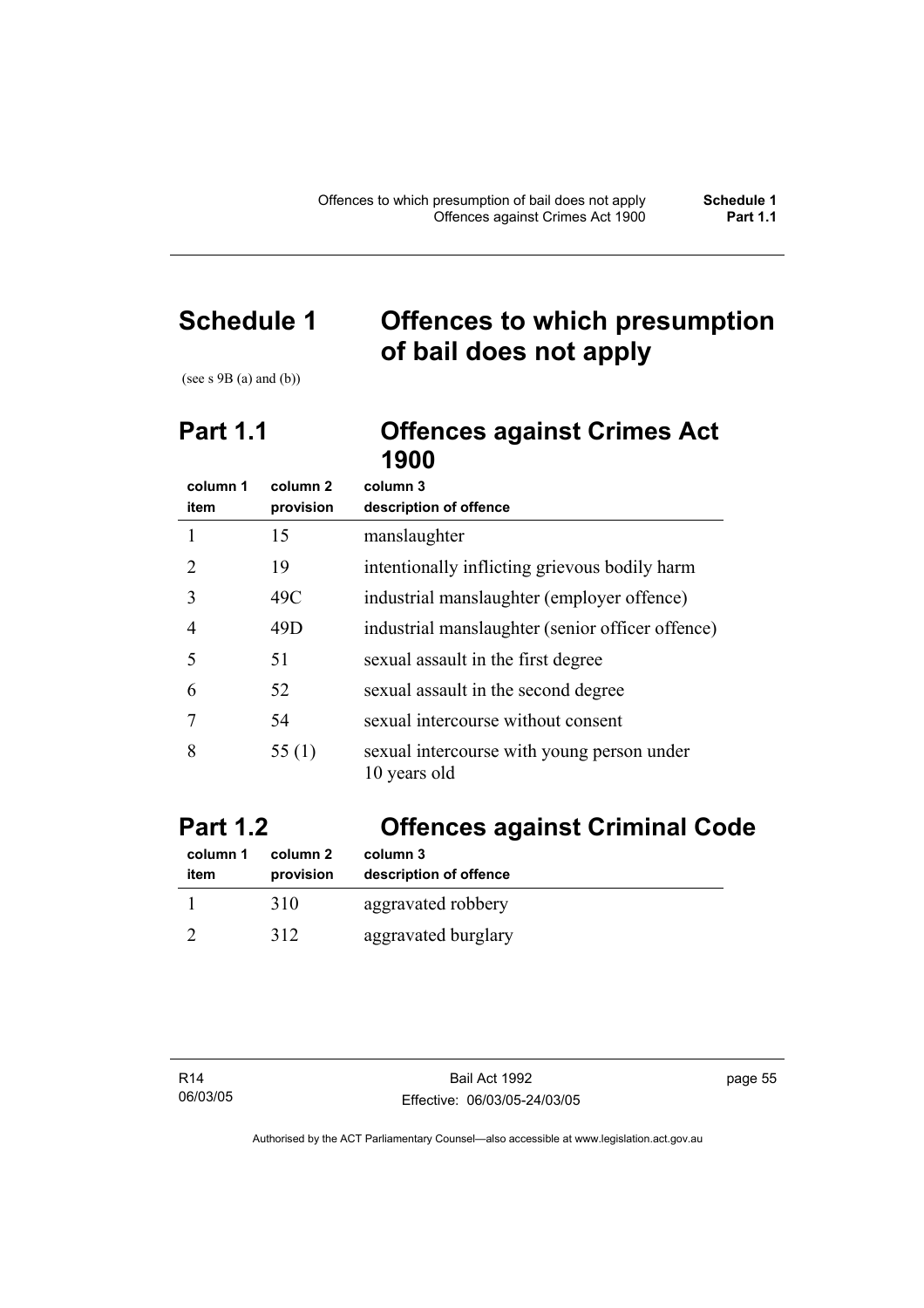| Schedule 1      | Offences to which presumption of bail does not apply |
|-----------------|------------------------------------------------------|
| <b>Part 1.1</b> | Offences against Crimes Act 1900                     |

| column 1<br>item | column <sub>2</sub><br>provision | column 3<br>description of offence                                                                       |
|------------------|----------------------------------|----------------------------------------------------------------------------------------------------------|
| 3                | 603(3)                           | trafficking in commercial quantity of<br>controlled drug                                                 |
| 4                | 603(5)                           | trafficking in trafficable quantity of cannabis                                                          |
| 5                | 603(7)                           | trafficking in controlled drug other than<br>cannabis                                                    |
| 6                | 607(3)                           | manufacturing commercial quantity of<br>controlled drug for selling                                      |
| 7                | 607(5)                           | manufacturing controlled drug for selling                                                                |
| 8                | 610(1)                           | selling large commercial quantity of controlled<br>precursor for manufacture of controlled drug          |
| 9                | 610(3)                           | selling commercial quantity of controlled<br>precursor for manufacture of controlled drug                |
| 10               | 611(1)                           | manufacturing large commercial quantity of<br>controlled precursor for manufacture of<br>controlled drug |
| 11               | 611(3)                           | manufacturing large commercial quantity of<br>controlled precursor for selling                           |
| 12               | 611(5)                           | manufacturing commercial quantity of<br>controlled precursor for manufacture of<br>controlled drug       |
| 13               | 611(7)                           | manufacturing commercial quantity of<br>controlled precursor for selling                                 |
| 14               | 612(1)                           | possessing large commercial quantity of<br>controlled precursor                                          |
| 15               | 612(3)                           | possessing commercial quantity of controlled<br>precursor                                                |

R14 06/03/05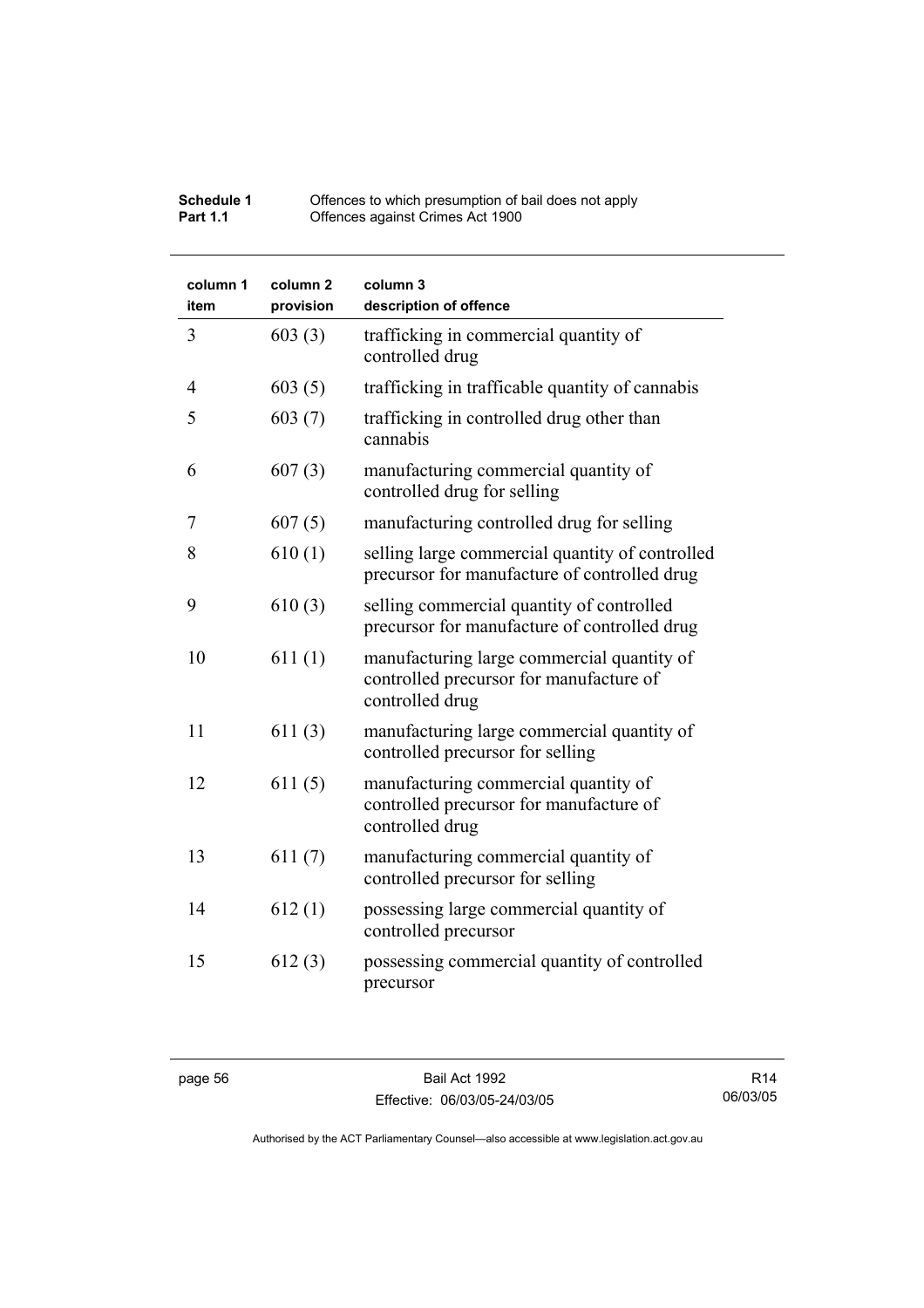| column 1<br>item | column 2<br>provision | column 3<br>description of offence                              |
|------------------|-----------------------|-----------------------------------------------------------------|
| 16               | 616(3)                | cultivating commercial quantity of controlled<br>plant          |
| 17               | 619(3)                | selling commercial quantity of controlled plant                 |
| 18               | 622(3)                | supplying etc controlled drug to child for<br>selling           |
| 19               | 624(4)                | procuring child to traffic in controlled drug                   |
| 20               | 625(1)                | supplying etc controlled drug (other than<br>cannabis) to child |
| 21               | 639                   | concealing etc property derived from drug<br>offence            |

# **Part 1.3 Offences against Drugs of Dependence Act 1989**

| column 1<br>item | column 2<br>provision | column 3<br>description of offence                                |
|------------------|-----------------------|-------------------------------------------------------------------|
|                  | 161                   | manufacture of drug of dependence or<br>prohibited substance      |
|                  | 164                   | sale, supply etc of prohibited substance or<br>drug of dependence |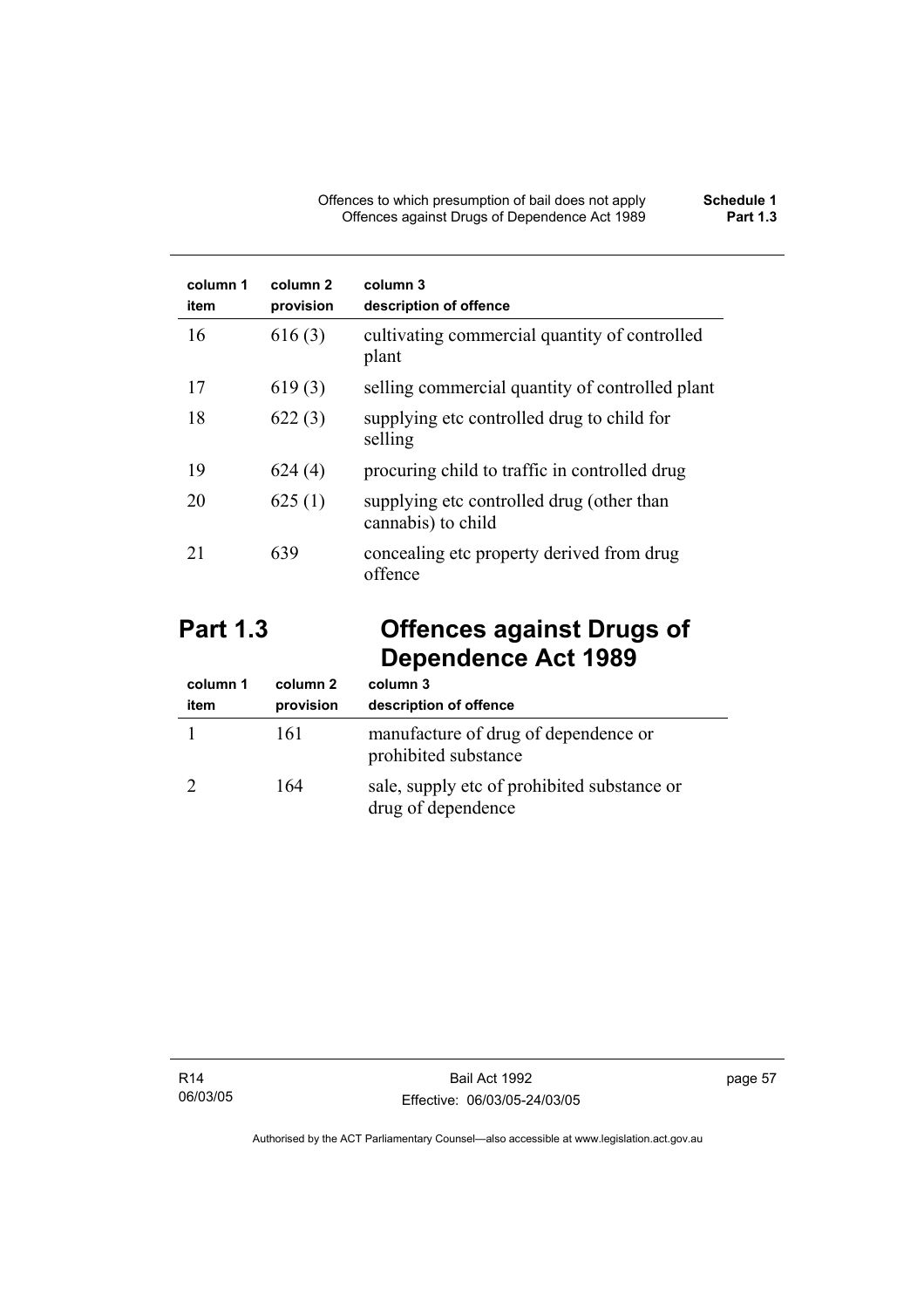| Schedule 1      | Offences to which presumption of bail does not apply |
|-----------------|------------------------------------------------------|
| <b>Part 1.4</b> | Offences against Customs Act 1901 (Cwith)            |

# **Part 1.4 Offences against Customs Act 1901 (Cwlth)**

| column 1 | column 2  | column 3                                                         |
|----------|-----------|------------------------------------------------------------------|
| item     | provision | description of offence                                           |
|          | 231(1)    | assembly for unlawful purposes                                   |
|          | 233AC     | master allowing use of ship for smuggling etc.<br>narcotic goods |
|          | 233B      | special provisions about narcotic goods                          |

page 58 Bail Act 1992 Effective: 06/03/05-24/03/05

R14 06/03/05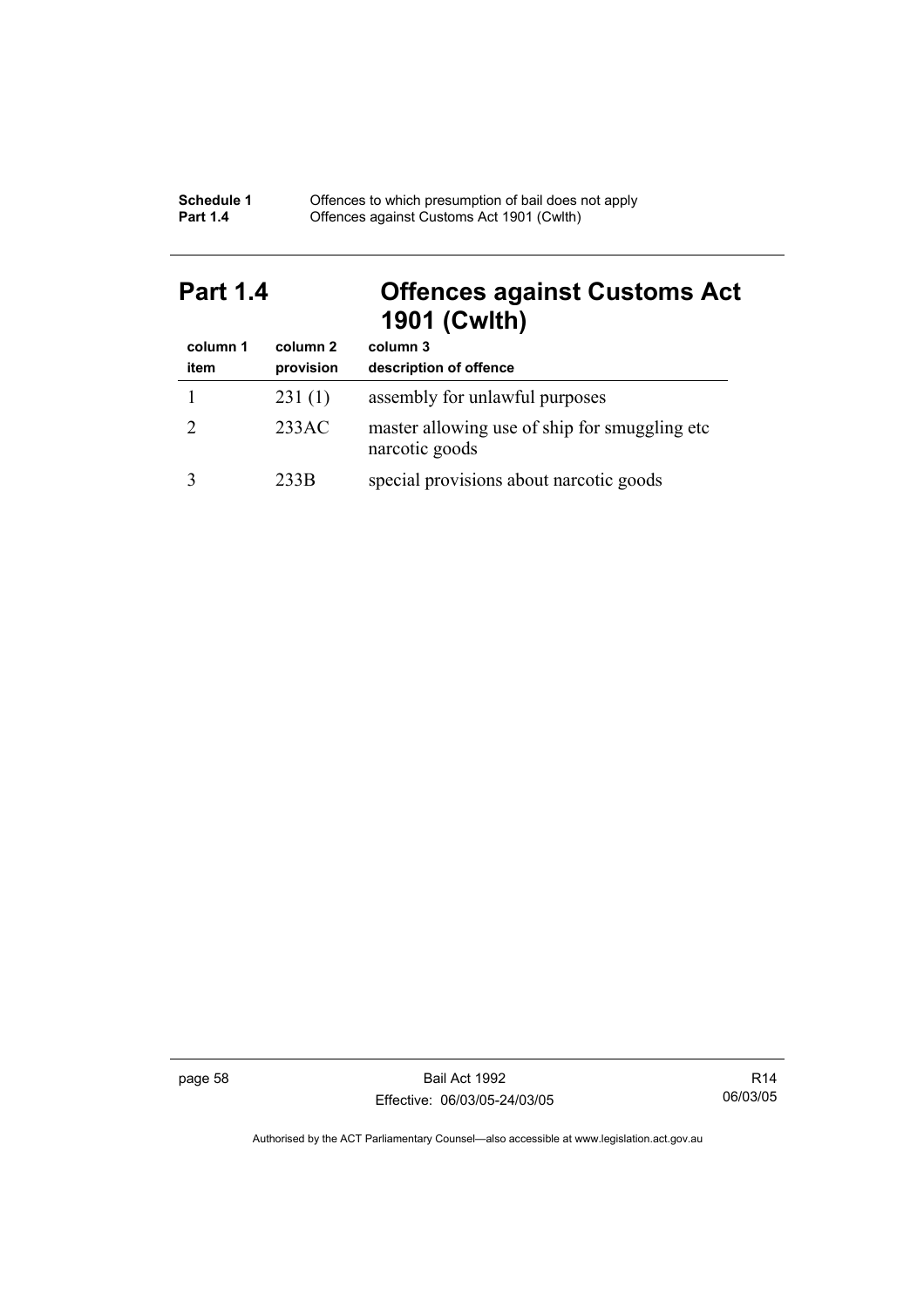# **Dictionary**

(see s 3)

*Note 1* The Legislation Act contains definitions and other provisions relevant to this Act.

*Note 2* For example, the Legislation Act, dict, pt 1, defines the following terms:

- Act (see s  $7$ )
- adult
- child
- Chief Magistrate
- chief police officer
- director of corrective services
- domestic partner (see s  $169(1)$ )
- indictable offence (see s  $190(1)$ )
- judge
- magistrate
- Magistrates Court
- mental health tribunal
- penalty unit (see s 133)
- police officer
- public trustee
- **State**
- Supreme Court
- the Territory.

### *accused person* includes—

- (a) a person charged with, convicted of, or found guilty of, an offence; and
- (b) a person mentioned in section  $8(1)(c)$ , (d) or (e); and
- (c) a person whose conviction for an offence is stayed; and
- (d) a person discharged under the *Crimes Act 1900*, section 402 (Conditional release of offenders without proceeding to conviction) on giving security under that section; and

| R14      | Bail Act 1992                | page 59 |
|----------|------------------------------|---------|
| 06/03/05 | Effective: 06/03/05-24/03/05 |         |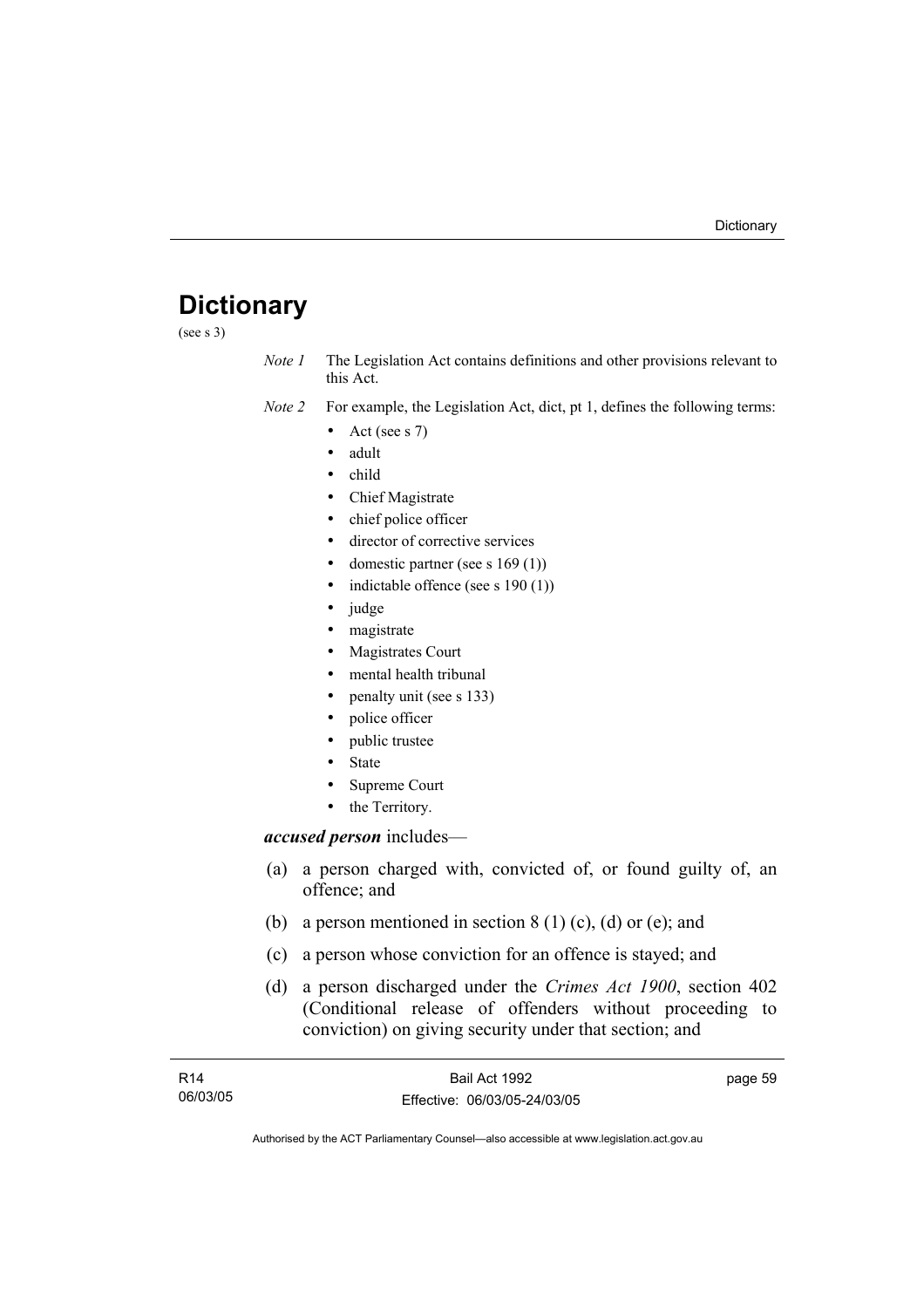- (e) a person in relation to whom an appeal relating to an offence is pending; and
- (f) a person in relation to whom a new trial has been ordered to be held for an offence.

*appeal* includes an application for leave to appeal and an appeal proceeding.

*applicable bail criteria*, for a decision about bail, means criteria under any of the following provisions applying to the decision:

- (a) section 9D (Bail for serious offence committed while charge for another is pending or outstanding);
- (b) section 9F (Domestic violence offence—bail by authorised officer);
- (c) section 22 (Criteria for granting bail to adults);
- (d) section 23 (Criteria for granting bail to children).

*authorised officer* means—

- (a) the chief police officer; or
- (b) a police officer exercising the functions of a superintendent or sergeant; or
- (c) another police officer authorised in writing by the chief police officer.

*bail* means an authorisation granted to a person under this Act to be at liberty.

*bail condition* means a condition on which bail is granted.

*child*, of a person, includes a child—

- (a) who normally or regularly lives with the person; or
- (b) of whom the person is a guardian.

*court* means the Supreme Court or Magistrates Court.

page 60 Bail Act 1992 Effective: 06/03/05-24/03/05

R14 06/03/05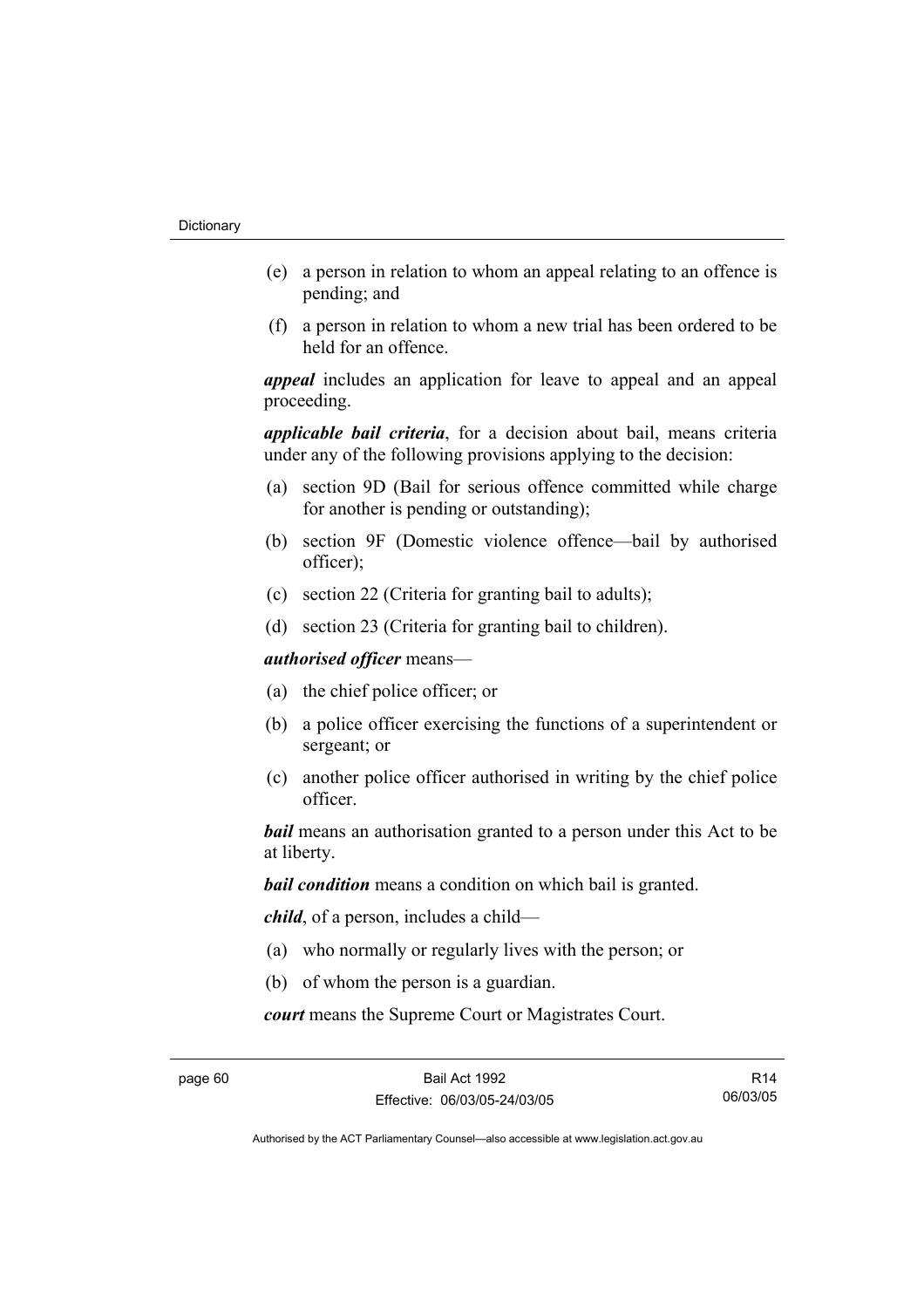*domestic violence offence*—see the *Crimes Act 1900*, dictionary.

*grant*, in relation to bail (other than in section 22 (Criteria for granting bail to adults) or section 23 (Criteria for granting bail to children)), includes continue.

*offence* includes—

- (a) an alleged offence; and
- (b) except for section  $8(1)(a)$  and section  $9(1)$ 
	- (i) a breach of the peace or an apprehended breach of the peace; and
	- (ii) breach of a recognisance or an order mentioned in section 8A (1).

*relevant person—*see the *Crimes Act 1900*, dictionary.

*surety*, in relation to an accused person, means a person other than the accused person who is subject to a liability under a bail condition mentioned in section 25 (1).

*undertaking to appear* means an undertaking given under section 28 (1).

*victim* in relation to an accused person, means—

- (a) a person (the *primary victim*) who suffers harm—
	- (i) in the course of, or because of, the commission of an offence of which the accused person is accused; or
	- (ii) in the course of assisting a police officer in the exercise of the officer's power to arrest the accused person or to take action to prevent the commission of an offence of which the accused person is accused; or
- (b) if a primary victim dies because of the commission of an offence of which the accused person is accused—anyone who was financially or psychologically dependent on the primary victim immediately before his or her death.

page 61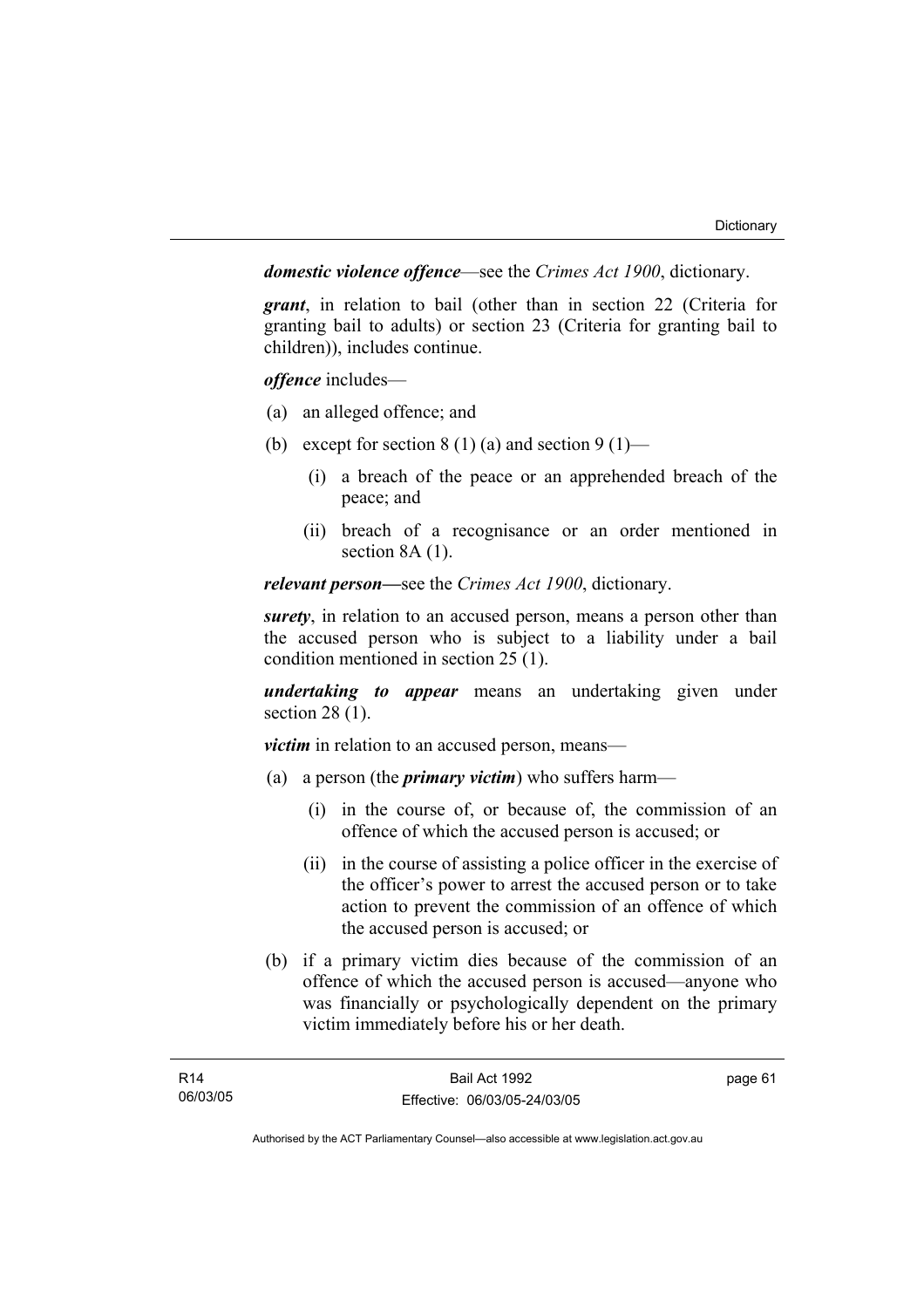1 About the endnotes

# **Endnotes**

# **1 About the endnotes**

Amending and modifying laws are annotated in the legislation history and the amendment history. Current modifications are not included in the republished law but are set out in the endnotes.

Not all editorial amendments made under the *Legislation Act 2001*, part 11.3 are annotated in the amendment history. Full details of any amendments can be obtained from the Parliamentary Counsel's Office.

Uncommenced amending laws and expiries are listed in the legislation history and the amendment history. These details are underlined. Uncommenced provisions and amendments are not included in the republished law but are set out in the last endnote.

If all the provisions of the law have been renumbered, a table of renumbered provisions gives details of previous and current numbering.

The endnotes also include a table of earlier republications.

| $am = amended$<br>$amdt = amendment$       | $ord = ordinance$<br>$orig = original$    |
|--------------------------------------------|-------------------------------------------|
| $ch = chapter$                             | par = paragraph/subparagraph              |
| $def = definition$                         | pres = present                            |
| $dict = dictionary$                        | prev = previous                           |
| disallowed = disallowed by the Legislative | $(\text{prev}) = \text{previously}$       |
| Assembly                                   | $pt = part$                               |
| $div = division$                           | $r = rule/subrule$                        |
| $exp = expires/expired$                    | renum = renumbered                        |
| $Gaz = gazette$                            | $reloc = relocated$                       |
| $hdg =$ heading                            | $R[X]$ = Republication No                 |
| IA = Interpretation Act 1967               | $RI = reissue$                            |
| ins = inserted/added                       | $s = section/subsection$                  |
| $LA =$ Legislation Act 2001                | $sch = schedule$                          |
| $LR =$ legislation register                | $sdiv = subdivision$                      |
| LRA = Legislation (Republication) Act 1996 | $sub =$ substituted                       |
| $mod = modified/modification$              | SL = Subordinate Law                      |
| $o = order$                                | underlining = whole or part not commenced |
| om = omitted/repealed                      | or to be expired                          |
|                                            |                                           |

# **2 Abbreviation key**

page 62 Bail Act 1992 Effective: 06/03/05-24/03/05

R14 06/03/05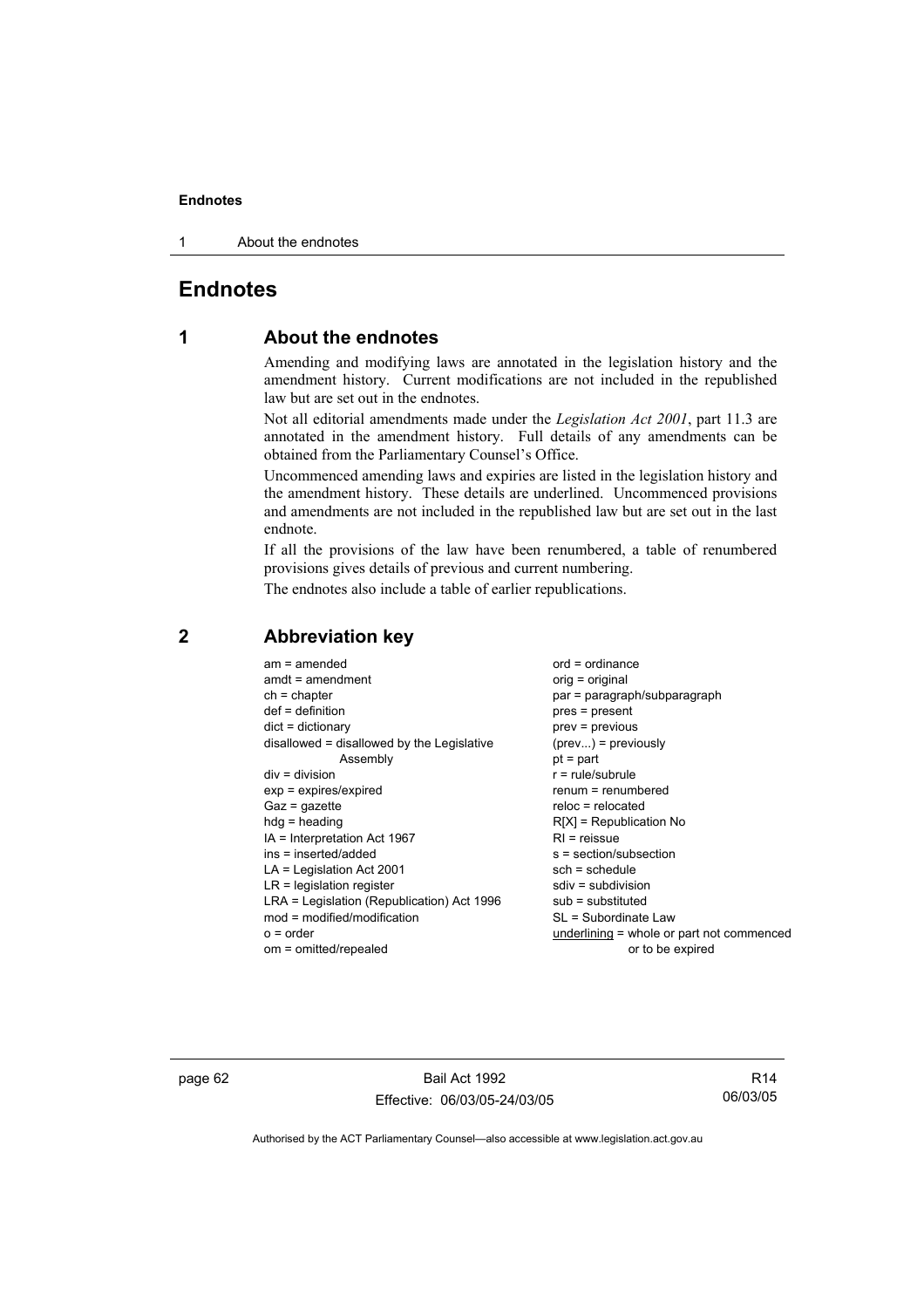### **3 Legislation history**

### **Bail Act 1992 No 8**

notified 28 May 1992 (Gaz 1992 No S59) s 1, s 2 commenced 28 May 1992 (s 2 (1)) remainder commenced 28 November 1992 (s 2(3))

as amended by

### **Bail (Amendment) Act 1992 No 75**

notified 18 December 1992 (Gaz 1992 No S233) commenced 18 December 1992 (s 2)

### **Bail (Amendment) Act 1994 No 73**

notified 1 November 1994 (Gaz 1994 No S229) ss 1-3 commenced 1 November 1994 (s 2 (1)) remainder commenced 1 May 1995 (s 2 (3))

### **Crimes (Amendment) Act (No 2) 1994 No 75 sch 3**

notified 23 November 1994 (Gaz 1994 No S247) ss 1-3 commenced 23 November 1994 (s 2 (1)) sch 3 commenced 1 December 1994 (Gaz 1994 No S270)

### **Statute Law Revision (Penalties) Act 1994 No 81 sch**

notified 29 November 1994 (Gaz 1994 No S253) s 1, s 2 commenced 29 November 1994 (s 2 (1)) sch commenced 29 November 1994 (Gaz 1994 No S269)

### **Acts Revision (Victims of Crime) Act 1994 No 84 pt 2**

notified 15 December 1994 (Gaz 1994 No S280) s 1, s 2 commenced 15 December 1994 (s 2 (1)) pt 2 commenced 15 June 1995 (s 2 (3))

### **Remand Centres (Amendment) Act 1996 (No 2) No 81 s 7**

notified 20 December 1996 (Gaz 1996 No S328) ss 1-3 commenced 20 December 1996 (s 2 (1)) s 7 commenced 1 January 1997 (s 2 (2) and Gaz 1996 No S353)

R14 06/03/05 page 63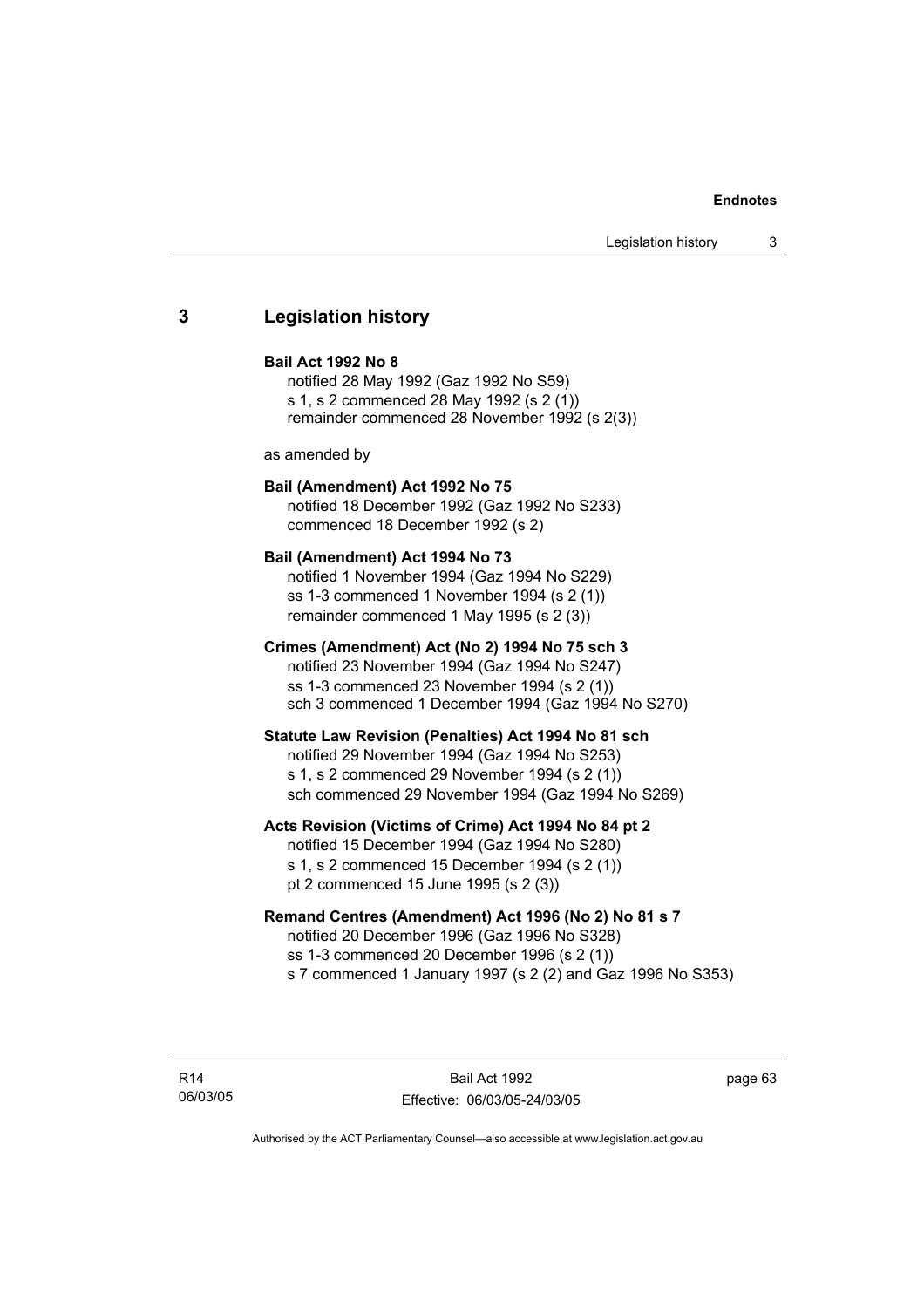3 Legislation history

### **Bail (Amendment) Act 1997 No 22**

notified 29 May 1997 (Gaz 1997 No S136) ss 1-3 commenced 29 May 1997 (s 2 (1)) remainder commenced 30 May 1997 (s 2 (2) and Gaz 1997 No S149)

### **Legal Practitioners (Consequential Amendments) Act 1997 No 96 sch 1**

notified 1 December 1997 (Gaz 1997 No S380) s 1, s 2 commenced 1 December 1997 (s 2 (1)) sch 1 commenced 1 June 1998 (s 2 (2))

### **Bail (Amendment) Act 1998 No 39**

notified 14 October 1998 (Gaz 1998 No 41) ss 1-3 commenced 14 October 1998 (s 2 (1)) remainder commenced 19 October 1998 (Gaz 1998 No 41)

### **Children and Young People (Consequential Amendments) Act 1999 No 64 sch 2**

notified 10 November 1999 (Gaz 1999 No 45) s 1, s 2 commenced 10 November 1999 (s 2 (1)) remainder commenced 10 May 2000 (s 2 (2))

### **Road Transport Legislation Amendment Act 1999 No 79**

notified 1 March 2000 (Gaz 1999 No S65) commenced 1 March 2000 (s 2 and Gaz 2000 No S5)

### **Bail Amendment Act 2001 No 25 pt 2**

notified 24 May 2001 (Gaz 2001 No 21) commenced 24 May 2001 (s 2)

### **Legislation (Consequential Amendments) Act 2001 No 44 pt 30**

notified 26 July 2001 (Gaz 2001 No 30) s 1, s 2 commenced 26 July 2001 (IA s 10B) pt 30 commenced 12 September 2001 (s 2 and see Gaz 2001 No S65)

# **Supreme Court Amendment Act 2001 (No 2) No 54 sch 2 pt 2.2**

notified 15 August 2001 (Gaz 2001 No S57) commenced 15 August 2001 (s 2 (1))

page 64 Bail Act 1992 Effective: 06/03/05-24/03/05

R14 06/03/05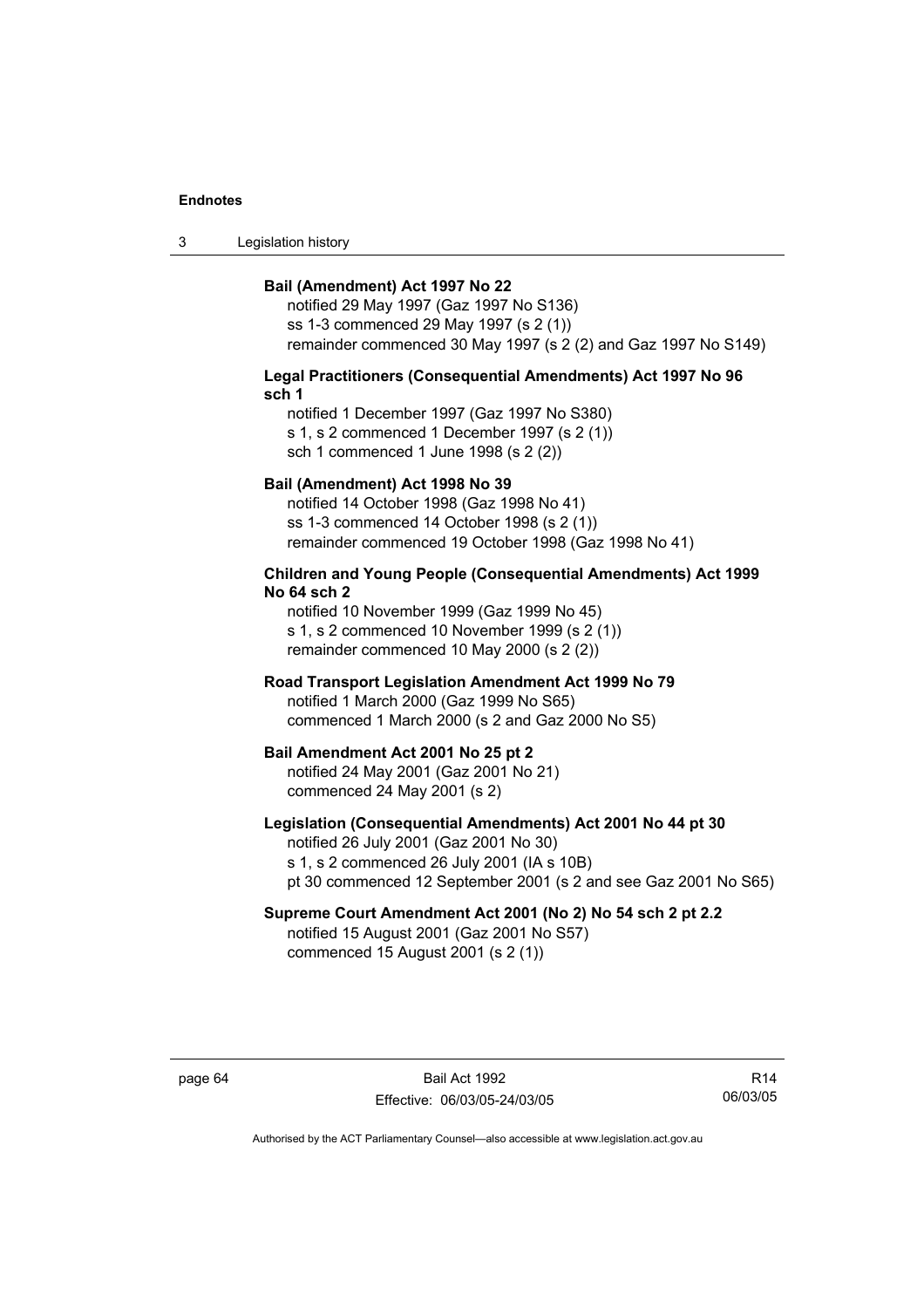### **Bail Amendment Act 2001 (No 2) No 60**

notified 10 September 2001 (Gaz 2001 No S66) s 1, s 2 commenced 10 September 2001 (IA s 10B) remainder commenced 24 September 2001 (s 2)

### **Protection Orders (Consequential Amendments) Act 2001 No 90 sch 1 pt 1**

notified LR 27 September 2001

s 1, s 2 commenced 27 September 2001 (LA s 75)

sch 1 pt 1 commenced 27 March 2002 (s 2 and see the Protection Orders Act 2001, s 3 and LA s 79)

### **Legislation Amendment Act 2002 No 11 amdt 2.5, amdt 2.6**

notified LR 27 May 2002 s 1, s 2 commenced 27 May 2002 (LA s 75) amdt 2.5, amdt 2.6 commenced 28 May 2002 (s 2 (2))

### **Criminal Code 2002 No 51 pt 1.1**

notified LR 20 December 2002 s 1, s 2 commenced 20 December 2002 (LA s 75) pt 1.1 commenced 1 January 2003 (s 2 (1))

### **Legislation (Gay, Lesbian and Transgender) Amendment Act 2003 A2003-14 sch 1 pt 1.2**

notified LR 27 March 2003 s 1, s 2 commenced 27 March 2003 (LA s 75) sch 1 pt 1.1 commenced 28 March 2003 (s 2)

### **Bail Amendment Act 2004 A2004-14**

notified LR 26 March 2004 s 1, s 2 commenced 26 March 2004 (LA s 75 (1)) s 44 commenced 26 June 2004 (s 2 (2) (a)) remainder commenced 26 June 2004 (s 2 (1))

### **Criminal Code (Theft, Fraud, Bribery and Related Offences) Amendment Act 2004 A2004-15 sch 3 pt 3.1**

notified LR 26 March 2004 s 1, s 2 commenced 26 March 2004 (LA s 75 (1)) sch 3 pt 3.1 commenced 26 June 2004 (s 2 (2) and see Bail Amendment Act 2004 A2004-14 s 2)

R14 06/03/05 page 65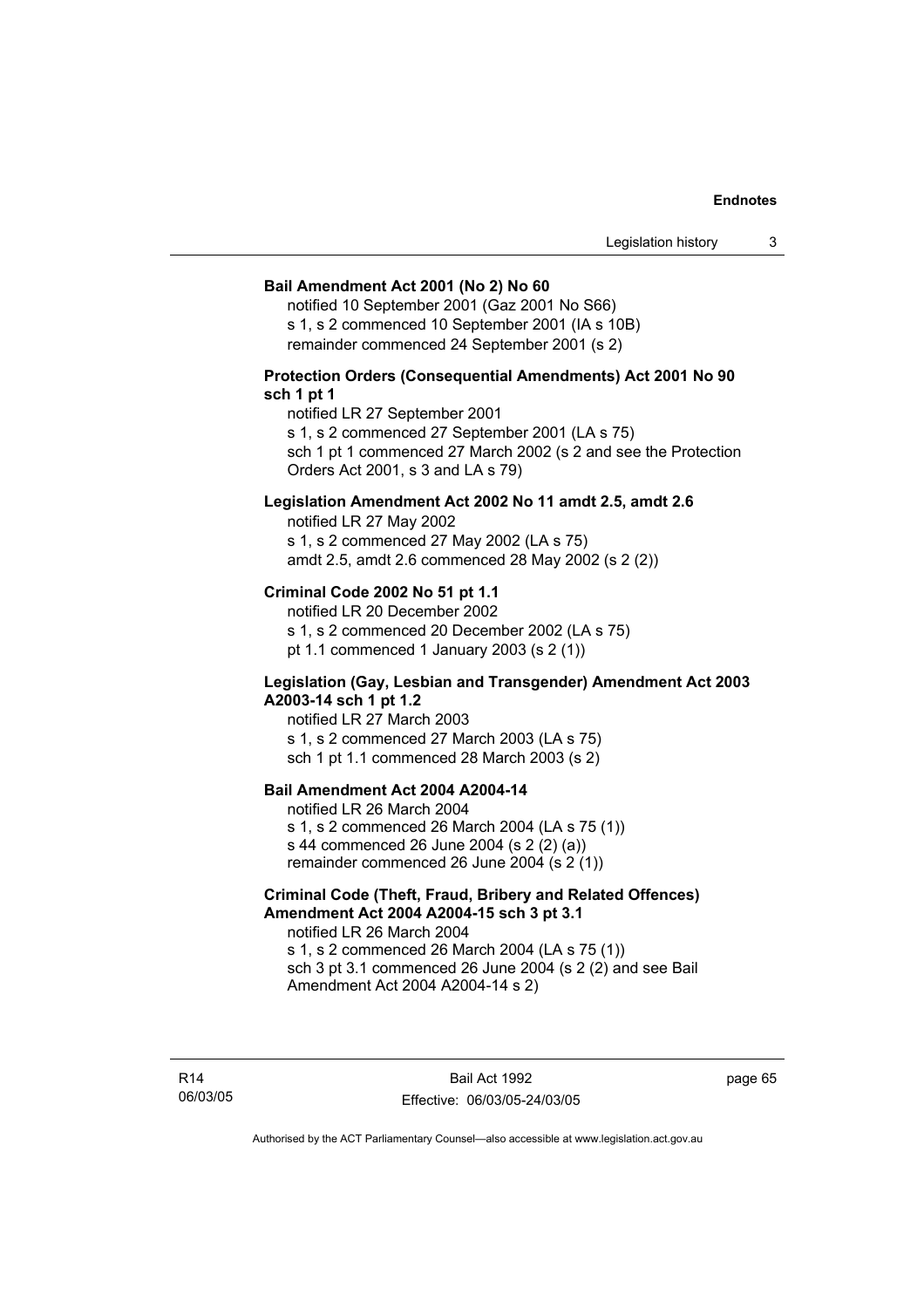4 Amendment history

### **Criminal Code (Serious Drug Offences) Amendment Act 2004 A2004-56 sch 1 pt 1.1**

notified LR 6 September 2004

s 1, s 2 commenced 6 September 2004 (LA s 75 (1))

sch 1 pt 1.1 commenced 6 March 2005 (s 2 and LA s 79)

### **Court Procedures (Consequential Amendments) Act 2004 A2004-60 sch 1 pt 1.5**

notified LR 2 September 2004

s 1, s 2 commenced 2 September 2004 (LA s 75 (1)) sch 1 pt 1.5 commenced 10 January 2005 (s 2 and see Court Procedures Act 2004 A2004-59, s 2 and CN2004-29)

### **Justice and Community Safety Legislation Amendment Act 2005 A2005-5 pt 3**

notified LR 23 February 2005

- s 1, s 2 commenced 23 February 2005 (LA s 75 (1))
- pt 3 commenced 24 February 2005 (s 2 (2))

### **4 Amendment history**

| Name of Act<br>s 1                  | sub A2004-14 amdt 1.1                                                                                                                                                                                                                                                                                                                                                                                                                                                                                 |
|-------------------------------------|-------------------------------------------------------------------------------------------------------------------------------------------------------------------------------------------------------------------------------------------------------------------------------------------------------------------------------------------------------------------------------------------------------------------------------------------------------------------------------------------------------|
| <b>Dictionary</b><br>s <sub>2</sub> | om 2001 No 44 amdt 1.316<br>ins A2004-14 amdt 1.1                                                                                                                                                                                                                                                                                                                                                                                                                                                     |
| <b>Notes</b>                        |                                                                                                                                                                                                                                                                                                                                                                                                                                                                                                       |
| s 3                                 | (prev s 3) am 1994 No 73 s 4; s (2) pars renum R6 LA;<br>A2004-14 s 4<br>def <i>appeal</i> om A2004-14 amdt 1.1<br>def <b>applicable bail criteria</b> ins 2001 No 25 s 4<br>am 2001 No 60 s 4<br>om A2004-14 amdt 1.1<br>def <i>authorised officer</i> sub 2001 No 25 s 5<br>om A2004-14 amdt 1.1<br>def <b>bail</b> om A2004-14 amdt 1.1<br>def <b>bail condition</b> om A2004-14 amdt 1.1<br>def bail undertaking om 1994 No 73 s 4<br>def <i>child</i> sub 1997 No 22 s 4<br>om A2004-14 amdt 1.1 |
|                                     |                                                                                                                                                                                                                                                                                                                                                                                                                                                                                                       |

page 66 Bail Act 1992 Effective: 06/03/05-24/03/05

R14 06/03/05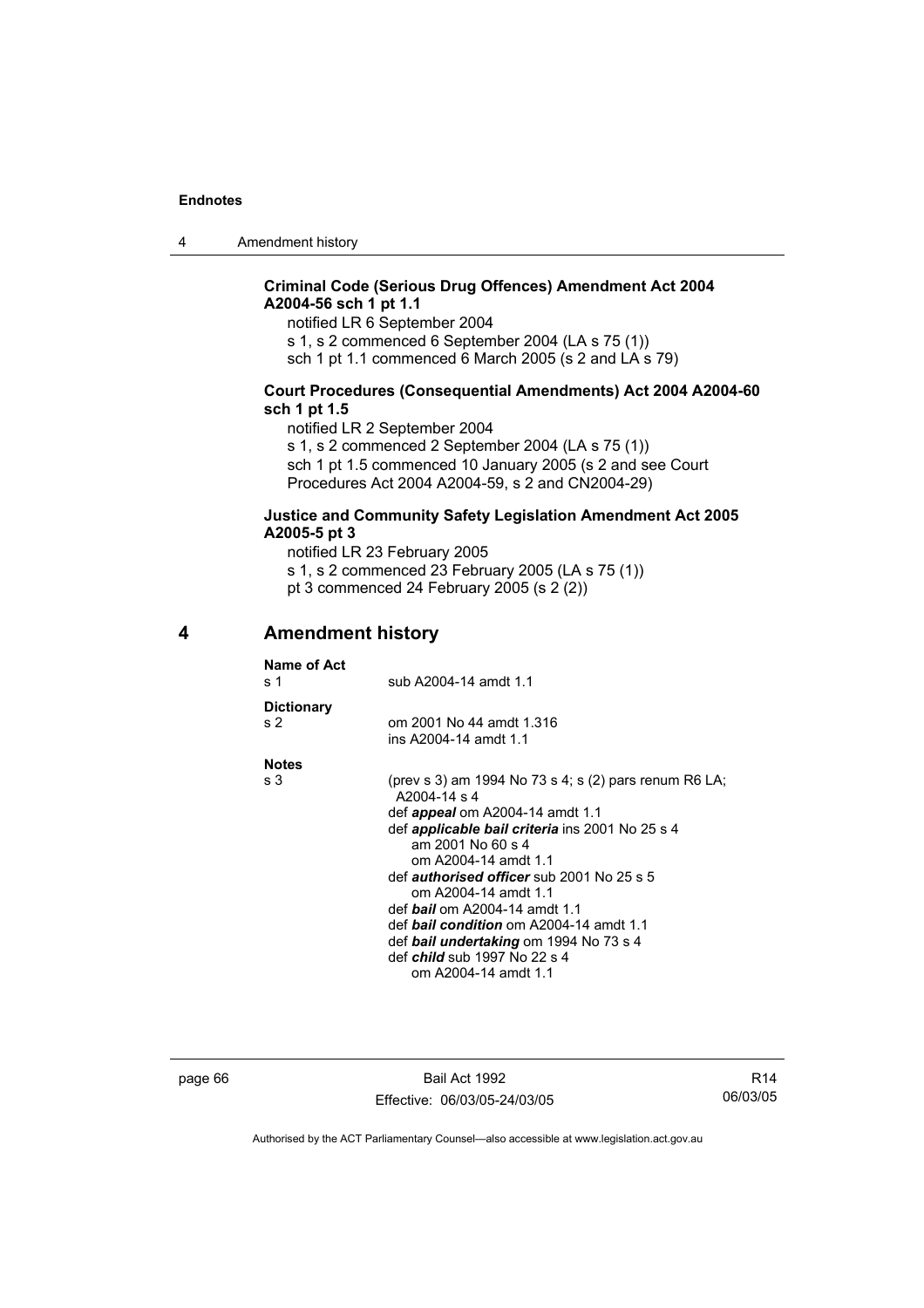def *clerk* om A2004-14 amdt 1.1 def *court* om A2004-14 amdt 1.1 def *Crimes Act* om R3 LRA def *de facto spouse* ins 1997 No 22 s 4 om A2003-14 amdt 1.4 def *domestic violence offence* sub 1997 No 22 s 4; 1998 No 39 s 4 am 1999 No 79 sch 3 sub 2001 No 90 amdt 1.1 par (e) exp 27 March 2002 (see s 60) am 2002 No 11 amdt 2.5; pars renum R7 LA (see 2002 No 11 amdt 2.6); 2002 No 51 amdt 1.1 om A2004-14 amdt 1.1 def *harm* ins 1994 No 84 s 4 om A2004-14 amdt 1.1 def *household member* ins 1997 No 22 s 4 om 2001 No 90 amdt 1.2 def *judge* om A2004-14 amdt 1.1 def *offence* sub 1994 No 73 s 4 om A2004-14 amdt 1.1 def *outstanding* ins 2001 No 60 s 5 om A2004-14 amdt 1.1 def *pending* ins 2001 No 60 s 5 om A2004-14 amdt 1.1 def *relative* ins 1997 No 22 s 4 sub 2001 No 90 amdt 1.3 am A2003-14 amdt 1.5 om A2004-14 amdt 1.1 def *relevant person* ins 2001 No 90 amdt 1.4 am A2003-14 amdt 1.6, amdt 1.7 om A2004-14 amdt 1.1 def *remand centre* om A2004-14 amdt 1.1 def *serious offence* ins 2001 No 25 s 6 sub 2001 No 60 s 6 om A2004-14 amdt 1.1 def *spouse* ins 1997 No 22 s 4 (b) om A2003-14 amdt 1.8 def *undertaking to appear* om A2004-14 amdt 1.1 def *victim* ins 1994 No 84 s 4 om A2004-14 amdt 1.1 pres s 3 sub A2004-14 amdt 1.1

#### **Act applies to children**  s 4 am R3 LRA

pt 2 hdg sub A2004-14 s 5

sub A2004-14 amdt 1.2

## **Availability of bail**

R14 06/03/05

Bail Act 1992 Effective: 06/03/05-24/03/05 page 67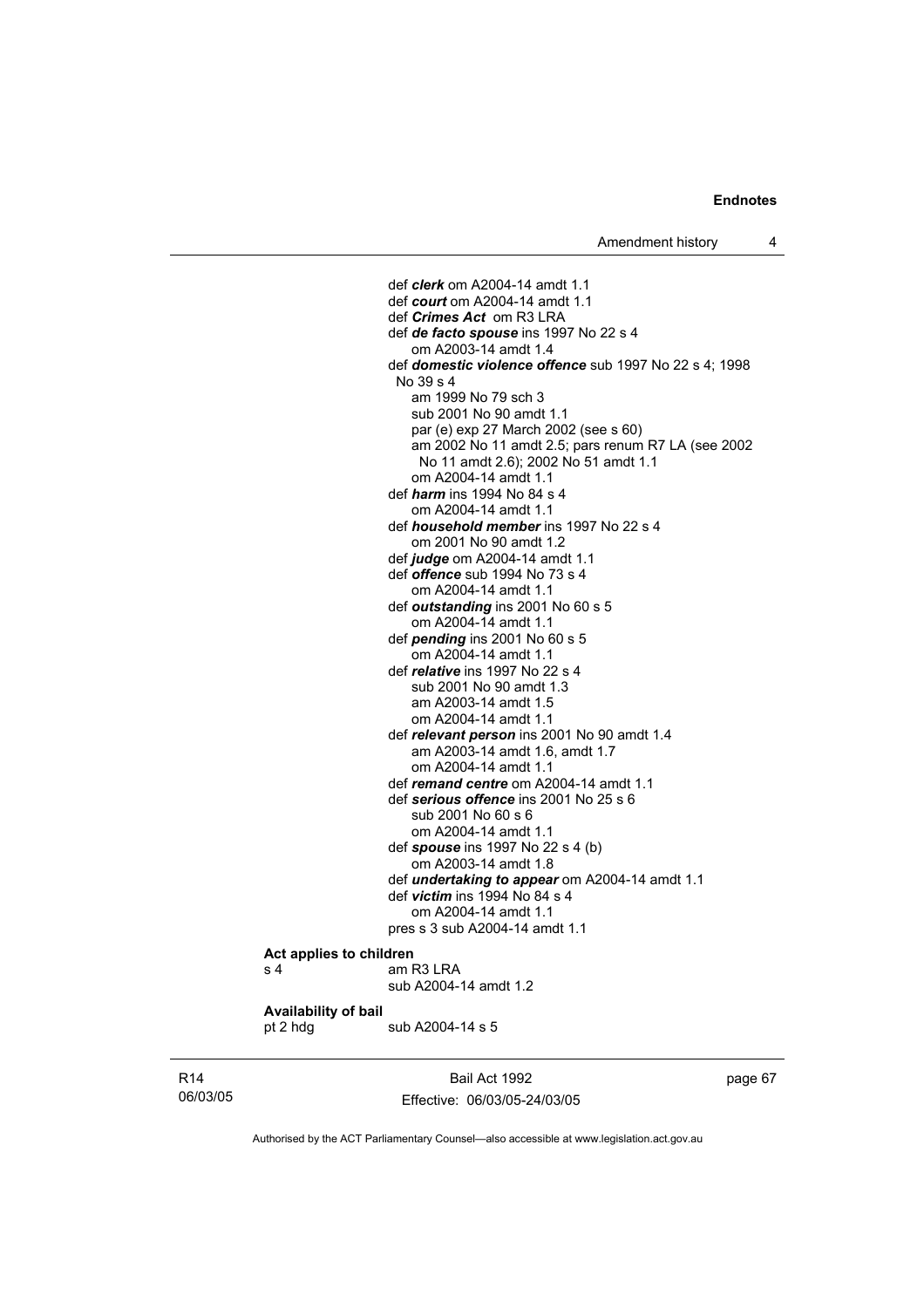| 4 | Amendment history |  |
|---|-------------------|--|
|   |                   |  |

**When bail may be granted and rights following**   $div 2.1$  hdg ins A2004-14 s 5 **When may bail be granted?**  s 5 am 2001 No 25 s 7 sub A2004-14 s 5 **Rights following grant of bail**  s 6 sub A2004-14 s 5 **Presumption for bail**<br>div 2.2 hdg ins ins A2004-14 s 5 **Div 2.2 subject to div 2.3 and div 2.4** s 7 am 1992 No 75 s 4; 1994 No 73 s 5; 1997 No 22 s 5; 1998 No 39 s 5; 2001 No 90 amdt 1.5 sub A2004-14 s 5 **Bail following arrest for breach of peace** s 7A ins 1994 No 73 s 6 sub 2001 No 90 amdt 1.6 om A2004-14 s 5 **Entitlement to bail—certain minor offences etc** s 8 sub 1994 No 73 s 6 am 1997 No 22 s 6; 2001 No 25 s 8, s 9; 2001 No 60 s 7 sub 2001 No 90 amdt 1.6; A2004-14 s 5 **Entitlement to bail—breaches of certain orders** s 8A ins 1997 No 22 s 7 am 1998 No 39 s 6; 2001 No 25 s 1 sub 2001 No 90 amdt 1.6; A2004-14 s 5 **Limitations on entitlement to bail**<br>
s 9 hdg<br> **sub 2001 No 25** sub 2001 No 25 s 11 s 9 sub 2001 No 54 amdt 2.2; A2004-14 s 5 **Entitlement to bail—offences other than minor offences**  s 9A hdg sub 2001 No 60 s 8<br>s 9A ins 2001 No 25 s 12 ins 2001 No 25 s 12 am 2001 No 60 s 9, s 10 (7), (8) exp 24 September 2003 (s 9A (8)) sub A2004-14 s 5 **No presumption for bail**  div 2.3 hdg ins A2004-14 s 5 **Div 2.2 not to apply to certain offences**  s 9B ins A2004-14 s 5 **Presumption against bail**  div 2.4 hdg ins A2004-14 s 5

page 68 Bail Act 1992 Effective: 06/03/05-24/03/05

R14 06/03/05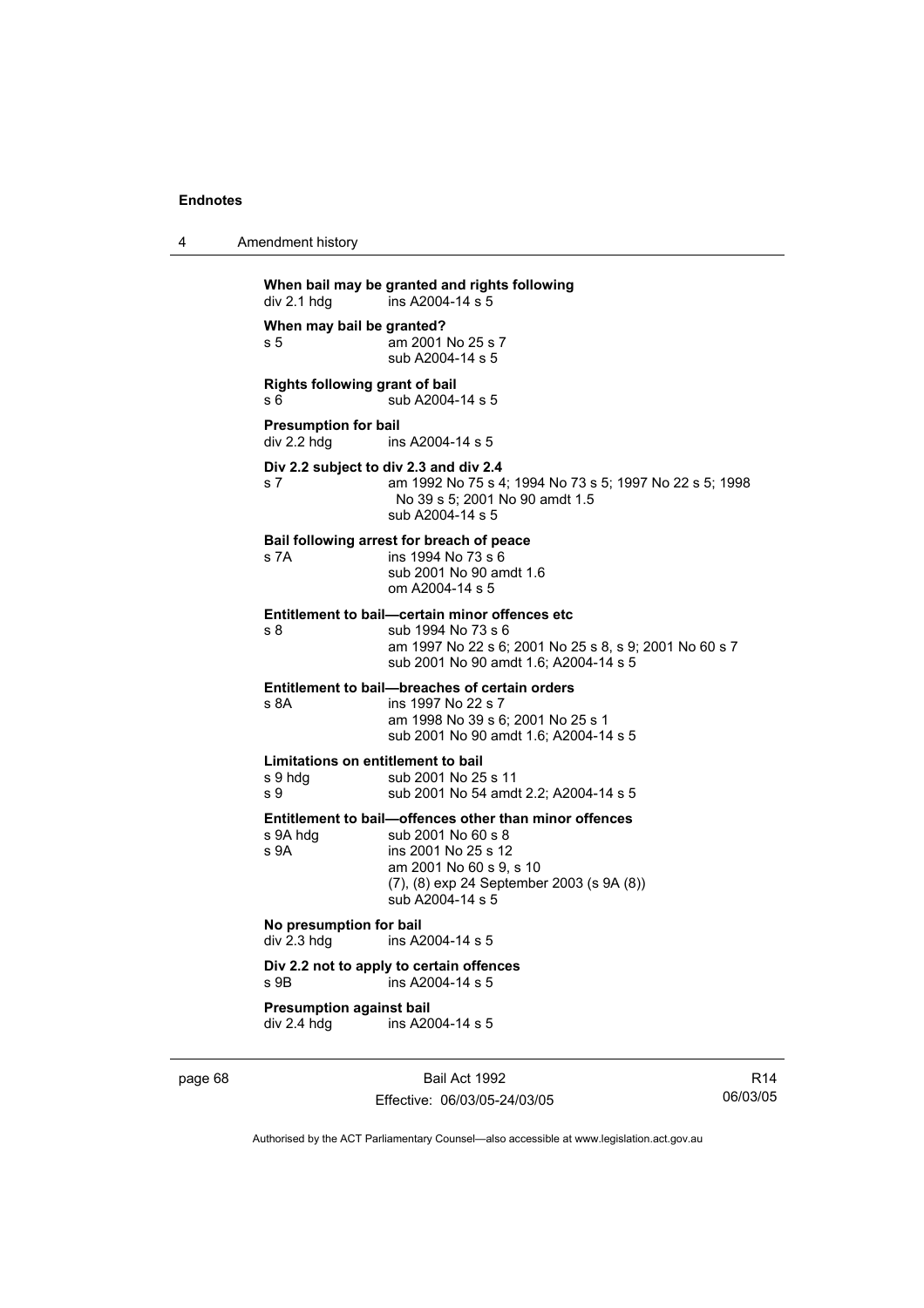**Bail for murder and certain serious drug offences**  s 9C hdg sub A2004-56 amdt 1.1 s 9C ins A2004-14 s 5 am A2004-56 amdt 1.2 **Bail for serious offence committed while charge for another pending or outstanding**  s 9D ins A2004-14 s 5 am A2004-15 amdt 3.1 **Bail for person sentenced to imprisonment**  s 9E ins A2004-14 s 5 **Domestic violence offence—bail by authorised officer**  s 9F ins A2004-14 s 5 **Special or exceptional circumstances**  s 9G ins A2004-14 s 5 am A2004-15 amdt 3.2 **Dispensing with bail** s 10 am 1994 No 73 s 7; 2001 No 25 s 13; 2001 No 60 s 11; A2004-14 s 6 **Deciding bail after charge laid** s 13 am 1994 No 73 s 8; 1997 No 22 s 8; 2001 No 25 s 14 **Grant of bail by authorised officers**  s 14 am A2004-14 s 7 **Deciding of questions of bail by authorised officers** s 15 am 1997 No 22 s 9; 2001 No 25 s 15; A2004-14 s 8 **Notification of decision of authorised officer** s 16 am 1994 No 73 s 9; 1997 No 22 s 10; 2001 No 90 amdt 1.7; ss renum R6 LA (see also 2001 No 90 amdt 1.8) **General provisions relating to court bail** s 19 am 1997 No 22 sch 2; am 1997 No 96 sch 1; A2004-14 s 9 **Limitations on power of magistrate**  s 20 sub A2004-14 s 10 **Bail in relation to several offences** s 21 am 1997 No 22 s 11 and sch 2 **Criteria for granting bail to adults** s 22 am 1994 No 84 s 5; 1997 No 22 s 11 sub A2004-14 s 11 **Criteria for granting bail to children** s 23 am 1997 No 22 s 12; 1999 No 64 sch 2 sub A2004-14 s 11

R14 06/03/05

Bail Act 1992 Effective: 06/03/05-24/03/05 page 69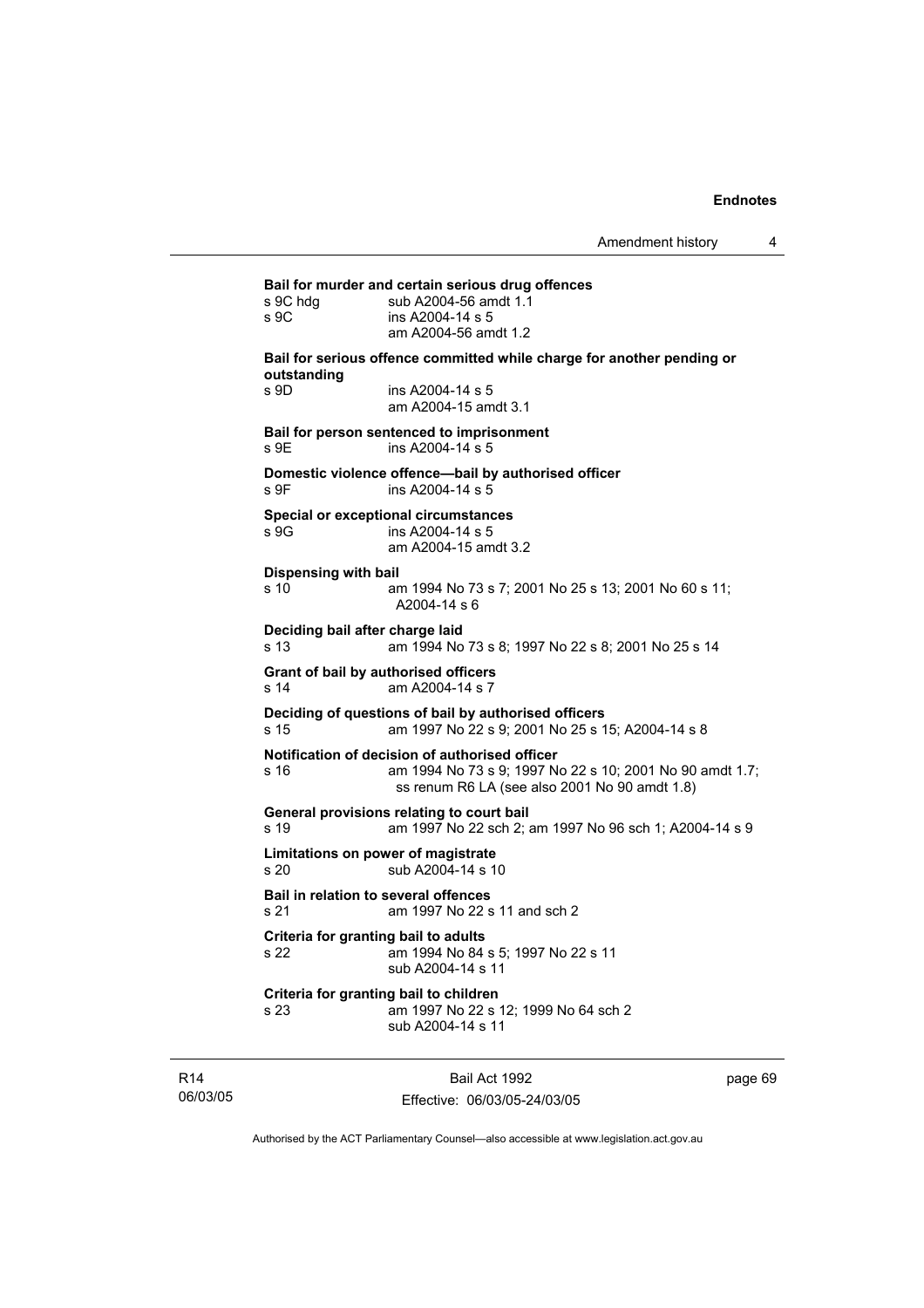4 Amendment history

# **Victim's concern about need for protection**

| s 23A                                        | victim's concern about need for protection<br>ins 1994 No 84 s 6<br>am 1997 No 22 s 13<br>sub A2004-14 s 11                                                                                                                                                                  |
|----------------------------------------------|------------------------------------------------------------------------------------------------------------------------------------------------------------------------------------------------------------------------------------------------------------------------------|
| pt 5 hdg                                     | Bail conditions and undertakings to appear<br>sub 1994 No 73 s 10                                                                                                                                                                                                            |
| s 25                                         | Conditions on which bail may be granted to adults<br>am 1994 No 73 s 11; am 1994 No 84 s 7; 2001 No 44<br>amdt 1.317; 2001 No 90 amdt 1.9; ss renum R6 LA;<br>A2004-14 s 12, s 13, s 15, s 16; pars renum R11 LA<br>(see A2004-14 s 14); ss renum R11 LA (see A2004-14 s 17) |
| s 26                                         | Conditions on which bail may be granted to children<br>am 1999 No 64 sch 2; A2004-14 s 18, s 19; ss renum R11 LA<br>(see A2004-14 s 20)                                                                                                                                      |
| Recording of certain bail decisions<br>s 27  | am 1997 No 22 sch 2                                                                                                                                                                                                                                                          |
| Notice to victim of bail decisions<br>s 27A  | ins 1994 No 84 s 8<br>om A2004-14 s 21                                                                                                                                                                                                                                       |
| <b>Undertakings to appear</b><br>s 28        | am 2001 No 44 amdt 1.318<br>sub A2004-14 s 22                                                                                                                                                                                                                                |
| s 29                                         | Undertakings in respect of more than 1 offence<br>om 1994 No 73 s 12                                                                                                                                                                                                         |
| s 30                                         | Accused person may be excused from attendance before court<br>am 1997 No 96 sch 1; 2001 No 44 amdt 1.319; A2004-14<br>amdt 1.3, amdt 1.4; ss renum R11 LA (see A2004-14<br>amdt 1.5)                                                                                         |
| <b>Bail requirements</b><br>s 31             | am 1994 No 73 s 13<br>sub A2004-14 s 23                                                                                                                                                                                                                                      |
| s 32                                         | Acceptable people and security for bail<br>am 1994 No 73 s 14; ss renum R6 LA<br>sub A2004-14 s 23                                                                                                                                                                           |
| s 33                                         | <b>Continuation of bail and undertakings</b><br>am 1994 No 73 s 15; 1997 No 22 sch 2; ss renum R6 LA;<br>A2004-14 s 24, s 25                                                                                                                                                 |
| Written notice of conditions of bail<br>s 34 | am 1997 No 22 sch 2; 2001 No 44 amdt 1.320                                                                                                                                                                                                                                   |

page 70 Bail Act 1992 Effective: 06/03/05-24/03/05

R14 06/03/05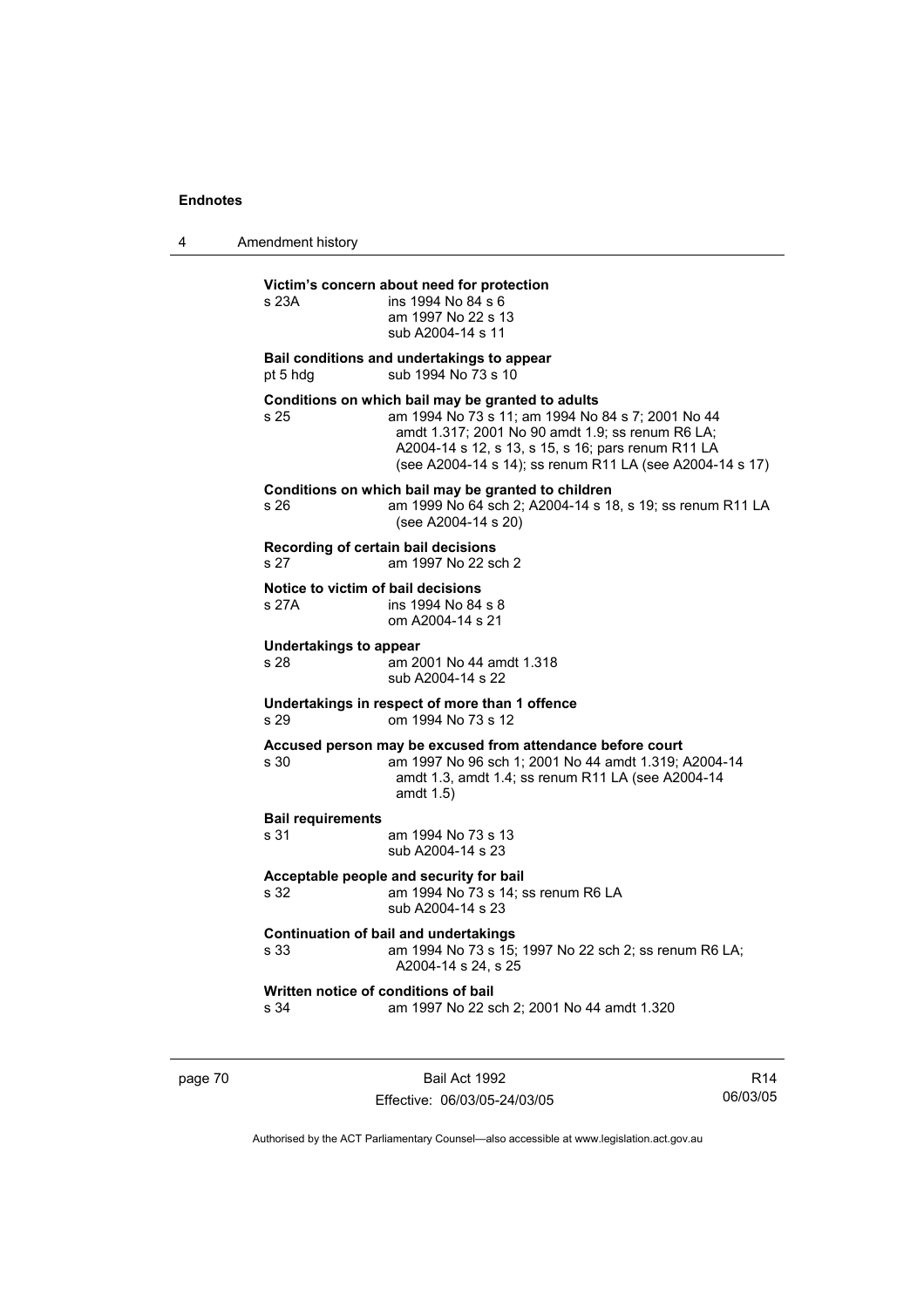Amendment history 4

**Warning to person making acknowledgment** s 35 om A2004-14 s 26 **Discharge of surety** s 36 am 1994 No 73 s 16 sub A2004-14 s 27 **Payment of amounts to Territory** s 37 sub A2004-14 s 28 am A2004-60 amdt 1.16 **Review of decisions by authorised officers**  div 6.1 hdg (prev pt 6 div 1 hdg) renum R4 **Review by authorised officers** s 38 am 1997 No 22 sch 2 **Expiry—Motor Traffic Act reference**  s 39 renum as s 60 R5 LA **Review of decisions by courts**  div 6.2 hdg (prev pt 6 div 2 hdg) renum R4 LA **Court may review on its own initiative** s 41A ins A2004-14 s 29 **Power of Magistrates Court to review** s 42 sub A2004-14 s 30; A2005-5 s 6 **Power of Supreme Court to review** s 43 am A2004-14 s 31, s 32; ss renum R11 LA; A2005-5 s 8 (and see s 7) **General limitation on power of court to review** s 44 om A2004-14 s 33 **Miscellaneous**   $div 6.3$  hdg orig pt 6 div 3 hdg ins 1994 No 84 s 9 (prev pt 6 div 3 hdg) renum R4 LA om A2004-14 s 34 **Notice to victim of bail decisions** s 46A ins 1994 No 84 s 9 om A2004-14 s 34 **Giving information relating to bail** s 47 am 1994 No 73 s 17; 2001 No 44 amdt 1.321 **Notice to victim of bail decisions** s 47A ins A2004-14 s 35; ss renum R11 LA **Notification to court that bail condition not satisfied** s 48 am 1994 No 73 s 18; 2001 No 44 amdt 1.322

R14 06/03/05

Bail Act 1992 Effective: 06/03/05-24/03/05 page 71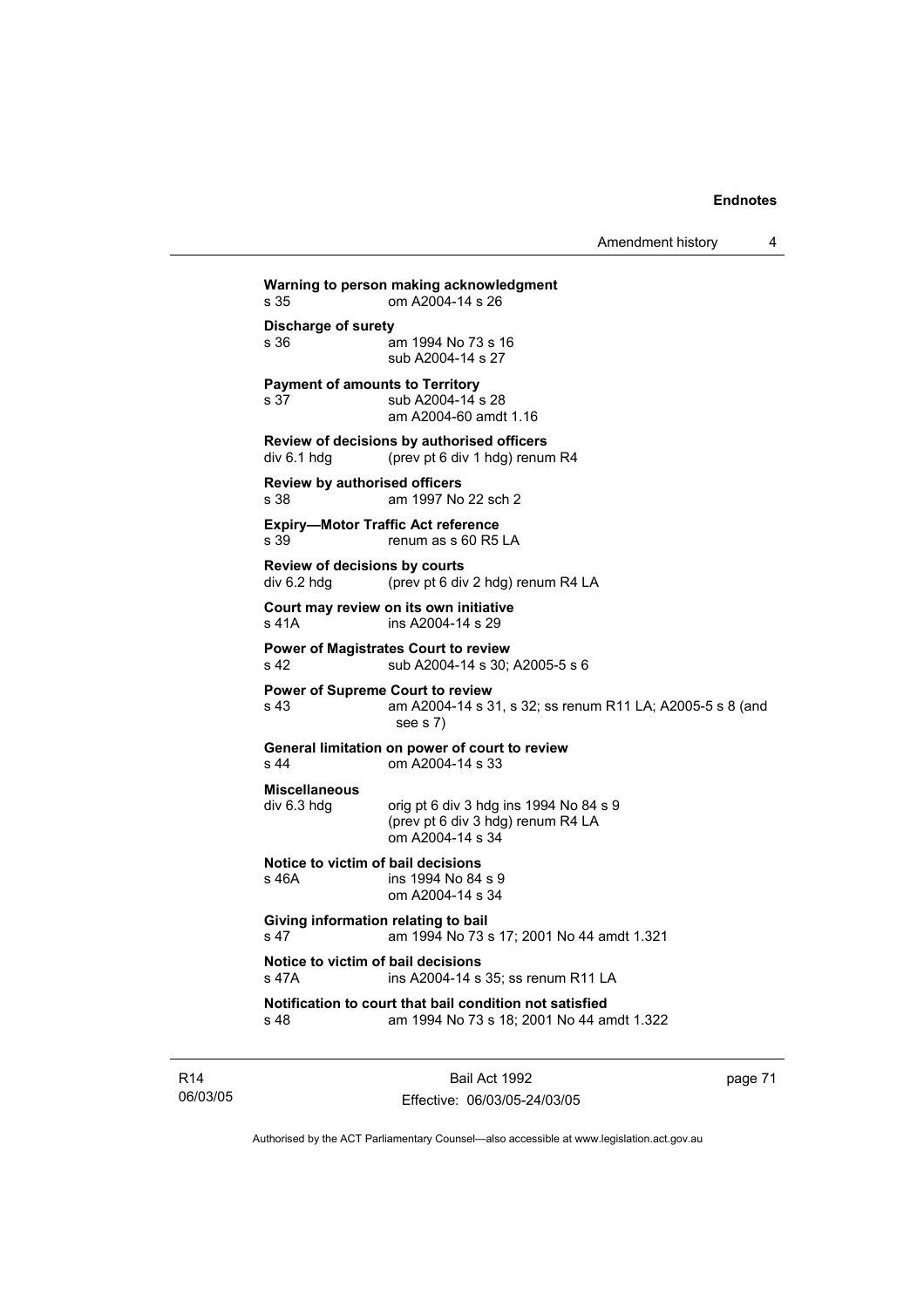4 Amendment history

**Failure to answer bail**<br>s 49 am am 1994 No 73 s 19: 1994 No 81 sch sub 2001 No 25 s 16 **False statements in acknowledgments** s 50 am 1994 No 81 sch om A2004-14 s 36 **Indemnification of sureties** s 51 am 1994 No 81 sch **Apprehension of person admitted to bail** s 53 om 1994 No 75 sch 3 **Power of court where person apprehended** s 54 om 1994 No 75 sch 3 **No right of surety to arrest** s 56 am 1994 No 73 s 20 sub A2004-14 s 37 **Arrest without warrant of person on bail** s 56A ins A2004-14 s 28 **Arrest for breach of condition by person outside ACT** s 56B ins A2004-14 s 28 **Act to prevail**  s 57 am A2004-14 amdt 1.6, amdt 1.7 **Abolition of inherent power of bail** s 57AA ins 1996 No 81 s 7 **Form of certain instruments** s 57A ins 1994 No 73 s 21 om 2001 No 44 amdt 1.323 **Approved forms**  s 58 sub 2001 No 44 amdt 1.323 am A2004-14 s 39 **Regulation-making power**  s 59 ins 2001 No 44 amdt 1.323 am A2004-14 s 40, s 41 **Transitional** pt 8 hdg ins 1999 No 79 sch 3 om R6 LA

page 72 Bail Act 1992 Effective: 06/03/05-24/03/05

R14 06/03/05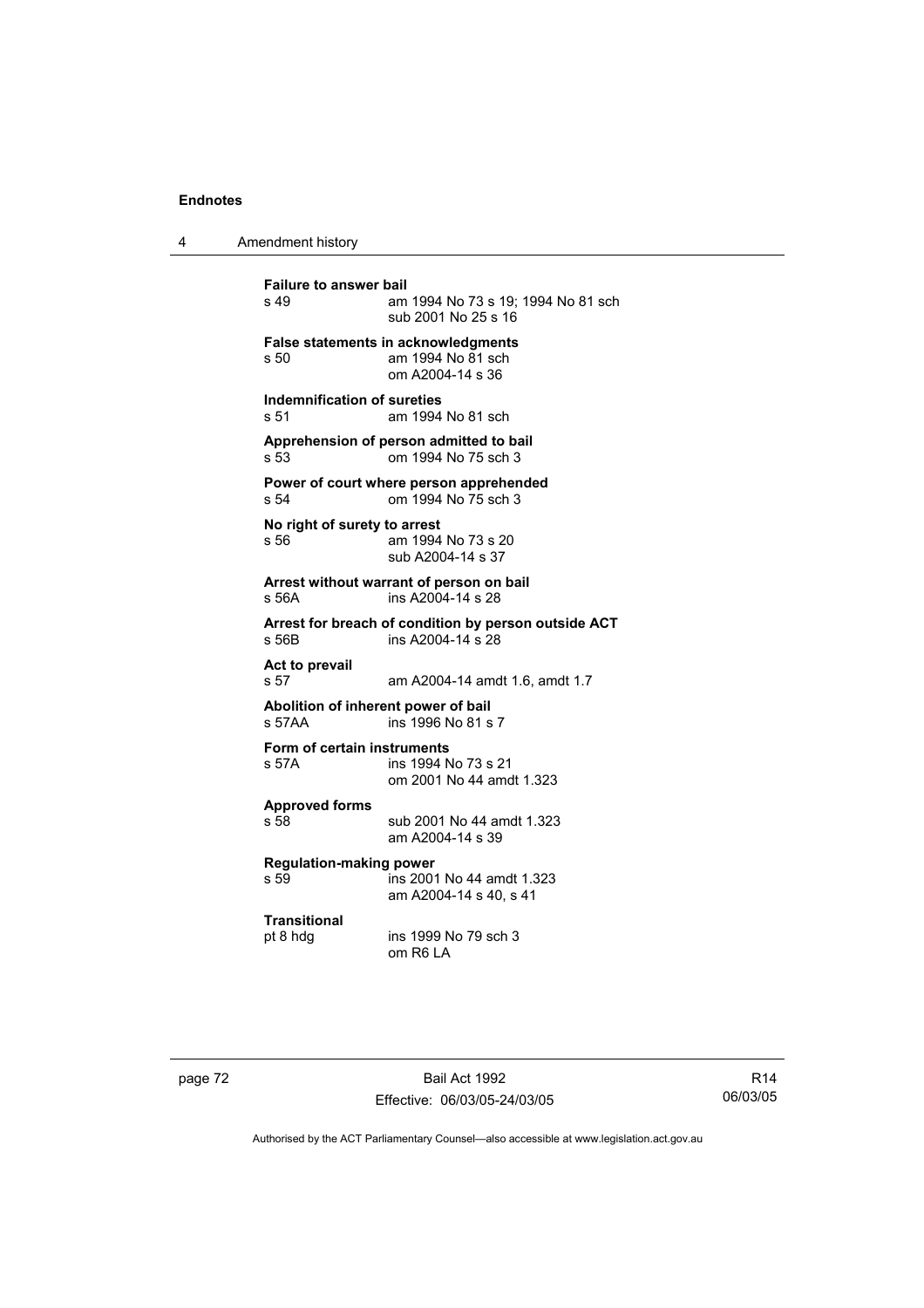# **Expiry—Motor Traffic Act reference**<br>s 60 (prev s 39) ins 199

(prev s 39) ins 1999 No 79 sch 3 sub 2001 No 90 amdt 1.10 as s 59 renum R5 LA exp 27 March 2002 (see s 60)

# **Domestic violence offences against the** *Crimes Act 1900*

sch 1 ins 1997 No 22 s 14 am 1998 No 39 s 7 sub 2001 No 90 amdt 1.11 am 2002 No 51 amdt 1.2 sub A2004-14 s 43 am A2004-14 s 44; A2004-15 amdt 3.3, amdt 3.4; pts renum R11 LA (see A2004-15 amdt 3.5); items renum R11 LA; A2004-56 amdt 1.3, amdt 1.4; items renum R14 LA

# **Dictionary**

| . .<br>w | I<br>×<br>×<br>۹ |  |
|----------|------------------|--|
|          |                  |  |

| dict | ins A2004-14 amdt 1.8                                      |
|------|------------------------------------------------------------|
|      | def accused person ins A2004-14 s 42                       |
|      | def <i>appeal</i> ins A2004-14 amdt 1.8                    |
|      | def <i>applicable bail criteria</i> ins A2004-14 amdt 1.8  |
|      | def <i>authorised officer</i> ins A2004-14 amdt 1.8        |
|      | def <b>bail</b> ins A2004-14 amdt 1.8                      |
|      | def <b>bail condition</b> ins A2004-14 amdt 1.8            |
|      | def <i>child</i> ins $A2004-14$ amdt 1.8                   |
|      | def court ins $A2004-14$ amdt 1.8                          |
|      | def <i>domestic violence offence</i> ins A2004-14 amdt 1.8 |
|      | def <i>grant</i> ins $A2004-14$ amdt 1.8                   |
|      | def offence ins A2004-14 amdt 1.8                          |
|      | def relevant person ins A2004-14 amdt 1.8                  |
|      | def surety ins $A2004-14$ amdt 1.8                         |
|      | def <i>undertaking to appear</i> ins A2004-14 amdt 1.8     |
|      | def <i>victim</i> ins $A2004-14$ amdt 1.8                  |
|      |                                                            |

R14 06/03/05

Bail Act 1992 Effective: 06/03/05-24/03/05 page 73